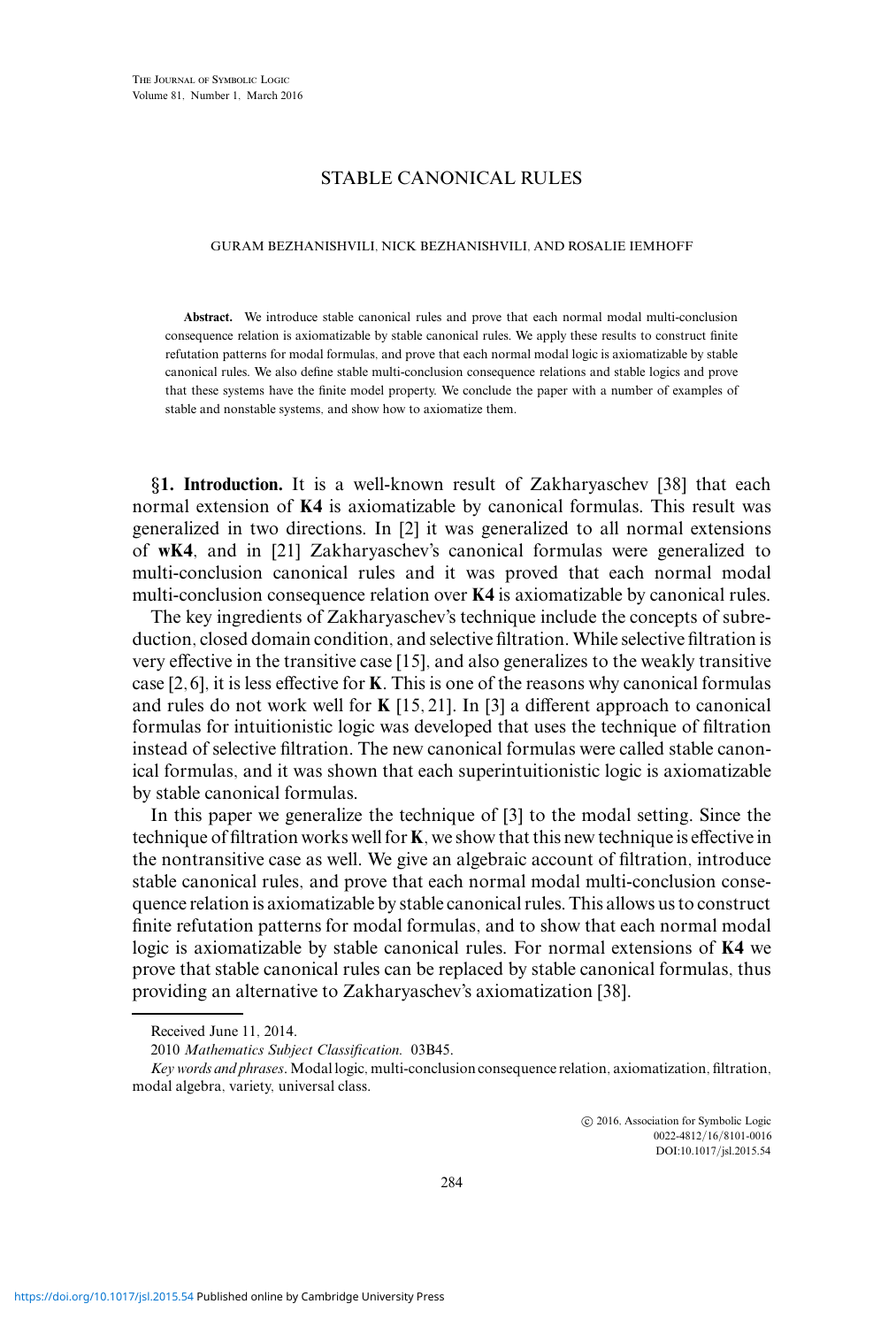This approach also yields a new class of multi-conclusion consequence relations and logics. Following [3], we call these systems stable. We show that every stable multi-conclusion consequence relation and every stable logic has the finite model property. We also give a number of examples of stable and nonstable logics, and show how to axiomatize them. For more in-depth development of the theory of stable modal systems see [5]. The theory of stable superintuitionistic logics and stable intuitionistic multi-conclusion consequence relations is developed in [3, 4].

Stable canonical rules have several applications. For example, they are utilized in [10] to obtain an alternative proof of the existence of explicit bases of admissible rules for the intuitionistic logic, **K4**, and **S4**. In [11] it is shown that stable logics have the bounded proof property, thus yielding a large class of logics with nice proof-theoretic properties.

The paper is organized as follows. In Section 2 we recall basic facts about modal logics, modal multi-conclusion consequence relations, modal algebras, and modal spaces (descriptive Kripke frames). In Section 3 we introduce stable homomorphisms, their dual stable maps, and the closed domain condition (CDC) for stable maps. Section 4 provides an algebraic approach to filtrations and connects them with CDC. The main results of the paper are proved in Section 5. We give finite refutation patterns for normal modal multi-conclusion consequence relations and normal modal logics. We introduce stable canonical rules and prove that every normal modal multi-conclusion consequence relation and every normal modal logic is axiomatizable by stable canonical rules. In Section 6 we provide an algebraic approach to transitive filtrations, introduce stable canonical formulas for **K4**, and prove that every normal extension of **K4** is axiomatizable by stable canonical formulas. This provides an alternative to Zakharyaschev's axiomatization. In Section 7 we introduce stable multi-conclusion consequence relations and stable logics, and prove that all stable systems have the finite model property. We also give a characterization of splitting multi-conclusion consequence relations and splitting logics by means of Jankov rules and Jankov formulas, thus yielding alternative proofs of the results of Jeřábek [21] and Blok [13], respectively. Finally, in Section 8 we show how to axiomatize some well-known modal multi-conclusion consequence relations and modal logics via stable canonical rules and formulas.

*§***2. Preliminaries.** In this section we briefly discuss some of the basic facts that will be used throughout the paper. We use [12, 15, 22, 36] as our main references for the basic theory of normal modal logics, including their algebraic and relational semantics, and the dual equivalence between modal algebras and modal spaces (descriptive Kripke frames). We also use [14] for universal algebra, [23, 31] for modal rules, and [20, 21] for multi-conclusion modal rules.

**2.1. Modal logic.** We recall that a *normal modal logic* is the set of formulas of the basic modal language containing classical tautologies and  $\square(p \to q) \to (\square p \to q)$  $\Box q$ ), and closed under Modus Ponens ( $\varphi, \varphi \rightarrow \psi/\psi$ ), Necessitation ( $\varphi/\Box \varphi$ ), and Substitution  $(\varphi(p_1, \ldots, p_n)/\varphi(\psi_1, \ldots, \psi_n))$ . The least normal modal logic is denoted by **K**, and NExt**K** denotes the complete lattice of normal extensions of **K**.

A *modal algebra* is a pair  $\mathfrak{A} = (A, \Diamond)$ , where A is a Boolean algebra and  $\Diamond$  is a unary function on *A* that commutes with finite joins. As usual, the dual operator  $\Box$  is defined as  $\neg \Diamond \neg$ . A *modal homomorphism* between two modal algebras is a

<https://doi.org/10.1017/jsl.2015.54> Published online by Cambridge University Press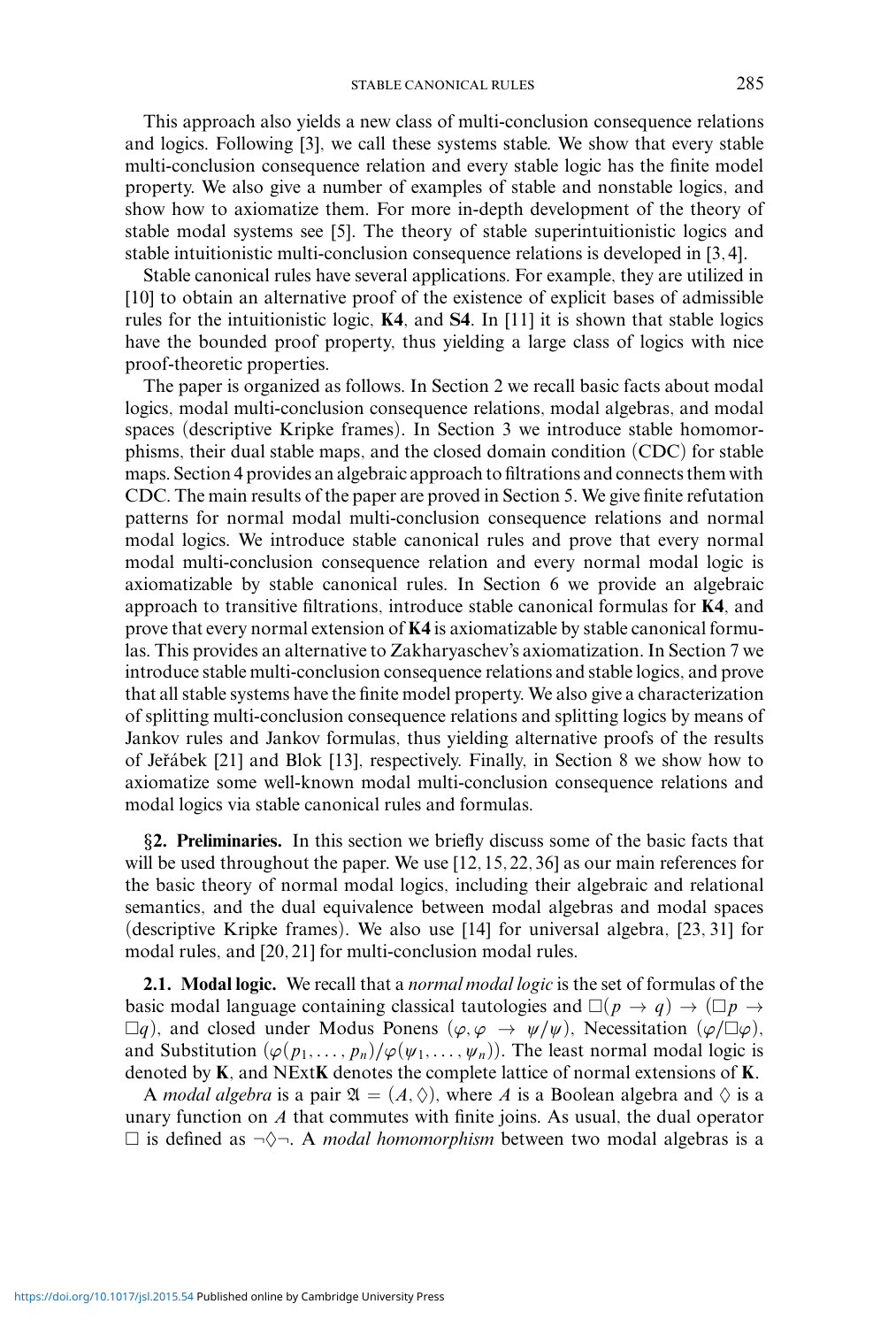Boolean homomorphism *h* satisfying  $h(\Diamond a) = \Diamond h(a)$ . Let MA be the category of modal algebras and modal homomorphisms.

A *modal space* (or *descriptive Kripke frame*) is a pair  $\mathfrak{X} = (X, R)$ , where X is a Stone space (zero-dimensional compact Hausdorff space) and *R* is a binary relation on *X* satisfying

$$
R[x] := \{ y \in X : x R y \}
$$

is closed for each  $x \in X$  and

$$
R^{-1}[U] := \{ x \in X : \exists y \in U \text{ with } x \mathrel{R} y \}
$$

is clopen (closed and open) for each clopen *U* of *X* . A *bounded morphism* (or *pmorphism*) between two modal spaces is a continuous map f such that  $f(R[x]) =$  $R[f(x)]$ . Let MS be the category of modal spaces and bounded morphisms.

It is a well-known theorem in modal logic that MA is dually equivalent to MS. The functors  $(-)_*$ : MA  $\rightarrow$  MS and  $(-)^*$ : MS  $\rightarrow$  MA that establish this dual equivalence are constructed as follows. For a modal algebra  $\mathfrak{A} = (A, \Diamond)$ , let  $\mathfrak{A}_* = (A_*, R)$ , where *A*<sup>∗</sup> is the Stone space of *A* (that is, the set of ultrafilters of *A* topologized by the basis  $\{\beta(a) : a \in A\}$ , where  $\beta(a) = \{x \in A_* : a \in x\}$  is the Stone map) and *xRy* iff  $(\forall a \in A)(a \in y \Rightarrow \Diamond a \in x)$ . We call *R* the *dual* of  $\Diamond$ . For a modal homomorphism  $h : A \to B$ , its dual  $h_* : B_* \to A_*$  is given by  $h^{-1}$ . For a modal space  $\mathfrak{X} = (X, R)$ , let  $\mathfrak{X}^* = (X^*, \Diamond)$ , where  $X^*$  is the Boolean algebra of clopens of X and  $\Diamond(U) = R^{-1}[U]$ . For a bounded morphism  $f : X \to Y$ , its dual  $f^* : Y^* \to X^*$  is given by  $f^{-1}$ .

Let  $\mathfrak{A} = (A, \Diamond)$  be a modal algebra and let  $\mathfrak{X} = (X, R)$  be its dual space. Then it is well-known that *R* is reflexive iff  $a \leq \Diamond a$ , and *R* is transitive iff  $\Diamond \Diamond a \leq \Diamond a$ . A modal algebra  $\mathfrak A$  is a **K4***-algebra* if  $\Diamond \Diamond a \leq \Diamond a$  holds in  $\mathfrak A$ , and it is an **S4***-algebra* if in addition  $a \leq \Diamond a$  holds in  $\mathfrak{A}$ . **S4**-algebras are also known as closure algebras, interior algebras, or topological Boolean algebras. Let K4 be the full subcategory of MA consisting of **K4**-algebras, and let S4 be the full subcategory of K4 consisting of **S4-**algebras. A modal space  $\mathfrak{X} = (X, R)$  is a *transitive space* if R is transitive, and it is a *quasi-ordered space* if *R* is reflexive and transitive. Let TS be the full subcategory of MS consisting of transitive spaces, and let QS be the full subcategory of TS consisting of quasi-ordered spaces. Then the dual equivalence of MA and MS restricts to the dual equivalence of K4 and TS, which restricts further to the dual equivalence of S4 and QS.

For a modal algebra  $\mathfrak{A} = (A, \Diamond)$  and  $a \in A$ , define  $\Diamond^0 a = a$  and  $\Diamond^{n+1} a = \Diamond \Diamond^n a$ , and set  $\oint_a a = \bigvee_{k \le n} \Diamond^k a$ . We define  $\Box^n$  and  $\blacksquare_n$  similarly. By Rautenberg's criterion [30],  $\mathfrak A$  is subdirectly irreducible (s.i. for short) iff there is  $c \neq 1$  such that for each  $a \neq 1$  there is  $n \in \omega$  with  $\mathbf{m}_n a \leq c$ . Such a *c* is called an *opremum* of  $\mathfrak{A}$ . It is not unique.

If  $\mathfrak A$  is a **K4**-algebra, then for each  $n \geq 1$ , we have  $\biglozenge_n a = a \vee \Diamond a$  and  $\blacksquare_n a = a \wedge \Box a$ . Let  $\Diamond^+ a := a \lor \Diamond a$  and  $\Box^+ a := a \land \Box a$ . Then  $\mathfrak{A}^+ = (A, \Diamond^+)$  is an **S4**-algebra, the set *H* of fixed points of  $\Box^+$  forms a Heyting algebra, and up to isomorphism, each Heyting algebra arises this way. Therefore, a **K4**-algebra  $\mathfrak A$  is s.i. iff the **S4**-algebra  $\mathfrak{A}^+$  is s.i., which happens iff the Heyting algebra *H* is s.i., which in turn means that there is a greatest element *c* in  $H - \{1\}$ . If  $\mathfrak{X} = (X, R)$  is the dual of  $\mathfrak{A}$ , then the dual of  $\mathfrak{A}^+$  is  $\mathfrak{X}^+ = (X, R^+)$ , where  $R^+ = R \cup \{(x, x) : x \in X\}$  is the reflexive closure of *R*.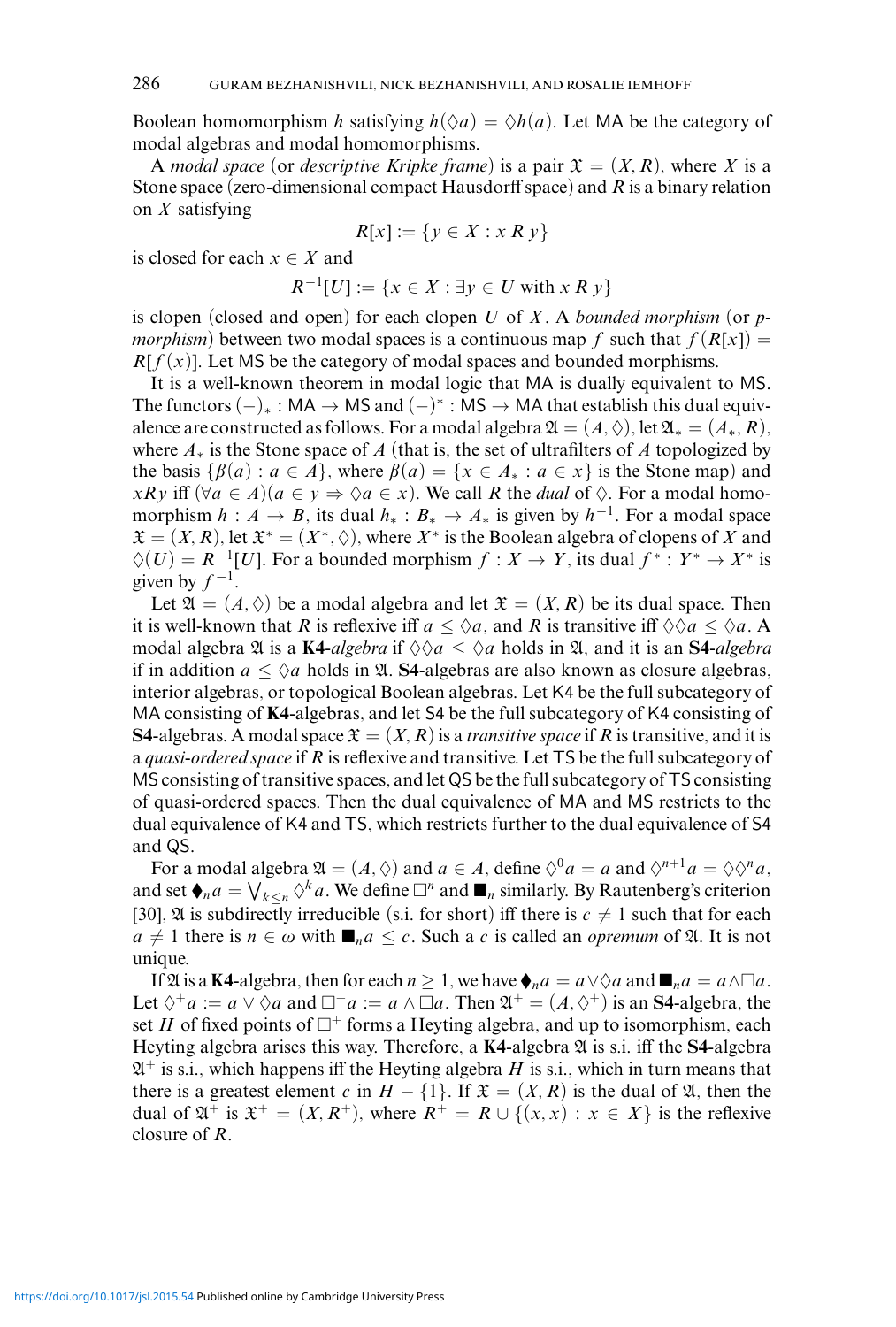A filter *F* of a modal algebra  $\mathfrak{A} = (A, \Diamond)$  is called a *modal filter* if  $a \in F$  implies  $\Box a \in F$ . It is well-known that there is a 1–1 correspondence between congruences and modal filters of  $\mathfrak A$ , hence homomorphic images of  $\mathfrak A$  are determined by modal filters. For a modal space  $\mathfrak{X} = (X, R)$ , a subset Y of X is called an *up-set* if from  $x \in Y$  and *xRy* it follows that  $y \in Y$ . If  $\mathfrak A$  is a modal algebra and  $\mathfrak X$  is its dual space, then modal filters of  $\mathfrak A$  correspond to closed up-sets of  $\mathfrak X$ . Thus, homomorphic images of  $\mathfrak A$  are determined by closed up-sets of  $\mathfrak X$ .

For a modal space  $\mathfrak{X} = (X, R)$  and  $Y \subseteq X$ , let  $R^0[Y] = Y$ ,  $R^{n+1}[Y] = R[R^n[Y]$ , and  $R^{\omega}[Y] = \bigcup_{n \in \omega} R^n[Y]$ . If *Y* is a singleton  $\{x\}$ , then we write  $R^n[x]$  and  $R^{\omega}[x]$ . We call  $\mathfrak X$  *rooted* provided there is  $x \in X$ , called a *root* of  $\mathfrak X$ , such that  $X = R^{\omega}[x]$ . Note that if *R* is transitive, then  $R^{\omega}[x] = \{x\} \cup R[x]$  and if *R* is reflexive and transitive, then  $R^{\omega}[x] = R[x]$ . By [32, Thm. 3.1], a finite modal algebra  $\mathfrak A$  is s.i. iff its dual modal space  $\mathfrak X$  is rooted. This result extends to the infinite case as follows [35]. Let  $\mathfrak X$  be a modal space. Call  $x \in X$  a *topo-root* of  $\mathfrak X$  if  $X$  is the closure of  $R^{\omega}[x]$ . Then a modal algebra  $\mathfrak A$  is s.i. iff in its dual modal space  $\mathfrak X$  the set of topo-roots has a nonempty interior [35, Thm. 2]. We call such modal spaces *topo-rooted*.

**2.2. Multi-conclusion modal rules.** A *multi-conclusion modal rule* is an expression Γ/Δ, where Γ, Δ are finite sets of modal formulas. If  $\Delta = {\varphi}$ , then Γ/Δ is called a *single-conclusion modal rule* and is written  $\Gamma/\varphi$ . If  $\Gamma = \varnothing$ , then  $\Gamma/\Delta$  is called an *assumption-free modal rule* and is written */*Δ. Assumption-free single-conclusion modal rules */ϕ* can be identified with modal formulas *ϕ*.

A *normal modal multi-conclusion consequence relation* is a set S of modal rules such that

- (1) *ϕ/ϕ* ∈ S.
- $(2) \varphi, \varphi \rightarrow \psi/\psi \in \mathcal{S}.$
- $(3)$   $\varphi/\Box\varphi \in \mathcal{S}.$
- (4)  $/\varphi \in S$  for each theorem  $\varphi$  of **K**.
- (5) If  $\Gamma/\Delta \in S$ , then  $\Gamma, \Gamma'/\Delta, \Delta' \in S$ .
- (6) If  $\Gamma/\Delta$ ,  $\varphi \in S$  and  $\Gamma$ ,  $\varphi/\Delta \in S$ , then  $\Gamma/\Delta \in S$ .
- (7) If  $\Gamma/\Delta \in S$  and *s* is a substitution, then  $s(\Gamma)/s(\Delta) \in S$ .

Normal modal multi-conclusion consequence relations are also called normal modal rule systems. We denote the least normal modal multi-conclusion consequence relation by  $S_K$ , and the complete lattice of normal modal multi-conclusion consequence relations extending  $S_K$  by NExt $S_K$ . For a set  $\Xi$  of multi-conclusion modal rules, let  $S_K + \Xi$  be the least normal modal multi-conclusion consequence relation containing  $\Xi$ . If  $S = S_K + \Xi$ , then we say that S is *axiomatizable* by  $\Xi$ , and if  $\Xi$  is finite, then we call S *finitely axiomatizable*. If  $\rho \in S$ , then we say that the normal modal multi-conclusion consequence relation S *entails* or *derives* the modal rule  $\rho$ , and write  $S \vdash \rho$ .

Given a normal modal multi-conclusion consequence relation S, let  $\Lambda(S) = \{\varphi : \varphi\}$  $\varphi \in S$  be the corresponding normal modal logic, and for a normal modal logic *L*, let  $\Sigma(L) = \mathbf{S_K} + \{ / \varphi : \varphi \in L \}$  be the corresponding normal modal multi-conclusion consequence relation. Then  $\Lambda$  :  $NExtS_K \to NExtK$  and  $\Sigma$  :  $NExtK \to NExtS_K$  are order-preserving maps such that  $\Lambda(\Sigma(L)) = L$  for each  $L \in \text{NExtK}$  and  $S \supseteq$  $\Sigma(\Lambda(\mathcal{S}))$  for each  $\mathcal{S} \in \text{NExtS}_{\mathbf{K}}$ . We say that a normal modal logic *L* is *axiomatized* (over **K**) by a set  $\Xi$  of multi-conclusion modal rules if  $L = \Lambda(S_K + \Xi)$ .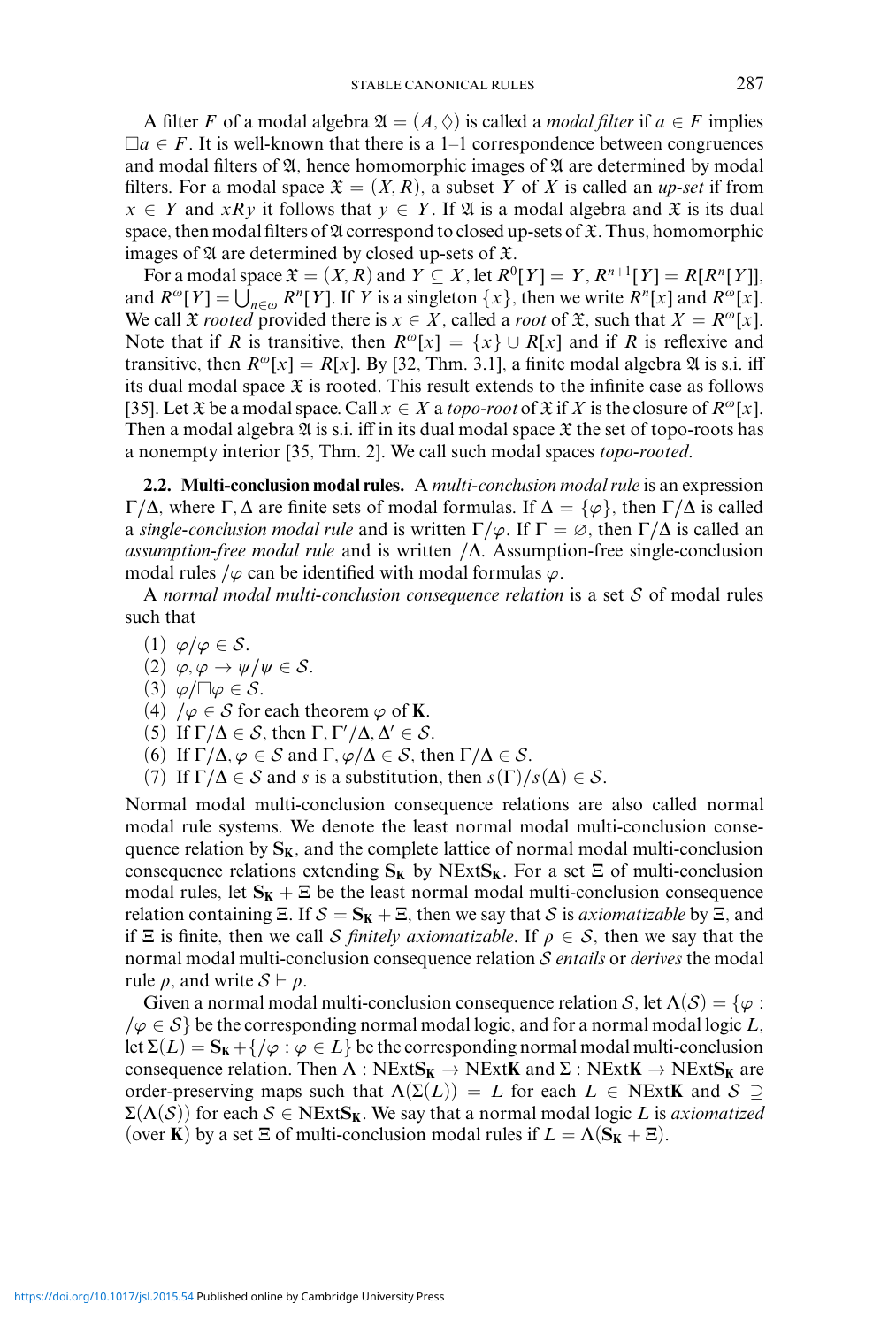A *valuation* in a modal algebra  $\mathfrak{A} = (A, \Diamond)$  is a map V from the propositional variables to *A*, which naturally extends to all formulas. The modal algebra A *validates* a multi-conclusion modal rule Γ*/*Δ provided for every valuation *V* on *A*, if  $V(y) = 1$  for all  $y \in \Gamma$ , then  $V(\delta) = 1$  for some  $\delta \in \Delta$ . Otherwise A *refutes* Γ*/*Δ. If A validates Γ*/*Δ, we write A |= Γ*/*Δ, and if A refutes Γ*/*Δ, we write  $\mathfrak{A} \not\models \Gamma/\Delta$ . If  $\Gamma = {\phi_1, \ldots, \phi_n}, \Delta = {\psi_1, \ldots, \psi_m},$  and  $\phi_i(\chi)$  and  $\psi_i(\underline{x})$  are the terms in the first-order language of modal algebras corresponding to the  $\phi_i$  and  $\psi_j$ , then  $\mathfrak{A} \models \Gamma/\Delta$  iff  $\mathfrak{A}$  is a model of the universal sentence  $\forall x \ (\bigwedge_{i=1}^n \phi_i(x) = 1 \rightarrow \bigvee_{j=1}^m \psi_j(x) = 1).$  Consequently, normal modal multiconclusion consequence relations correspond to universal classes of modal algebras. It is well-known (see, e.g., [14, Thm. V.2.20]) that a class of modal algebras is a universal class iff it is closed under isomorphisms, subalgebras, and ultraproducts.

On the other hand, normal modal logics correspond to equationally definable classes of modal algebras; that is, models of the sentences  $\forall x \phi(x) = 1$  in the firstorder language of modal algebras. It is well-known (see, e.g., [14, Thm. II.11.9]) that a class of modal algebras is an equational class iff it is a variety (that is, it is closed under homomorphic images, subalgebras, and products).

We also point out that a modal algebra  $\mathfrak A$  validates a single-conclusion modal rule  $Γ/ψ$  iff \mat is a model of the sentence  $\forall$ *x* ( $\bigwedge_{i=1}^{n} \phi_i(x) = 1$  →  $ψ(x) = 1$ ), where Γ =  $\{\phi_1,\ldots,\phi_n\}$  and  $\phi_i(\underline{x})$  and  $\psi(\underline{x})$  are the terms in the first-order language of modal algebras corresponding to the  $\phi_i$  and  $\psi$ . Consequently, normal modal consequence relations correspond to classes of modal algebras axiomatized by quasi-identities. It is well-known (see, e.g., [14, Thm. V.2.25]) that a class of modal algebras is axiomatized by quasi-identities iff it is a quasivariety (that is, it is closed under isomorphisms, subalgebras, products, and ultraproducts).

For a normal modal multi-conclusion consequence relation  $S$ , we denote by  $U(S)$  the universal class of modal algebras corresponding to S, and for a universal class of modal algebras U, we denote by  $\mathcal{S}(U)$  the normal modal multi-conclusion consequence relation corresponding to U. Then  $\mathcal{S}(\mathcal{U}(\mathcal{S})) = \mathcal{S}$  and  $\mathcal{U}(\mathcal{S}(\mathcal{U})) = \mathcal{U}$ . This yields an isomorphism between  $NExtS_K$  and the complete lattice  $U(MA)$  of universal classes of modal algebras (ordered by reverse inclusion).

Similarly, for a normal modal logic  $L$ , let  $V(L)$  denote the variety of modal algebras corresponding to *L*, and for a variety  $V$ , let  $L(V)$  denote the normal modal logic corresponding to V. Then  $L(V(L)) = L$  and  $V(L(V)) = V$ , yielding an isomorphism between NExt**K** and the complete lattice V(MA) of varieties of modal algebras (ordered by reverse inclusion).

Under this correspondence, for a normal modal multi-conclusion consequence relation S, the variety  $\mathcal{V}(\Lambda(\mathcal{S}))$  corresponding to the modal logic  $\Lambda(\mathcal{S})$  is the variety generated by the universal class  $U(S)$ . We will utilize this fact later on in the paper.

*§***3. Stable homomorphisms and the closed domain condition.** In this section we introduce the key concepts of stable homomorphisms and the closed domain condition, and show how the two relate to each other.

DEFINITION 3.1. Let  $\mathfrak{A} = (A, \Diamond)$  and  $\mathfrak{B} = (B, \Diamond)$  be modal algebras and let  $h : A \rightarrow B$  be a Boolean homomorphism. We call *h* a *stable homomorphism* provided  $\Diamond h(a) \leq h(\Diamond a)$  for each  $a \in A$ .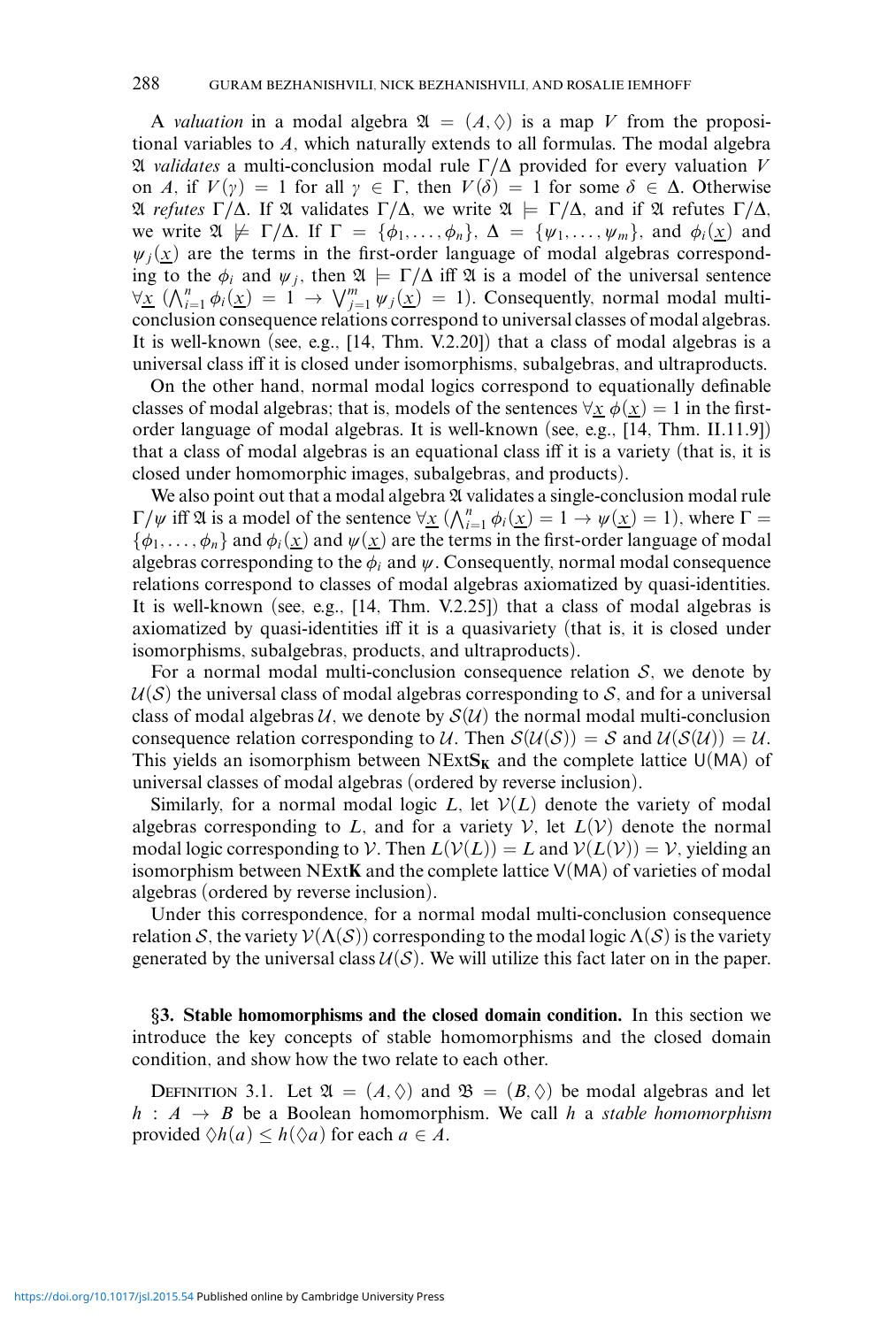It is easy to see that  $h : A \to B$  is stable iff  $h(\Box a) \le \Box h(a)$  for each  $a \in A$ . Stable homomorphisms were considered in [7] under the name of semi-homomorphisms and in [18] under the name of continuous morphisms.

DEFINITION 3.2. Let  $\mathfrak{X} = (X, R)$  and  $\mathfrak{Y} = (Y, R)$  be modal spaces and let  $f$ :  $X \to Y$  be a continuous map. We call *f stable* if *xRy* implies  $f(x) R f(y)$ .

LEMMA 3.3. *Let*  $\mathfrak{A} = (A, \Diamond)$  *and*  $\mathfrak{B} = (B, \Diamond)$  *be modal algebras,*  $\mathfrak{X} = (X, R)$  *be the dual of*  $\mathfrak{A}, \mathfrak{A} = (Y, R)$  *be the dual of*  $\mathfrak{B},$  *and*  $h : A \rightarrow B$  *be a Boolean homomorphism. Then*  $h: A \rightarrow B$  *is stable iff*  $h_*: Y \rightarrow X$  *is stable.* 

**PROOF.** By Stone duality, it is sufficient to show that  $\Diamond h(a) \leq h(\Diamond a)$  for each  $a \in A$  iff *xR y* implies  $h_*(x)$  *R*  $h_*(y)$  for each  $x, y \in Y$ . First suppose that  $\Diamond h(a) \leq h(\Diamond a)$  for each  $a \in A$ . Let  $x, y \in Y$  with  $x R y$ , and let  $a \in h_*(y)$ . Then  $h(a) \in y$ . From *xRy* it follows that  $\Diamond h(a) \in x$ . Since  $\Diamond h(a) \leq h(\Diamond a)$  and *x* is a filter,  $h(\Diamond a) \in x$ , hence  $\Diamond a \in h_*(x)$ . Therefore,  $h_*(x) \in R$ ,  $h_*(y)$ .

Conversely, suppose *xRy* implies  $h_*(x)$  *R*  $h_*(y)$  for each  $x, y \in Y$ . Let  $a \in A$ and let  $x \in R^{-1}h_*^{-1}\beta(a)$ . Then there is  $y \in Y$  such that  $x R y$  and  $h_*(y) \in \beta(a)$ . Therefore,  $h_*(x)$  *R*  $h_*(y)$  and  $h_*(y) \in \beta(a)$ . Thus,  $h_*(x) \in R^{-1}\beta(a)$ , and so  $x \in h_*^{-1}R^{-1}\beta(a)$ . This implies  $R^{-1}h_*^{-1}\beta(a) \subseteq h_*^{-1}R^{-1}\beta(a)$ . But  $R^{-1}h_*^{-1}\beta(a) =$  $\beta(\Diamond h(a))$  and  $h_*^{-1}R^{-1}\beta(a) = \beta(h(\Diamond a))$ . This yields  $\beta(\Diamond h(a)) \subseteq \beta(h(\Diamond a))$ , and since  $\beta$  is an isomorphism, we conclude that  $\Diamond h(a) \leq h(\Diamond a)$  for each  $a \in A$ .

DEFINITION 3.4. Let  $\mathfrak{X} = (X, R)$  and  $\mathfrak{Y} = (Y, R)$  be modal spaces,  $f : X \to Y$ be a map, and *U* be a clopen subset of *Y* . We say that *f* satisfies the *closed domain condition* (abbreviated as CDC) *for U* if

$$
R[f(x)] \cap U \neq \emptyset \Rightarrow f(R[x]) \cap U \neq \emptyset.
$$

Let  $\mathfrak D$  be a collection of clopen subsets of *Y*. We say that  $f : X \to Y$  satisfies the CDC *for*  $\mathfrak{D}$  if *f* satisfies CDC for each  $U \in \mathfrak{D}$ .

**LEMMA 3.5.** Let  $\mathfrak{X} = (X, R)$  and  $\mathfrak{Y} = (Y, R)$  be modal spaces,  $f : X \rightarrow Y$  be a *map, and U be a clopen subset of Y . Then the following two conditions are equivalent:*

(1) *f satisfies* CDC *for U.*

(2)  $f^{-1}R^{-1}U ⊆ R^{-1}f^{-1}U$ .

PROOF. (1) $\Rightarrow$  (2): Suppose that *f* satisfies CDC for *U* and  $x \in f^{-1}R^{-1}U$ . Then  $R[f(x)] \cap U \neq \emptyset$ . By CDC,  $f(R[x]) \cap U \neq \emptyset$ . Thus,  $x \in R^{-1}f^{-1}U$ .

(2)⇒(1): Suppose that  $f^{-1}R^{-1}U \subseteq R^{-1}f^{-1}U$  and  $R[f(x)] \cap U \neq \emptyset$ . Then  $x \in f^{-1}R^{-1}U$ . By (2),  $x \in R^{-1}f^{-1}U$ , which means that  $f(R[x]) \cap U \neq \emptyset$ . Thus, CDC is satisfied.

**THEOREM 3.6.** Let  $\mathfrak{A} = (A, \Diamond)$  and  $\mathfrak{B} = (B, \Diamond)$  be modal algebras,  $h : A \rightarrow B$  be *a* stable homomorphism, and  $a \in A$ . The following two conditions are equivalent:

- (1)  $h(\Diamond a) = \Diamond h(a)$ .
- (2)  $h_*$  :  $B_*$  →  $A_*$  *satisfies* CDC *for*  $\beta(a)$ *.*

**Proof.** Since  $h : A \to B$  is a stable homomorphism,  $\Diamond h(a) \leq h(\Diamond a)$ . Therefore,  $h(\Diamond a) = \Diamond h(a)$  iff  $h(\Diamond a) \le \Diamond h(a)$ , which happens iff  $h_*^{-1}R^{-1}\beta(a) \subseteq R^{-1}h_*^{-1}\beta(a)$ . By Lemma 3.5, the last condition is equivalent to  $h_* : B_* \to A_*$  satisfying CDC for  $\beta(a)$ . for  $\beta(a)$ .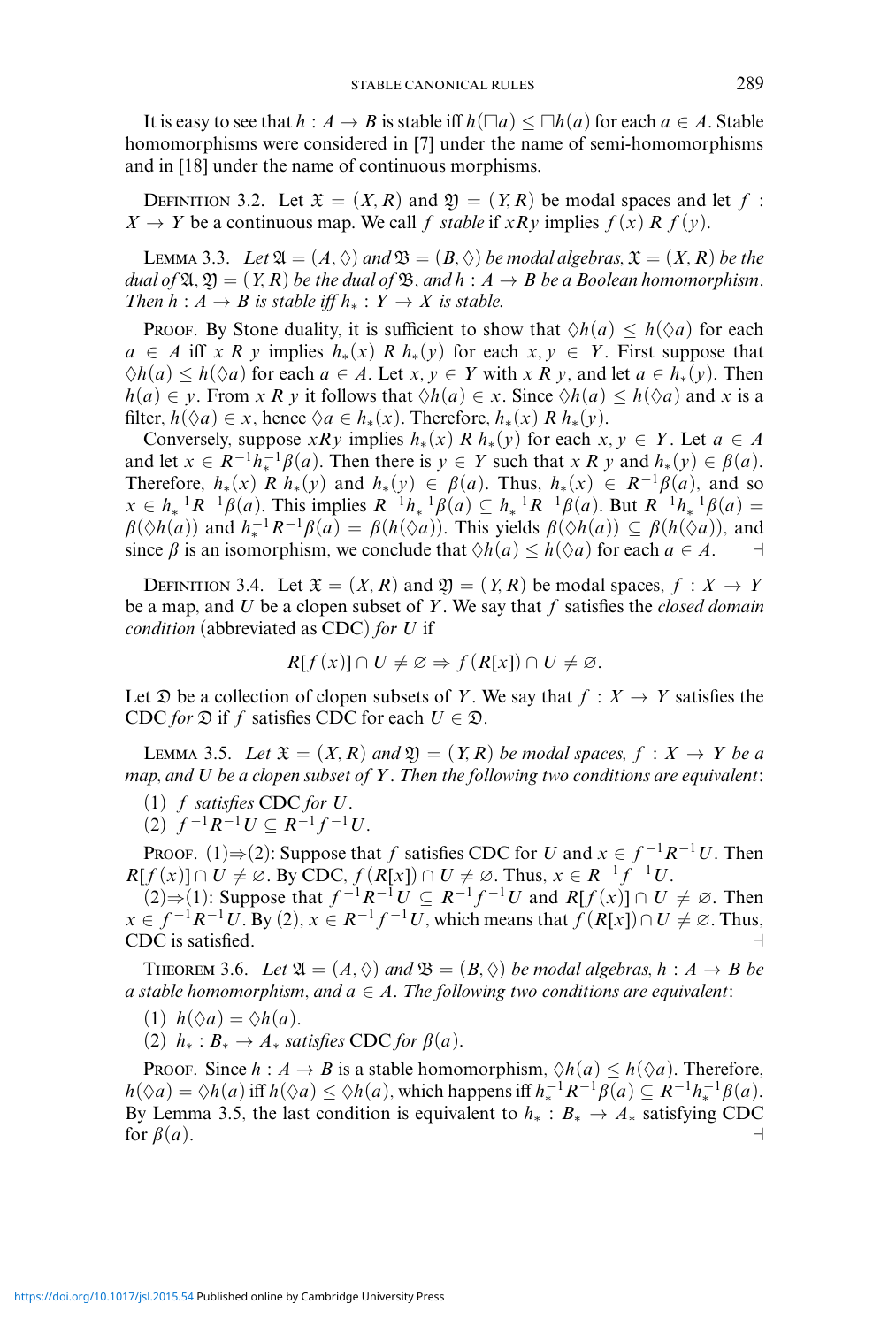Theorem 3.6 motivates the following definition.

DEFINITION 3.7. Let  $\mathfrak{A} = (A, \Diamond)$  and  $\mathfrak{B} = (B, \Diamond)$  be modal algebras and let  $h: A \rightarrow B$  be a stable homomorphism.

- (1) We say that *h* satisfies CDC *for*  $a \in A$  if  $h(\Diamond a) = \Diamond h(a)$ .
- (2) We say that *h* satisfies CDC *for*  $D \subseteq A$  if *h* satisfies CDC for each  $a \in D$ .

*§***4. Filtrations and the closed domain condition.** The filtration method is the main tool for establishing the finite model property in modal logic. The method can be developed either algebraically [28, 29] or frame-theoretically [26, 33], and the two are connected via duality [24, 25]. For a recent account of filtrations we refer to [16, 18]. In this section we give a slightly different account which is more suited for our purposes, and also discuss the connection with stable homomorphisms and the closed domain condition.

We start by recalling the frame-theoretic approach to filtrations (see, e.g., [12, Def. 2.36] or [15, Sec. 5.3]). Let  $\mathfrak{M} = (X, R, V)$  be a Kripke model and let  $\Theta$  be a set of formulas closed under subformulas. For our purposes, Θ will always be assumed to be finite. Define an equivalence relation ∼<sup>Θ</sup> on *X* by

$$
x \sim_{\Theta} y \text{ iff } (\forall \varphi \in \Theta)(x \models \varphi \Leftrightarrow y \models \varphi).
$$

Let  $X' = X/\sim_{\Theta}$  and let  $V'(p) = \{ [x] : x \in V(p) \}$ , where [x] is the equivalence class of *x* with respect to  $\sim_{\Theta}$ .

DEFINITION 4.1. For a binary relation  $R'$  on  $X'$ , we say that the triple  $\mathfrak{M}' =$  $(X', R', V')$  is a *filtration of*  $M$  *through*  $\Theta$  if the following two conditions are satisfied:

- $(F1)$  *x R y*  $\Rightarrow$   $[x]$  *R'*  $[y]$ .
- $(F2)$   $[x]$   $R'$   $[y] \Rightarrow (\forall \Diamond \varphi \in \Theta)(y \models \varphi \Rightarrow x \models \Diamond \varphi).$

Note that if Θ is finite, then *X* is finite. In fact, if Θ consists of *n* elements, then  $X'$  consists of no more than  $2^n$  elements.

Let  $\mathfrak{A} = (A, \Diamond)$  be a modal algebra and let  $\mathfrak{X} = (X, R)$  be the dual of  $\mathfrak{A}$ . If *V* is a valuation on  $A$ , then by identifying  $A$  with the clopen subsets of  $X$ , we can view  $V$ as a valuation on *X* .

THEOREM 4.2. Let  $\mathfrak{A} = (A, \Diamond)$  be a modal algebra and let  $\mathfrak{X} = (X, R)$  be the dual of A*. For a valuation V on A and a set of formulas* Θ *closed under subformulas, let A be the Boolean subalgebra of A generated by*  $V(\Theta) \subseteq A$  *and let*  $D = \{V(\varphi) : \Diamond \varphi \in \Theta\}.$ For a modal operator  $\diamond'$  on  $A'$ , the following two conditions are equivalent:

- (1) *The inclusion*  $(A', \Diamond') \rightarrow (A, \Diamond)$  *is a stable homomorphism satisfying* CDC *for D.*
- (2) *Viewing V* as a valuation on *X*, there is a filtration  $\mathfrak{M}' = (X', R', V')$  of  $\mathfrak{M} = (X, R, V)$  *through*  $\Theta$  *such that*  $R'$  *is the dual of*  $\Diamond'$ .

PROOF. Since *A'* is a Boolean subalgebra of *A*, it follows from Stone duality that the dual of  $A'$  can be described as the quotient of  $X$  by the equivalence relation given by  $x \sim y$  iff  $x \cap A' = y \cap A'$ . As  $A'$  is generated by  $V(\Theta)$ , we have  $x \sim y$  iff  $x \sim_{\Theta} y$ , so we identify the dual of *A'* with *X'*. Define *V'* on *X'* by  $V'(p) = \{ [x] : x \in V(p) \}$ . Let  $\Diamond'$  be a modal operator on *A'*, and let  $R' \subseteq X' \times X'$ be the dual of  $\Diamond'$ . By Lemma 3.3,  $\mathfrak{M}' = (X', R', V')$  satisfies (F1) iff the inclusion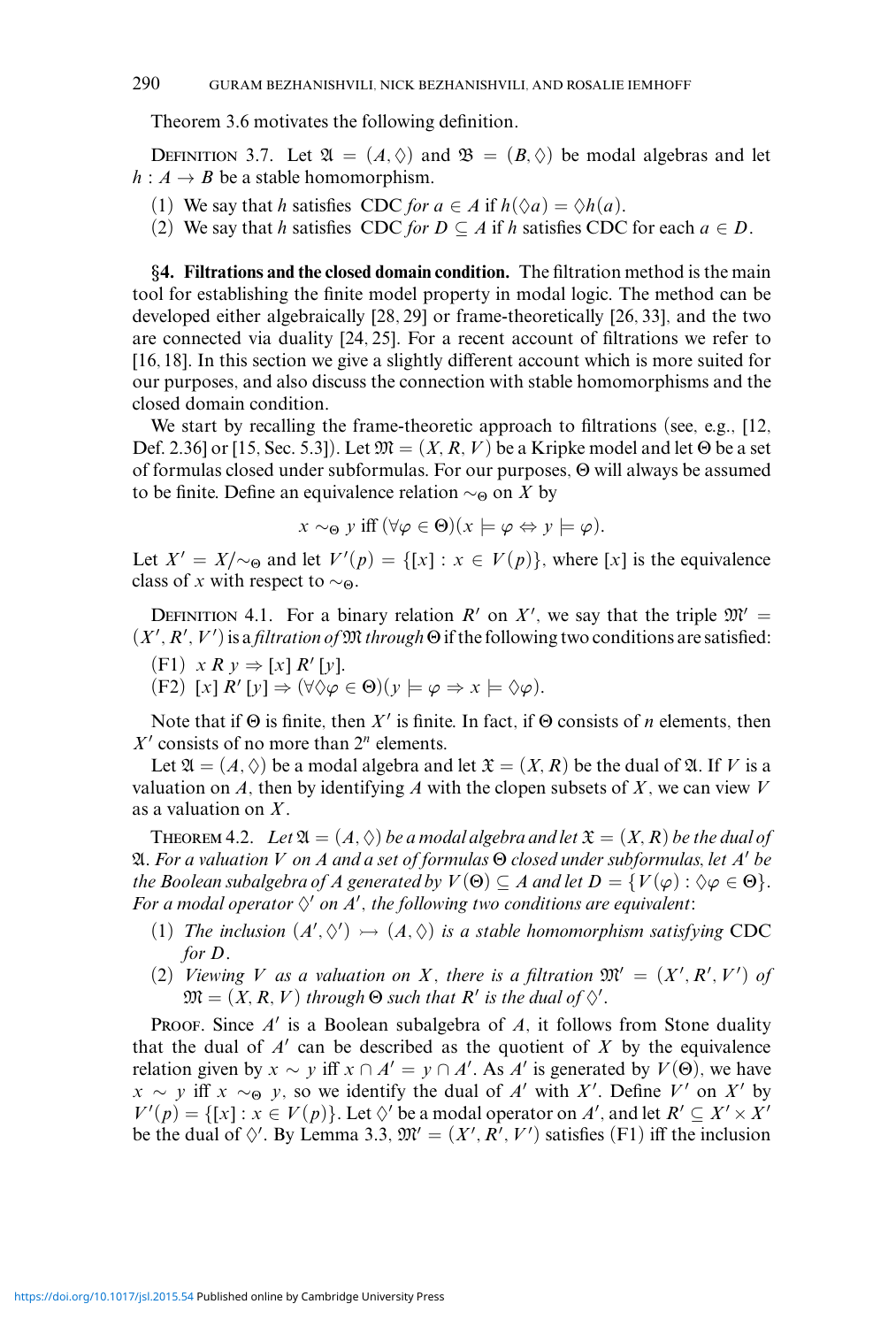$(A', \Diamond') \rightarrow (A, \Diamond)$  is a stable homomorphism. Therefore, it remains to see that  $\mathfrak{M}'$ satisfies (F2) iff the inclusion  $(A', \Diamond') \rightarrowtail (A, \Diamond)$  satisfies CDC for *D*. The former means that  $[x]$   $R'[y] \Rightarrow (\forall a \in D)(a \in y \Rightarrow \Diamond a \in x)$ , and the latter means that  $\Diamond$ ' *a* =  $\Diamond$ *a* for each *a*  $\in$  *D*. First suppose that the inclusion satisfies CDC for *D*. Let  $[x]$  *R'*  $[y]$ ,  $a \in D$ , and  $a \in y$ . Since  $[x]$  *R'*  $[y]$ , we have that  $(\forall b \in A')(b \in y \Rightarrow$  $\diamondsuit$ '*b* ∈ *x*). As *a* ∈ *D* ⊆ *A*', from *a* ∈ *y* it follows that  $\diamondsuit$ '*a* ∈ *x*. By CDC for *D* we see that  $\Diamond^{\prime} a = \Diamond a$ , so  $\Diamond a \in x$ , and hence  $\mathfrak{M}'$  satisfies (F2). Conversely, suppose that  $\mathfrak{M}'$  satisfies (F2). Let  $a \in D$ . Since the inclusion  $(A', \Diamond') \rightarrow (A, \Diamond)$  is stable, we have  $\Diamond a \leq \Diamond' a$ . To see the reverse inequality, let  $x \in \beta(\Diamond' a)$ , and let  $\beta'$  be the Stone map for *A'*. Since  $a \in D \subseteq A'$ , from  $x \in \beta(\Diamond'a)$  it follows that  $[x] \in \beta'(\Diamond'a)$ . Therefore,  $[x] \in (R')^{-1}\beta'(a)$ , so there is  $y \in X$  with  $[x] R'[y]$  and  $[y] \in \beta'(a)$ . As *a* ∈ *D* ⊆ *A*', from [*y*] ∈  $\beta'(a)$  it follows that *a* ∈ *y*. By (F2), this yields  $\Diamond a \in x$ . So  $x \in \beta(\Diamond a)$ . Thus,  $\beta(\Diamond'a) \subseteq \beta(\Diamond a)$ , yielding  $\Diamond'a \leq \Diamond a$ . Consequently,  $\Diamond'a = \Diamond a$ for each  $a \in D$ , and hence the embedding satisfies CDC for *D*.

Theorem 4.2 motivates the following definition.

DEFINITION 4.3. Let  $\mathfrak{A} = (A, \Diamond)$  be a modal algebra, V be a valuation on A, and Θ be a set of formulas closed under subformulas. Let *A'* be the Boolean subalgebra of *A* generated by  $V(\Theta) \subseteq A$  and let  $D = \{V(\varphi) : \Diamond \varphi \in \Theta\}$ . Suppose that  $\Diamond'$ is a modal operator on *A'* such that the inclusion  $(A', \Diamond') \rightarrow (A, \Diamond)$  is a stable homomorphism satisfying CDC for *D*. Then we call  $\mathfrak{A}' = (A', \Diamond')$  a *filtration* of  $\mathfrak A$ through Θ.

**LEMMA 4.4.** *Let*  $\mathfrak{A}' = (A', \Diamond')$  *be a filtration of*  $\mathfrak{A}$  *through*  $\Theta$  *and let*  $V'$  *be a valuation on A that coincides with V on the propositional variables occurring in* Θ*. If*  $\varphi \in \Theta$ , then  $V(\varphi) = V'(\varphi)$ .

PROOF. Easy induction on the complexity of  $\varphi$ . Since A' is a Boolean subalgebra of *A*, the proof for Boolean connectives is obvious, and since  $(A', \Diamond') \rightarrowtail (A, \Diamond)$  is a stable embedding satisfying CDC for *D*, the proof for  $\Diamond$  follows.

Let *D*<sup> $\vee$ </sup> denote the ( $\vee$ , 0)-subsemilattice of *A'* generated by *D*. Then  $0 \in D^{\vee}$ , and  $a \in D^{\vee}$  iff  $a = \bigvee F$  for some finite subset *F* of *D*. Since  $\diamond$  commutes with finite joins,  $a \in D^{\vee}$  implies  $\Diamond a \in A'$ .

**LEMMA 4.5.** *Let*  $\mathfrak{A} = (A, \Diamond), V, \Theta, A'$ , and D be as above with  $\Theta$  and hence A' *finite. Define*  $\Diamond^l$  *and*  $\Diamond^g$  *on A' by* 

$$
\Diamond^l a = \bigwedge \{b \in A' : \Diamond a \leq b\} \text{ and } \Diamond^g a = \bigwedge \{ \Diamond b : a \leq b \& b \in D^\vee\}.
$$

*Then*

(1)  $\Diamond a \leq \Diamond^l a \leq \Diamond^g a$ .

(2) If 
$$
a \in D^{\vee}
$$
, then  $\Diamond a = \Diamond^{\dagger} a = \Diamond^{\dagger} a$ .

- (3)  $(A', \Diamond^l)$  *and*  $(A', \Diamond^g)$  *are modal algebras.*
- (4) *The inclusions of*  $(A', \Diamond^l)$  *and*  $(A', \Diamond^g)$  *into*  $\mathfrak A$  *are stable.*
- (5) *The inclusions of*  $(A', \Diamond^l)$  *and*  $(A', \Diamond^g)$  *into*  $\mathfrak A$  *satisfy* CDC *for D*.
- $(6)$   $(A', \Diamond^l)$  *and*  $(A', \Diamond^g)$  *are filtrations of*  $\mathfrak A$  *through*  $\Theta$ *.*
- (7) *If*  $\mathfrak{A}' = (A', \Diamond')$  *is a filtration of*  $\mathfrak A$  *through*  $\Theta$ *, then*  $\Diamond^l a \leq \Diamond^l a \leq \Diamond^s a$  *for each*  $a \in A'$ .

**Proof.** (1). It follows from the definition that  $\Diamond a \leq \Diamond^l a$ . As  $a \leq b \Rightarrow \Diamond a \leq \Diamond b$ , we have  $\{\Diamond b : a \le b \& b \in D^{\vee}\}\subseteq \{b \in A': \Diamond a \le b\}$ , so  $\Diamond^l a \le \Diamond^g a$ .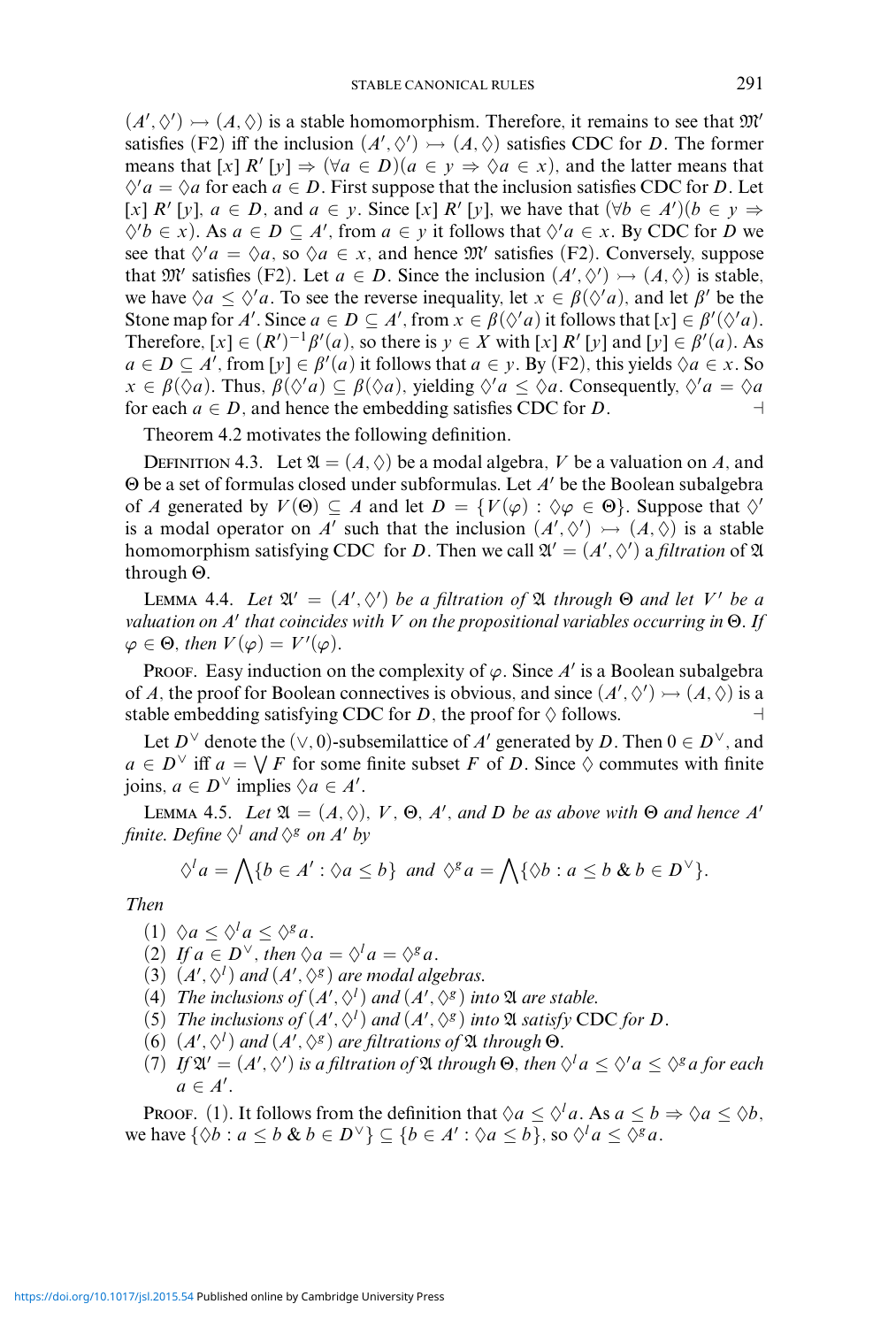(2). If  $a \in D^{\vee}$ , then  $\Diamond^g a \leq \Diamond a$ . This by (1) yields  $\Diamond a = \Diamond^l a = \Diamond^g a$ . (3). Since  $\Diamond 0 = 0$  and  $0 \in A'$ , it is clear that  $\Diamond^l 0 = 0$ . Moreover,  $\Diamond^l a \vee \Diamond^l b = \bigwedge \{x \in A' : \Diamond a \leq x\} \vee \bigwedge \{y \in A' : \Diamond b \leq y\}$  $= \bigwedge \{x \vee y : x, y \in A' \& \Diamond a \leq x \& \Diamond b \leq y\}$  $= \Lambda\{z \in A': \Diamond a \vee \Diamond b \leq z\}$ 

$$
= \bigwedge \{z \in A': \Diamond(a \vee b) \leq z\}
$$
  
=  $\Diamond^l(a \vee b)$ .

Therefore,  $(A', \Diamond')$  is a modal algebra. As  $\Diamond 0 = 0$  and  $0 \in D^{\vee}$ , by (2),  $\Diamond^g 0 = 0$ . Because  $D^{\vee}$  is closed under finite joins,

$$
\begin{array}{rcl}\n\Diamond^g a \lor \Diamond^g b & = & \bigwedge \{\Diamond x : a \le x \& x \in D^\vee\} \lor \bigwedge \{\Diamond y : b \le y \& y \in D^\vee\} \\
& = & \bigwedge \{\Diamond x \lor \Diamond y : a \le x \& b \le y \& x, y \in D^\vee\} \\
& = & \bigwedge \{\Diamond (x \lor y) : a \le x \& b \le y \& x, y \in D^\vee\} \\
& = & \bigwedge \{\Diamond z : a \lor b \le z \& z \in D^\vee\} \\
& = & \bigwedge^g (a \lor b).\n\end{array}
$$

Thus,  $(A', \Diamond^g)$  is a modal algebra.

In view of  $(3)$ ,  $(4)$  follows from  $(1)$ ,  $(5)$  follows from  $(2)$ , and  $(6)$  follows from  $(4)$ and (5).

(7). Suppose  $\mathfrak{A}' = (A', \Diamond')$  is a filtration of  $\mathfrak A$  through  $\Theta$ . Let  $a \in A'$ . Since the inclusion  $\mathfrak{A}' \rightarrow \mathfrak{A}$  is a stable homomorphism, we have  $\Diamond a \leq \Diamond' a$ . Therefore,  $\Diamond$ '*a*  $\in$  {*b*  $\in$  *A'* :  $\Diamond$ *a*  $\leq$  *b*}, which yields  $\Diamond$ <sup>*l*</sup>*a*  $\leq$   $\Diamond$ '*a*. Let *b*  $\in$  *D*<sup>V</sup> with *a*  $\leq$  *b*. Then  $b = \bigvee F$  for some finite  $F \subseteq D$ . Since  $\mathfrak{A}'$  is a modal algebra,  $a \leq b$  implies  $\Diamond' a \leq \Diamond' b = \Diamond' \bigvee F = \bigvee \{ \Diamond' x : x \in F \}.$  As the inclusion  $\mathfrak{A}' \rightarrowtail \mathfrak{A}$  satisfies CDC for *D*, from  $x \in F \subseteq D$  it follows that  $\Diamond' x = \Diamond x$ . Thus,  $\Diamond' a \leq \bigvee \{ \Diamond x : x \in F \}$  $\Diamond \bigvee F = \Diamond b$ , yielding  $\Diamond^{\prime} a \leq \Diamond^{\circ} a$ .

As a consequence, we obtain that  $(A', \Diamond')$  is the least filtration and  $(A', \Diamond^g)$  is the greatest filtration of  $\mathfrak A$  through the finite set of formulas  $\Theta$ . We next show that these correspond to the least and greatest filtrations of the dual of  $\mathfrak{A}$ . We recall (see, e.g., [12, Sec. 2.3] or [15, Sec. 5.3]) that the least filtration of  $\mathfrak{M} = (X, R, V)$  through  $\Theta$ is  $\mathfrak{M}^l = (X', R^l, V')$  and the greatest filtration is  $\mathfrak{M}^g = (X, R^g, V')$ , where

 $[x]$   $R^l$   $[y]$  iff  $(\exists x', y' \in X)(x \sim_\Theta x' \& y \sim_\Theta y' \& x' \in X)$ .

 $[x]$   $R^g$   $[y]$  iff  $(\forall \Diamond \varphi \in \Theta)(y \models \varphi \Rightarrow x \models \Diamond \varphi).$ 

LEMMA 4.6. *Let*  $\mathfrak{A} = (A, \Diamond), \mathfrak{X} = (X, R), A',$  and  $X'$  be as in Theorem 4.2, with  $A'$ and  $X'$  finite. Then  $R^l$  on  $X'$  is the dual of  $\diamondsuit^l$  on  $A'$  and  $R^g$  on  $X'$  is the dual of  $\diamondsuit^g$  on  $A'.$ 

Proof. Let  $R_{\Diamond^l}$  be the dual of  $\Diamond^l$ . Then [*x*]  $R_{\Diamond^l}$  [*y*] iff  $(\forall a \in A')(a \in y \Rightarrow \Diamond^l a$  $\in$  *x*). On the other hand,  $[x]$   $R^l$   $[y]$  iff  $(\exists x', y' \in X)(x \sim_\Theta x' \& y \sim_\Theta y' \& x' R y')$ . First suppose that  $[x]$   $R^l$   $[y]$ . Let  $a \in A'$  and  $a \in y$ . Since  $a \in A'$  and  $y \sim_{\Theta} y'$ , from  $a \in y$  it follows that  $a \in y'$ , so  $x' R y'$  implies  $\Diamond a \in x'$ . By Lemma 4.5(1),  $\Diamond a \leq \Diamond^l a$ , so  $\Diamond^l a \in x'$ , and as  $\Diamond^l a \in A'$ , we conclude that  $\Diamond^l a \in x$ . Thus, [*x*]  $R_{\diamond}$  [*y*]. Conversely, suppose that [*x*]  $R^l$  [*y*]. Let  $\beta'$  be the Stone map for *A'*. Since *A'* is finite, there is  $a \in A'$  such that  $[y] = \beta'(a)$ . As  $[x]R^{i}[y]$ , we have [*x*] ∉  $(R<sup>l</sup>)<sup>-1</sup>β<sup>'</sup>(a)$ .

CLAIM 4.7. *If a* ∈ *A'*, *then*  $(R<sup>l</sup>)<sup>-1</sup>β<sup>'</sup>(a) = β<sup>'</sup>(\Diamond<sup>l</sup>a)$ *.* 

PROOF OF CLAIM. First suppose that  $[x] \in (R^l)^{-1} \beta'(a)$ . Then there is  $[y] \in \beta'(a)$ with [*x*]  $R^l$  [*y*]. Therefore, there are  $x' \sim_\Theta x$  and  $y' \sim_\Theta y$  with  $x' R y'$ . Since  $a \in A'$ , from [*y*]  $\in \beta'(a)$  it follows that  $a \in y$ , so as  $y \sim_{\Theta} y'$ , we see that  $a \in y'$ .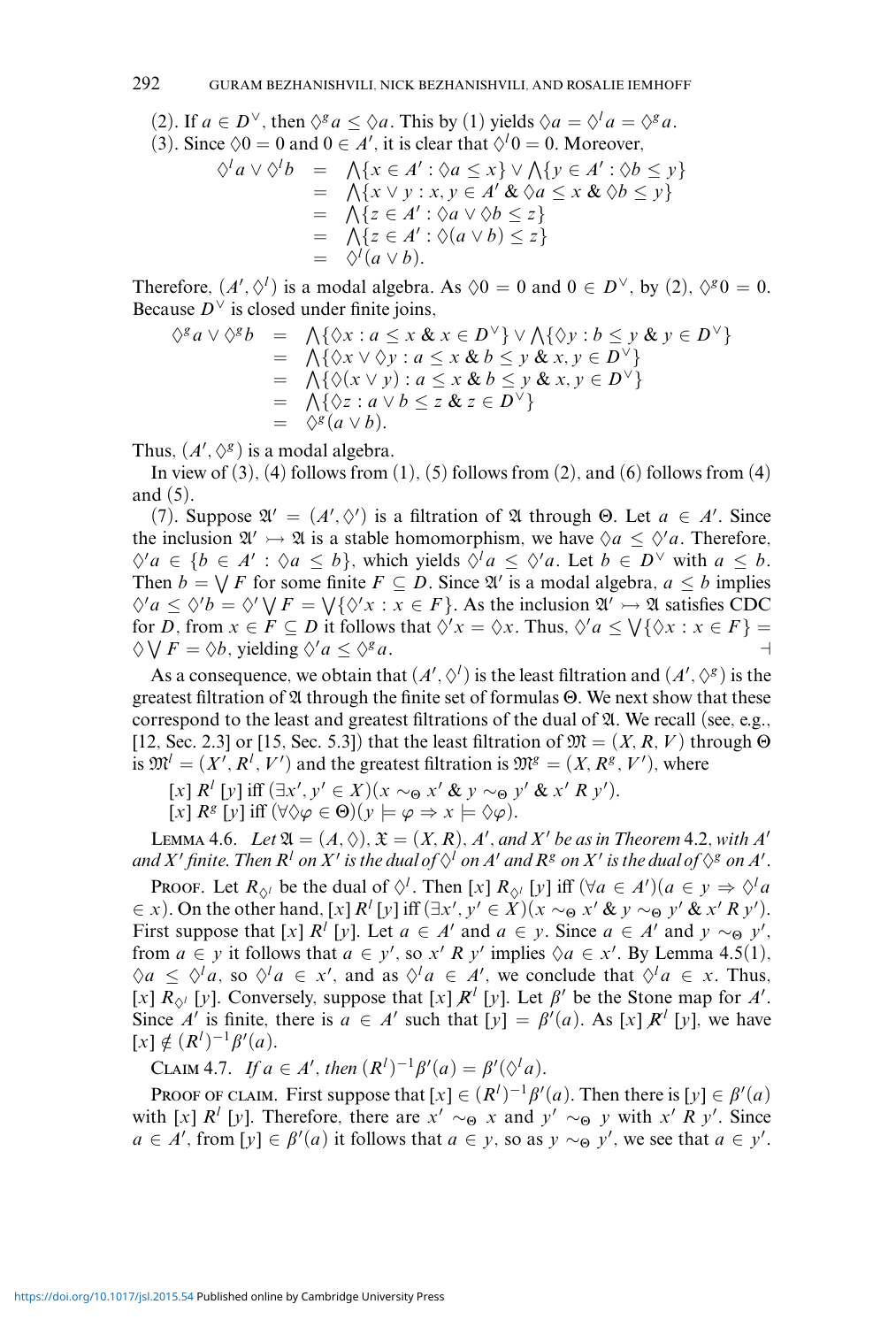Thus, *x' R y'* yields  $\Diamond a \in x'$ . Since  $x \sim_{\Theta} x'$ , this gives  $\Diamond a \in x$ . By Lemma 4.5(1),  $\Diamond a \leq \Diamond^l a$ , so we conclude that  $\Diamond^l a \in x$ , giving  $[x] \in \beta'(\Diamond^l a)$ .

Conversely, suppose that  $[x] \in \beta'(\Diamond^l a)$ . Then  $\Diamond^l a \in x$ , so for each  $b \in A'$  with  $\Diamond a \leq b$ , we have  $b \in x$ . There are two cases, either  $\Diamond a \in x$  or  $\Diamond a \notin x$ .

Case 1. Suppose  $\Diamond a \in x$ . Then  $x \in \beta(\Diamond a) = R^{-1}\beta(a)$ , so there is  $y \in \beta(a)$  with *xRy*. Therefore,  $[y] \in \beta'(a)$  and  $[x]$  *R*<sup>*l*</sup>  $[y]$ , yielding  $[x] \in (R^l)^{-1}\beta'(a)$ .

Case 2. Suppose  $\Diamond a \notin x$ . If  $\Diamond a \in A'$ , then  $\Diamond a = \Diamond^{\dagger} a$ , so  $\Diamond a \in x$ , a contradiction. Thus,  $\Diamond a \notin A'$ . We show that there is  $x' \in X$  with  $\Diamond a \in x'$  and  $x \cap A' = x' \cap A'$ . Let *F* be the filter generated by  $\{\Diamond a\} \cup (x \cap A')$ . If  $0 \in F$ , then there is  $b \in x \cap A'$ with  $\Diamond a \land b = 0$ , so  $\Diamond a \leq \neg b$ , yielding  $\neg b \in x \cap A'$ , a contradiction. Thus, *F* is proper. Clearly  $x \cap A' \subseteq F \cap A'$ . Suppose  $c \in F \cap A'$ . Then there is  $b \in x \cap A'$ with  $c \geq \Diamond a \land b$ , so  $\Diamond a \leq b \to c$ . From this we conclude that  $b \to c \in x \cap A'$ , so  $c \in x \cap A'$ , and hence  $F \cap A' = x \cap A'$ . Therefore, a Zorn's lemma argument produces  $x' \in X$  such that  $F \subseteq x'$  and  $x' \cap A' = x \cap A'$ . Thus,  $\Diamond a \in x'$  and  $x' \cap A' = x \cap A'$ . Let  $I = \{c \in A : \Diamond c \notin x'\}$ . Then it is easy to see that *I* is an ideal and  $\uparrow a \cap I = \emptyset$ . Therefore, there is  $y \in X$  with  $\uparrow a \subseteq y$  and  $y \cap I = \emptyset$ . Thus,  $a \in y$ and *x' R y*. Consequently, [*x*]  $R^l$  [*y*] and [*y*]  $\in \beta'(a)$ , yielding [*x*]  $\in (R^l)^{-1}\beta'(a)$ . ⊣

Since  $[x] \notin (R^l)^{-1}\beta'(a)$ , by Claim 4.7,  $[x] \notin \beta'(\Diamond^l a)$ . Because  $\Diamond^l a \in A'$ , this yields  $\Diamond^l a \notin x$ . Therefore, we found  $a \in A'$  such that  $a \in y$  but  $\Diamond^l a \notin x$ . Thus,  $[x]$   $\mathcal{R}_{\diamondsuit^l}$  [*y*], and so  $\mathcal{R}^l$  is the dual of  $\diamondsuit^l$ .

Let  $R_{\Diamond^g}$  be the dual of  $\Diamond^g$ . Then [*x*]  $R_{\Diamond^g}$  [*y*] iff  $(\forall a \in A') (a \in y \Rightarrow \Diamond^g a \in x)$ . On the other hand,  $[x]$   $R^g$   $[y]$  iff  $(\forall a \in D)(a \in y \Rightarrow \Diamond a \in x)$ . By Lemma 4.5,  $\Diamond a \leq \Diamond^g a$  for each  $a \in A'$  and  $\Diamond a = \Diamond^g a$  for each  $a \in D$ . Therefore, [*x*]  $R_{\Diamond^g}$  [*y*] implies  $[x]$  *R*<sup>*g*</sup> [*y*]. Conversely, if  $[x]$  *R*<sub> $\Diamond$ *g*</sub> [*y*], then there is  $a \in A'$  such that  $a \in y$ and  $\Diamond^g a \notin x$ . Thus, there is  $b \in D^{\vee}$  such that  $a \leq b$  and  $\Diamond b \notin x$ . As  $a \leq b$  and *a* ∈ *y*, we see that *b* ∈ *y*. Suppose that *b* =  $\sqrt{F}$  for some finite  $F \subseteq D$ . Then  $\bigvee F \in y$  implies that there is  $f \in F$  with  $f \in y$ . Since  $f \leq b$ , we have  $\Diamond f \leq \Diamond b$ , so  $\Diamond f \notin x$ . Therefore, we found  $f \in D$  with  $f \in y$ , but  $\Diamond f \notin x$ . Thus,  $[x] \mathbb{R}^g [y]$ , and hence  $R^g$  is the dual of  $\Diamond^g$ .

*§***5. Finite refutation patterns and stable canonical rules.** In this section we show how to construct finite refutation patterns for multi-conclusion modal rules. We introduce stable canonical rules, develop their basic properties, and prove that each normal modal multi-conclusion consequence relation is axiomatizable by stable canonical rules. We apply these results to construct finite refutation patterns for modal formulas, and prove that each normal modal logic is axiomatizable by stable canonical rules.

Theorem 5.1.

- (1) *For each multi-conclusion modal rule*  $\Gamma/\Delta$ *, there exist*  $(\mathfrak{A}_1, D_1), \ldots, (\mathfrak{A}_n, D_n)$ *such that each*  $\mathfrak{A}_i = (A_i, \Diamond_i)$  *is a finite modal algebra,*  $D_i \subseteq A_i$ *, and for each modal algebra*  $\mathfrak{B} = (B, \Diamond)$ *, we have*  $\mathfrak{B} \not\models \Gamma/\Delta$  *iff there is*  $i \leq n$  *and a stable embedding*  $h : A_i \rightarrow B$  *satisfying* CDC *for*  $D_i$ *.*
- (2) *For each modal formula*  $\varphi$ *, there exist*  $(\mathfrak{A}_1, D_1), \ldots, (\mathfrak{A}_n, D_n)$  *such that each*  $\mathfrak{A}_i = (A_i, \Diamond_i)$  *is a finite modal algebra,*  $D_i \subseteq A_i$ *, and for each modal algebra*  $\mathfrak{B} = (B, \Diamond)$ , we have  $\mathfrak{B} \not\models \varphi$  *iff there is*  $i \leq n$  *and a stable embedding*  $h: A_i \rightarrow B$  *satisfying* CDC *for*  $D_i$ *.*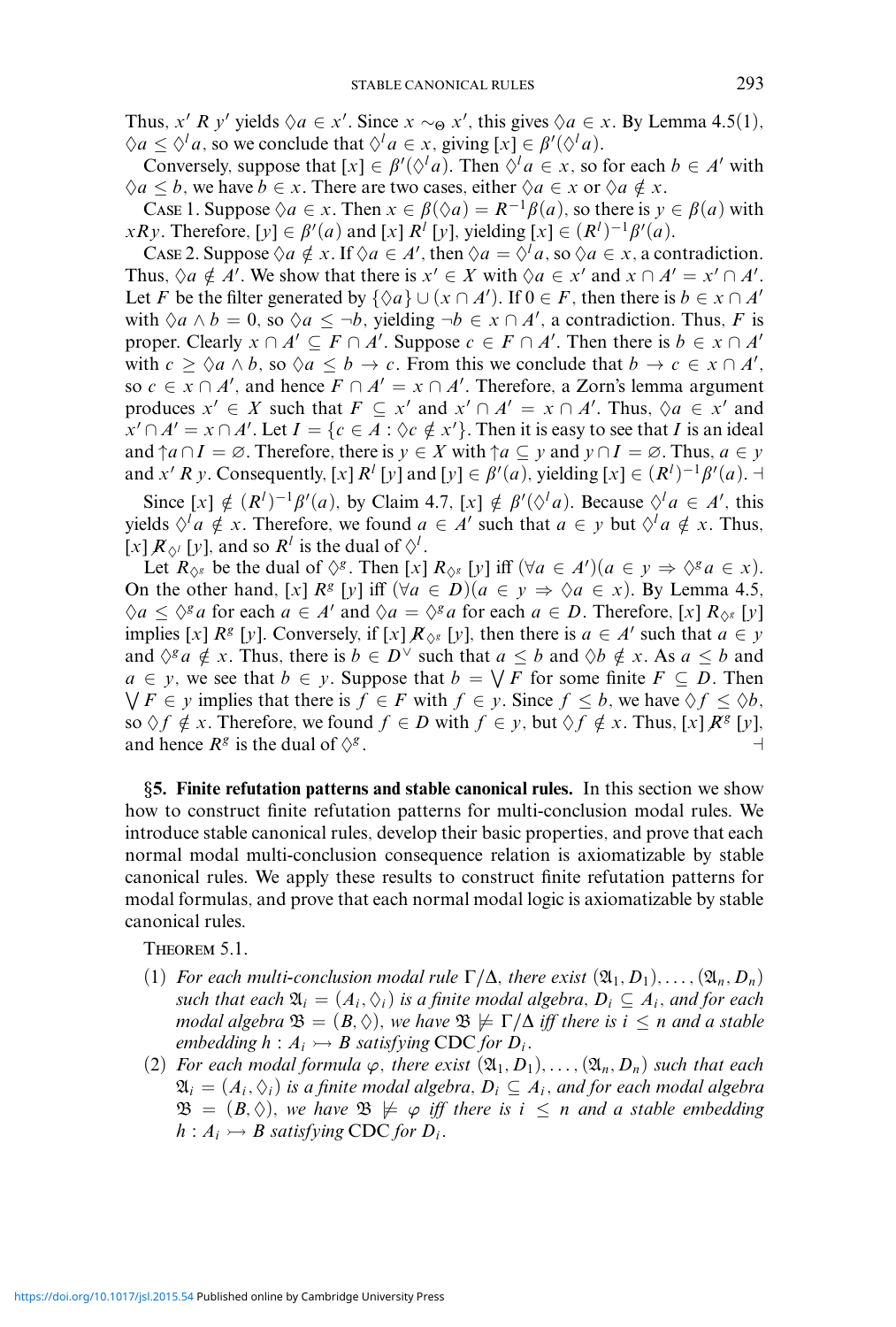PROOF. (1). If  $S_K \vdash \Gamma/\Delta$ , then we take  $n = 0$ . Suppose that  $S_K \not\vdash \Gamma/\Delta$ . Let  $\Theta$  be the set of all subformulas of the formulas in Γ ∪ Δ. Then Θ is finite. Let *m* be the cardinality of Θ. Since Boolean algebras are locally finite, up to isomorphism, there are only finitely many pairs  $(\mathfrak{A}, D)$  satisfying the following two conditions:

- (i)  $\mathfrak{A} = (A, \Diamond)$  is a finite modal algebra such that A is at most m-generated as a Boolean algebra and  $\mathfrak{A} \not\models \Gamma/\Delta$ .
- (ii)  $D = \{V(\psi): \Diamond \psi \in \Theta\}$ , where *V* is a valuation on  $\mathfrak A$  witnessing  $\mathfrak A \not\models \Gamma/\Delta$ .

Let  $(\mathfrak{A}_1, D_1), \ldots, (\mathfrak{A}_n, D_n)$  be the enumeration of such pairs. For a modal algebra  $\mathfrak{B} = (B, \Diamond)$ , we prove that  $\mathfrak{B} \not\models \Gamma/\Delta$  iff there is  $i \leq n$  and a stable embedding  $h: A_i \rightarrow B$  satisfying CDC for  $D_i$ .

(←): First suppose that there is  $i \leq n$  and a stable embedding  $h_i : A_i \rightarrow B$ satisfying CDC for  $D_i$ . Define a valuation  $V_B$  on *B* by  $V_B(p) = h_i \circ V_i(p)$  for each propositional letter *p*. For each  $\Diamond \psi \in \Theta$ , we have  $V_i(\psi) \in D_i$ . Therefore,  $V_B(\Diamond \psi) = \Diamond V_B(\psi)$ . Thus, since  $V_i(\gamma) = 1_{A_i}$  for each  $\gamma \in \Gamma$  and  $V_i(\delta) \neq 1_{A_i}$  for each  $\delta \in \Delta$ , we see that  $V_B(\gamma) = 1_B$  for each  $\gamma \in \Gamma$  and  $V_B(\delta) \neq 1_B$  for each  $\delta \in \Delta$ . Consequently,  $\mathfrak{B} \not\models \Gamma/\Delta$ .

( $\Rightarrow$ ): Next suppose that  $\mathfrak{B} \not\models \Gamma/\Delta$ . We show that there is *i* ≤ *n* and a stable embedding  $h : A_i \rightarrow B$  satisfying CDC for  $D_i$ . Since  $\mathfrak{B} \not\models \Gamma/\Delta$ , there is a valuation *V<sub>B</sub>* on *B* such that  $V_B(y) = 1_B$  for each  $y \in \Gamma$  and  $V_B(\delta) \neq 1_B$  for each  $\delta \in \Delta$ . Let *B'* be the Boolean subalgebra of *B* generated by  $V_B(\Theta)$ . As  $|V_B(\Theta)| \leq |\Theta|$ , we see that  $|B'| \le 2^{2^m}$ . Let *V'* be the restriction of *V<sub>B</sub>* to *B'* and set  $D = \{V'(\psi) : \Diamond \psi \in \Theta\}.$ Let  $\mathfrak{B}' = (B', \Diamond')$  be a filtration of  $\mathfrak{B}$  through  $\Theta$ . Then the embedding  $B' \rightarrow B$ is a stable embedding satisfying CDC for *D*. By Lemma 4.4,  $V'$  refutes  $\Gamma/\Delta$  on  $\mathfrak{B}'$ . Since  $|B'| \leq 2^{2^{m}}$ , there is  $i \leq n$  such that  $\mathfrak{B}' = \mathfrak{A}_i$  and  $D = D_i$ . Thus, the embedding  $A_i \rightarrow B$  is a stable embedding satisfying CDC for  $D_i$ .

(2). If  $\mathbf{K} \vdash \varphi$ , then we take  $n = 0$ . Otherwise, since for a modal algebra  $\mathfrak{A}$ , we have  $\mathfrak{A} \models \varphi$  iff  $\mathfrak{A} \models / \varphi$ , we see that  $\mathbf{K} \not\vdash \varphi$  iff  $\mathbf{S}_{\mathbf{K}} \not\vdash / \varphi$ . Now apply (1).

DEFINITION 5.2. Let  $\mathfrak{A} = (A, \Diamond)$  be a finite modal algebra and let D be a subset of *A*. For each  $a \in A$  we introduce a new propositional letter  $p_a$  and define the *stable canonical rule*  $\rho(\mathfrak{A}, D)$  associated with  $\mathfrak{A}$  and  $D$  as  $\Gamma/\Delta$ , where:

$$
\Gamma = \{ p_{a \lor b} \leftrightarrow p_a \lor p_b : a, b \in A \} \cup
$$
  
\n
$$
\{ p_{\neg a} \leftrightarrow \neg p_a : a \in A \} \cup
$$
  
\n
$$
\{ \Diamond p_a \rightarrow p_{\Diamond a} : a \in A \} \cup
$$
  
\n
$$
\{ p_{\Diamond a} \rightarrow \Diamond p_a : a \in D \},
$$

and

$$
\Delta = \{p_a : a \in A, a \neq 1\}.
$$

**LEMMA 5.3.** Let  $\mathfrak{A} = (A, \Diamond)$  be a finite modal algebra and let  $D \subseteq A$ . Then  $\mathfrak{A} \not\models \rho(\mathfrak{A}, D)$ .

**Proof.** Define a valuation *V* on *A* by  $V(p_a) = a$  for each  $a \in A$ . Then  $V(\gamma) = 1$ for each  $\gamma \in \Gamma$  and  $V(\delta) \neq 1$  for each  $\delta \in \Delta$ . Therefore,  $\mathfrak{A} \not\models \rho(\mathfrak{A}, D)$ .

**THEOREM 5.4.** *Let*  $\mathfrak{A} = (A, \Diamond)$  *be a finite modal algebra,*  $D \subseteq A$ *, and*  $\mathfrak{B} = (B, \Diamond)$ *be a modal algebra. Then*  $\mathfrak{B} \not\models \rho(\mathfrak{A}, D)$  *iff there is a stable embedding*  $h : A \rightarrow B$ *satisfying* CDC *for D.*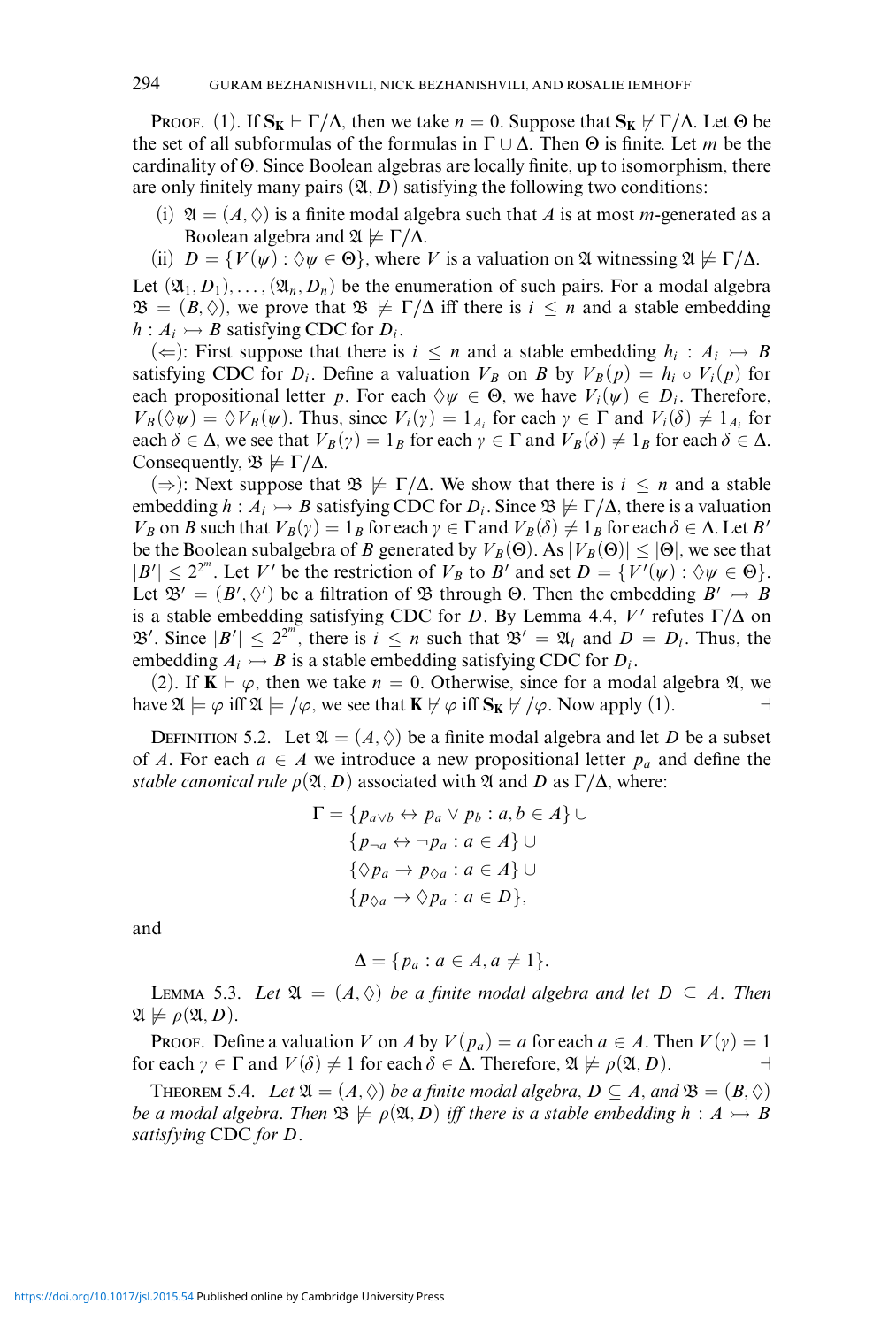Proof. First suppose that there is a stable embedding  $h : A \rightarrow B$  satisfying CDC for *D*. By Lemma 5.3, the valuation  $V(p_a) = a$  refutes  $\rho(\mathfrak{A}, D)$  on  $\mathfrak{A}$ . We define a valuation  $V_B$  on *B* by  $V_B(p_a) = h(V(p_a)) = h(a)$  for each  $a \in A$ . Since *h* is a stable homomorphism,  $h(a \lor b) = h(a) \lor h(b)$ ,  $h(\neg a) = \neg h(a)$ , and  $\Diamond h(a) \leq h(\Diamond a)$  for each  $a, b \in A$ . Therefore,

$$
V_B(p_{a\vee b} \leftrightarrow p_a \vee p_b) = V_B(p_{a\vee b}) \leftrightarrow V_B(p_a) \vee V_B(p_b)
$$
  
=  $h(a \vee b) \leftrightarrow h(a) \vee h(b) = 1$ ,  

$$
V_B(p_{\neg a} \leftrightarrow \neg p_a) = V_B(p_{\neg a}) \leftrightarrow \neg V_B(p_a) = h(\neg a) \leftrightarrow \neg h(a) = 1,
$$
  

$$
V_B(\Diamond p_a \to p_{\Diamond a}) = V_B(\Diamond p_a) \to V_B(p_{\Diamond a}) = \Diamond h(a) \to h(\Diamond a) = 1.
$$

Since *h* satisfies CDC for *D*,

$$
V_B(p_{\Diamond a} \to \Diamond p_a) = V_B(p_{\Diamond a}) \to \Diamond V_B(p_a) = h(\Diamond a) \to \Diamond h(a) = 1
$$

for each  $a \in D$ . Thus,  $V_B(\gamma) = 1$  for each  $\gamma \in \Gamma$ . On the other hand, since h is an embedding, from  $a \neq 1$  it follows that  $V_B(p_a) = h(a) \neq 1$ . This yields  $V_B(\delta) \neq 1$ for each  $\delta \in \Delta$ . Consequently,  $\rho(\mathfrak{A}, D)$  is refuted on  $\mathfrak{B}$ .

Conversely, let  $\mathfrak{B} \not\models \rho(\mathfrak{A}, D)$ . Then there is a valuation *V* on *B* such that  $V(\gamma) = 1$ for each  $\gamma \in \Gamma$  and  $V(\delta) \neq 1$  for each  $\delta \in \Delta$ . Define a map  $h : A \to B$  by  $h(a) = V(p_a)$  for each  $a \in A$ . We show that  $h : A \rightarrow B$  is a stable embedding satisfying CDC for *D*.

Let  $a, b \in A$ . Since  $V(\gamma) = 1$  for each  $\gamma \in \Gamma$ , we have  $V(p_{a \lor b}) \leftrightarrow V(p_a) \lor$  $V(p_b) = 1$ . Therefore,  $V(p_{a \lor b}) = V(p_a) \lor V(p_b)$ . By a similar argument,

$$
V(p_{\neg a}) = \neg V(p_a),
$$
  
\n
$$
\Diamond V(p_a) \le V(p_{\Diamond a}),
$$
 and  
\n
$$
V(p_{\Diamond a}) = \Diamond V(p_a)
$$
 for  $a \in D$ .

Since  $h(a) = V(p_a)$  for each  $a \in A$ , we have:

$$
h(a \lor b) = h(a) \lor h(b),
$$
  
\n
$$
h(\neg a) = \neg h(a),
$$
  
\n
$$
\Diamond h(a) \leq h(\Diamond a),
$$
 and  
\n
$$
h(\Diamond a) = \Diamond h(a) \text{ for } a \in D.
$$

Thus, *h* is a stable homomorphism satisfying CDC for *D*. To see that *h* is an embedding, let  $a \in A$  with  $a \neq 1$ . Since  $V(\delta) \neq 1$  for each  $\delta \in \Delta$ , we have  $V(p_a) \neq 1$ , so  $h(a) \neq 1$ , yielding that *h* is an embedding.

As a consequence of Theorems 5.1 and 5.4, we obtain:

Theorem 5.5.

 $(1)$  *For a multi-conclusion modal rule*  $\Gamma/\Delta$ *, there exist*  $(\mathfrak{A}_1, D_1), \ldots, (\mathfrak{A}_n, D_n)$  *such that each*  $\mathfrak{A}_i = (A_i, \Diamond_i)$  *is a finite modal algebra,*  $D_i \subseteq A_i$ *, and for each modal algebra*  $\mathfrak{B} = (B, \Diamond)$ *, we have:* 

$$
\mathfrak{B}\models \Gamma/\Delta \text{ iff } \mathfrak{B}\models \rho(\mathfrak{A}_1, D_1),\ldots,\rho(\mathfrak{A}_n, D_n).
$$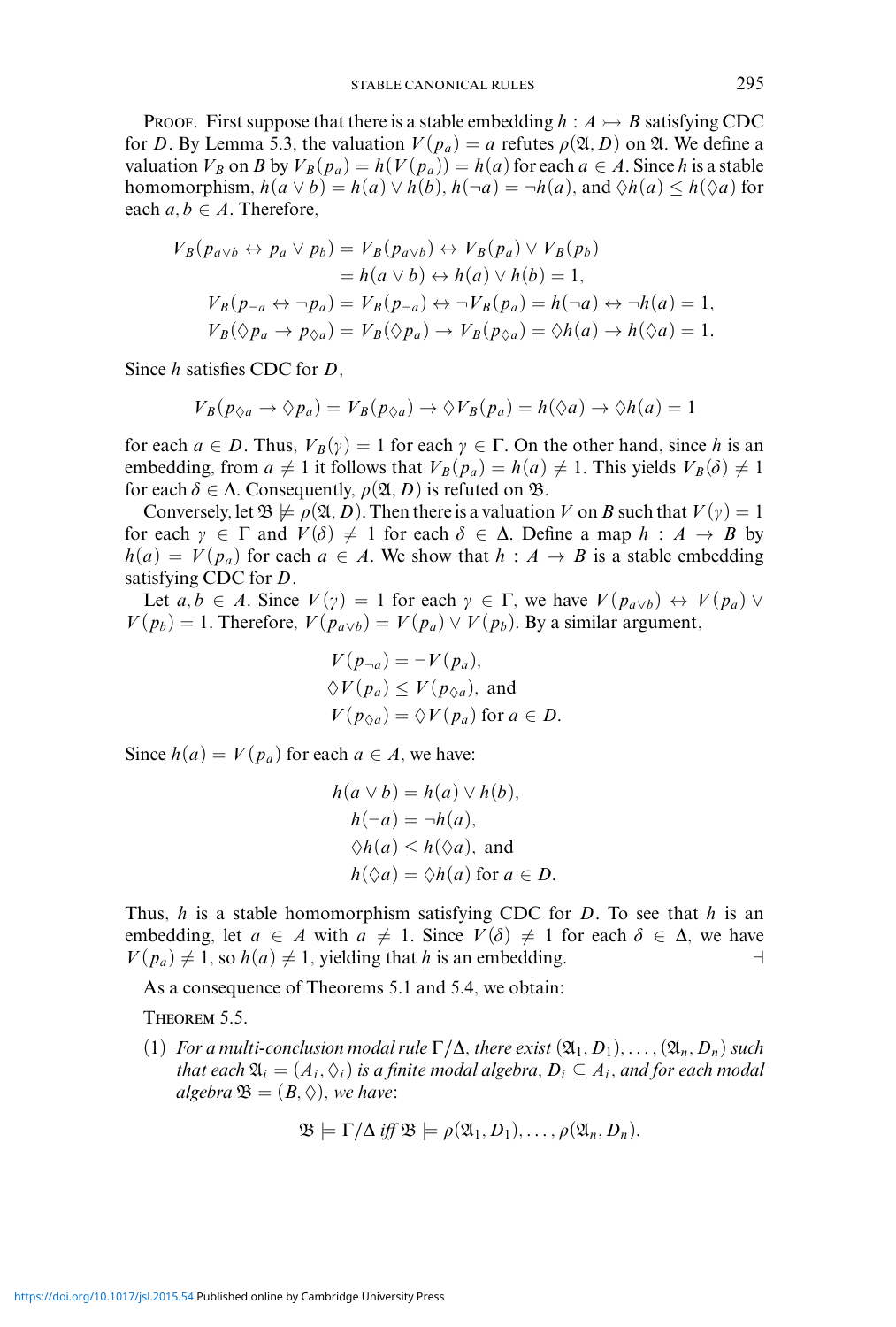## 296 GURAM BEZHANISHVILI, NICK BEZHANISHVILI, AND ROSALIE IEMHOFF

(2) *For a modal formula*  $\varphi$ *, there exist*  $(\mathfrak{A}_1, D_1), \ldots, (\mathfrak{A}_n, D_n)$  *such that each*  $\mathfrak{A}_i =$  $(A_i, \Diamond_i)$  *is a finite modal algebra,*  $D_i \subseteq A_i$ *, and for each modal algebra*  $\mathfrak{B} =$  $(B, \Diamond)$ *, we have:* 

$$
\mathfrak{B}\models \varphi\ \text{iff}\ \mathfrak{B}\models \rho(\mathfrak{A}_1,D_1),\ldots,\rho(\mathfrak{A}_n,D_n).
$$

Proof. (1). By Theorem 5.1(1), there exist  $(\mathfrak{A}_1, D_1), \ldots, (\mathfrak{A}_n, D_n)$  such that each  $\mathfrak{A}_i = (A_i, \Diamond_i)$  is a finite modal algebra,  $D_i \subseteq A_i$ , and for each modal algebra  $\mathfrak{B} = (B, \Diamond)$ , we have  $\mathfrak{B} \not\models \Gamma/\Delta$  iff there is  $i \leq n$  and a stable embedding  $h : A_i \rightarrow B$ satisfying CDC for  $D_i$ . By Theorem 5.4, this is equivalent to the existence of  $i \leq n$ such that  $\mathfrak{B} \not\models \rho(\mathfrak{A}_i, D_i)$ . Thus,  $\mathfrak{B} \models \Gamma/\Delta$  iff  $\mathfrak{B} \models \rho(\mathfrak{A}_1, D_1), \ldots, \rho(\mathfrak{A}_n, D_n)$ .

 $(2)$ . This is proved similarly but uses Theorem 5.1 $(2)$ .

$$
\mathord{\hspace{1pt}\text{--}\hspace{1pt}}^{\mathord{\hspace{1pt}\text{--}\hspace{1pt}}}
$$

We are ready to prove the main result of the paper.

Theorem 5.6.

- (1) *Each normal modal multi-conclusion consequence relation* S *is axiomatizable by stable canonical rules. Moreover, if* S *is finitely axiomatizable, then* S *is axiomatizable by finitely many stable canonical rules.*
- (2) *Each normal modal logicL is axiomatizable by stable canonical rules.Moreover, if L is finitely axiomatizable, then L is axiomatizable by finitely many stable canonical rules.*

PROOF. (1). Let S be a normal modal multi-conclusion consequence relation. Then there is a family  $\{\rho_i : i \in I\}$  of modal rules such that  $S = S_K + \{\rho_i : i \in I\}$ . By Theorem 5.5(1), for each  $i \in I$ , there exist  $(\mathfrak{A}_{i1}, D_{i1}), \ldots, (\mathfrak{A}_{in_i}, D_{in_i})$  such that  $\mathfrak{A}_{ij} = (A_{ij}, \Diamond_{ij})$  is a finite modal algebra,  $D_{ij} \subseteq A_{ij}$ , and for each modal algebra  $\mathfrak{B} = (B, \Diamond)$ , we have  $\mathfrak{B} \models \rho_i$  iff  $\mathfrak{B} \models \rho(\mathfrak{A}_{i1}, D_{i1}), \ldots, \rho(\mathfrak{A}_{in_i}, D_{in_i})$ . Thus,  $\mathfrak{B} \models \mathcal{S}$ iff  $\mathfrak{B} \models \{p_i : i \in I\}$ , which happens iff  $\mathfrak{B} \models \rho(\mathfrak{A}_{i1}, D_{i1}), \ldots, \rho(\mathfrak{A}_{in_i}, D_{in_i})$  for each  $i \in I$ . Consequently,  $S = \mathbf{S_K} + \bigcup_{i \in I} {\rho(\mathfrak{A}_{i1}, D_{i1}), \ldots, \rho(\mathfrak{A}_{in_i}, D_{in_i})}$ , and so S is axiomatizable by stable canonical rules. In particular, if  $S$  is finitely axiomatizable, then  $S$  is axiomatizable by finitely many stable canonical rules.

(2). Let *L* be a normal modal logic. Then  $\Sigma(L) = \mathbf{S_K} + \{ / \varphi : \varphi \in L \}$  is a normal modal multi-conclusion consequence relation. Therefore, by (1),  $\Sigma(L)$  =  $\mathbf{S_K} + {\rho(\mathfrak{A}_i, D_i) : i \in I}$ . Thus,  $L = \Lambda(\Sigma(L)) = \Lambda(\mathbf{S_K} + {\rho(\mathfrak{A}_i, D_i) : i \in I}$ . In particular, if *L* is finitely axiomatizable, then *L* is axiomatizable by finitely many stable canonical rules.

REMARK 5.7. Since the axiomatization in Theorem  $5.6(2)$  of normal extensions of **K** is by means of stable canonical rules, we are required to work with all finite modal algebras, it is not sufficient to work with only finite s.i. modal algebras. As we will see in the next section, the situation improves for normal extensions of **K4**, where stable canonical rules can be replaced by stable canonical formulas, and it is sufficient to work with only finite s.i. **K4**-algebras.

Remark 5.8. Using duality between modal algebras and modal spaces, one can rephrase all the results in this and forthcoming sections in dual terms. In fact, stable canonical rules can be defined directly for finite modal spaces (finite Kripke frames) without using modal algebras.

Let  $\mathfrak{X} = (X, R)$  be a finite modal space and  $\mathfrak{D} \subseteq \mathcal{P}(X)$ . For each  $x \in X$  we introduce a new propositional letter  $p_x$  and define the *stable canonical rule*  $\sigma(\mathfrak{X}, \mathfrak{D})$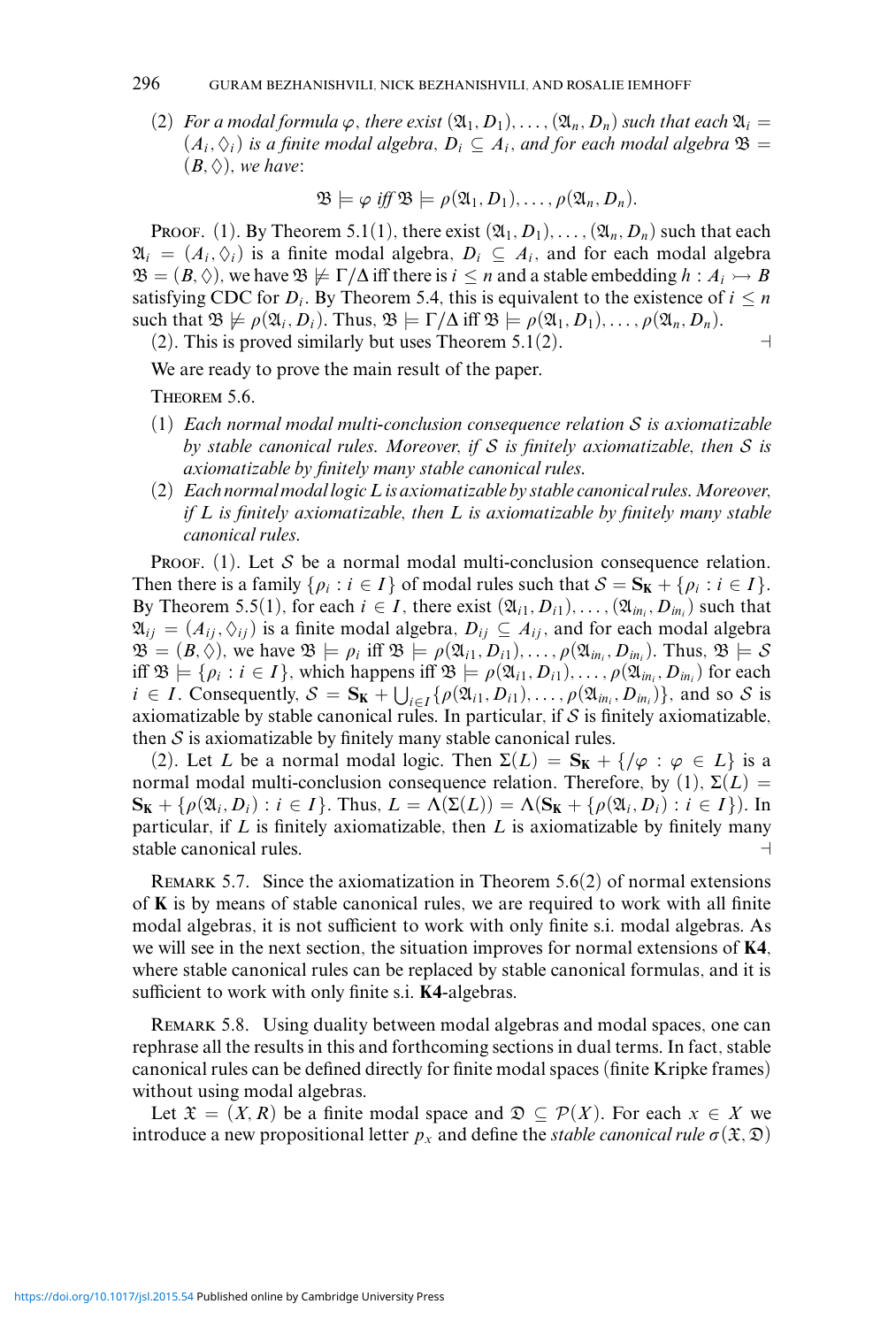as the rule  $\Gamma/\Delta$ , where

$$
\Gamma = \left\{ \bigvee \{p_x : x \in X\} \right\} \cup
$$
\n
$$
\{p_x \to \neg p_y : x, y \in X, x \neq y\} \cup
$$
\n
$$
\{p_x \to \neg \Diamond p_y : x, y \in X, x \notin y\} \cup
$$
\n
$$
\left\{p_x \to \bigvee \{ \Diamond p_y : y \in U\} : x \in X, U \in \mathfrak{D}, x \in R^{-1}[U] \right\},
$$

and

$$
\Delta = \{\neg p_x : x \in X\}.
$$

Then a modal space  $\mathfrak{Y} = (Y, R)$  refutes  $\sigma(\mathfrak{X}, \mathfrak{D})$  iff there is an onto stable map  $f: Y \to X$  satisfying CDC for  $\mathfrak{D}$ . This provides an alternative way of defining stable canonical rules by avoiding algebraic terminology. Indeed, let  $\mathfrak{A} = (A, \Diamond)$ be a finite modal algebra,  $\mathfrak{X} = (X, R)$  be its dual modal space,  $D \subseteq A$ , and  $\mathfrak{D} = \{\beta(a) : a \in D\}$ . Then for each modal algebra  $\mathfrak{B} = (B, \Diamond)$  with the dual space  $\mathfrak{Y} = (Y, R)$ , we have  $\mathfrak{B} \models \rho(\mathfrak{A}, D)$  iff  $\mathfrak{Y} \models \sigma(\mathfrak{X}, \mathfrak{D})$ .

*§***6. Stable canonical formulas for K4.** As we have seen, all normal modal logics are axiomatizable by stable canonical rules. In general, these rules are not equivalent to formulas. In this section we show that for transitive normal modal logics we can replace stable canonical rules by stable canonical formulas. This provides an axiomatization of transitive normal modal logics, which is an alternative to Zakharyaschev's axiomatization [38], and is a modal counterpart of [3].

**6.1. Transitive filtrations.** We start by developing the transitive analogues of the least and greatest filtrations.

DEFINITION 6.1. Let  $\mathfrak{A} = (A, \Diamond)$  be a **K4**-algebra, *V* be a valuation on *A*,  $\Theta$  be a set of formulas closed under subformulas, and  $\mathfrak{A}' = (A', \Diamond')$  be a filtration of  $\mathfrak A$ through Θ. We call  $\mathfrak{A}'$  a *transitive filtration* if  $\mathfrak{A}'$  is also a **K4**-algebra.

For a **K4**-algebra  $\mathfrak{A} = (A, \Diamond)$  and  $a \in A$ , we recall that  $\Diamond^+ a = a \lor \Diamond a$ .

**LEMMA** 6.2. *Let*  $\mathfrak{A} = (A, \Diamond)$  *be a* **K4***-algebra, and let V*,  $\Theta$ *, A'*, *D, and*  $D^{\vee}$  *be as in Lemma* 4.5. Define  $\Diamond^t$  *and*  $\Diamond^L$  *on A' by* 

$$
\diamondsuit^t a = \bigwedge \{ \diamondsuit b : \diamondsuit a \le \diamondsuit b \& b, \diamondsuit b \in A' \} \text{ and}
$$
  

$$
\diamondsuit^L a = \bigwedge \{ \diamondsuit b : \diamondsuit a \le \diamondsuit b \& \diamondsuit^+ a \le \diamondsuit^+ b \& b \in D^\vee \}.
$$

*Then both*  $(A', \Diamond^t)$  *and*  $(A', \Diamond^L)$  *are transitive filtrations of*  $\mathfrak A$  *through*  $\Theta$ *.* 

PROOF. Since  $\Diamond 0 = 0$  and  $0 \in A'$ , it is obvious that  $\Diamond^t 0 = 0$ . As A' is closed under finite joins,

$$
\diamondsuit^t a \lor \diamondsuit^t b = \bigwedge \{ \diamondsuit x : \diamondsuit a \leq \diamondsuit x \& x, \diamondsuit x \in A' \} \lor \bigwedge \{ \diamondsuit y : \diamondsuit b \leq \diamondsuit y \& y, \diamondsuit y \in A' \}
$$
  
= 
$$
\bigwedge \{ \diamondsuit x \lor \diamondsuit y : \diamondsuit a \leq \diamondsuit x \& \diamondsuit b \leq \diamondsuit y \& x, \diamondsuit x, y, \diamondsuit y \in A' \}
$$
  
= 
$$
\bigwedge \{ \diamondsuit (x \lor y) : \diamondsuit a \leq \diamondsuit x \& \diamondsuit b \leq \diamondsuit y \& x, \diamondsuit x, y, \diamondsuit y \in A' \}
$$
  
= 
$$
\bigwedge \{ \diamondsuit z : \diamondsuit (a \lor b) \leq \diamondsuit z \& z, \diamondsuit z \in A' \}
$$
  
= 
$$
\diamondsuit^t (a \lor b).
$$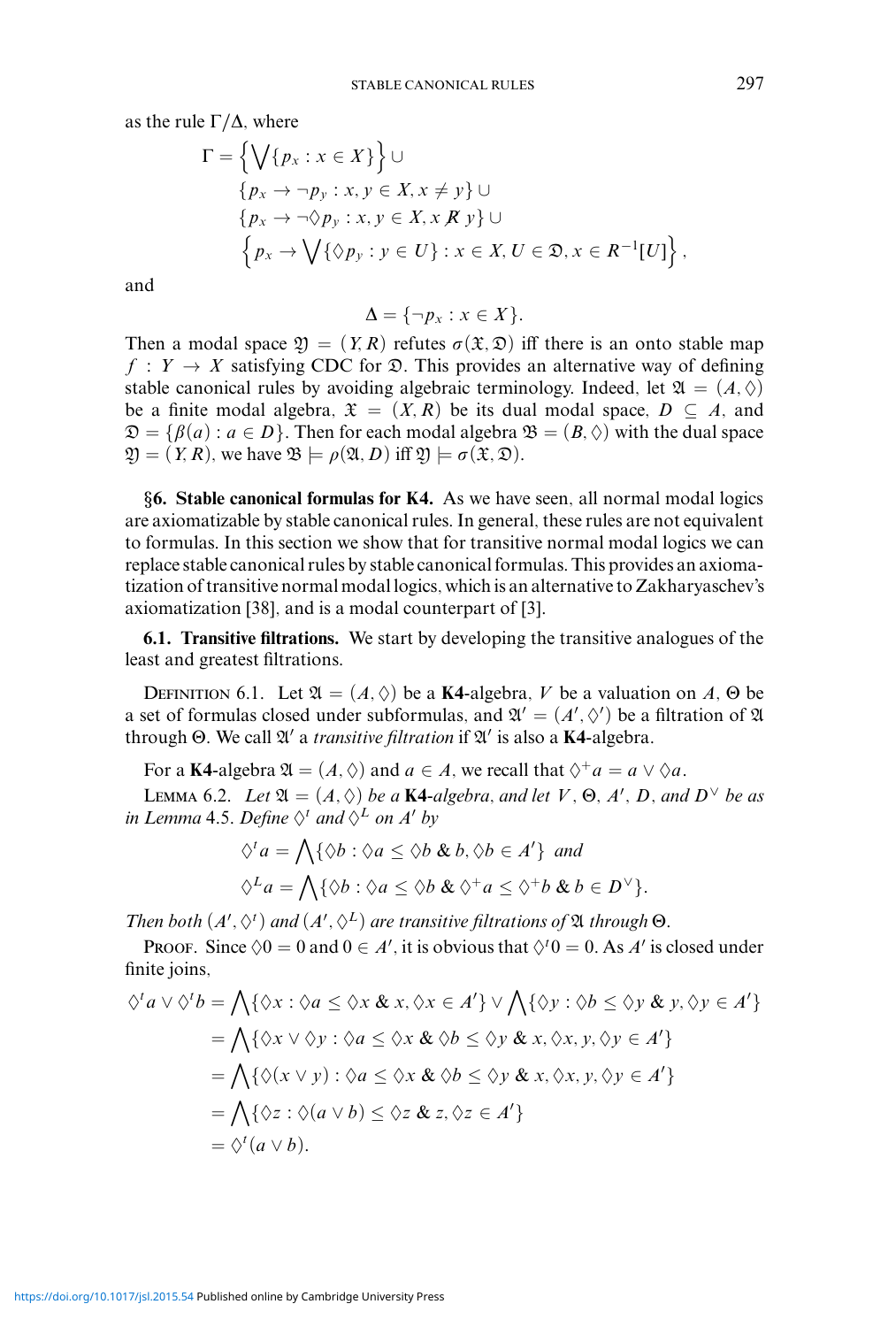Since  $\Diamond 0 = 0$  and  $0 \in D^{\vee}$ , it is obvious that  $\Diamond^L 0 = 0$ . As  $D^{\vee}$  is closed under finite joins,

$$
\diamondsuit^L a \lor \diamondsuit^L b = \bigwedge \{ \diamondsuit x : \diamondsuit a \leq \diamondsuit x \& \diamondsuit^+ a \leq \diamondsuit^+ x \& x \in D^\vee \} \lor
$$
\n
$$
\bigwedge \{ \diamondsuit y : \diamondsuit b \leq \diamondsuit y \& \diamondsuit^+ b \leq \diamondsuit^+ y \& y \in D^\vee \}
$$
\n
$$
= \bigwedge \{ \diamondsuit x \lor \diamondsuit y : \diamondsuit a \leq \diamondsuit x \& \diamondsuit^+ a \leq \diamondsuit^+ x \& \diamondsuit b \leq \diamondsuit y \& \diamondsuit^+ b \leq \diamondsuit^+ y \& x, y \in D^\vee \}
$$
\n
$$
= \bigwedge \{ \diamondsuit (x \lor y) : \diamondsuit a \leq \diamondsuit x \& \diamondsuit^+ a \leq \diamondsuit^+ x \& \diamondsuit b \leq \diamondsuit y \& \diamondsuit b \leq \diamondsuit y \& \diamondsuit b \leq \diamondsuit^+ y \& x, y \in D^\vee \}
$$
\n
$$
= \bigwedge \{ \diamondsuit z : \diamondsuit (a \lor b) \leq \diamondsuit z \& \diamondsuit^+ (a \lor b) \leq \diamondsuit^+ z \& z \in D^\vee \}
$$
\n
$$
= \diamondsuit^L (a \lor b).
$$

Therefore, both  $(A', \Diamond')$  and  $(A', \Diamond^L)$  are modal algebras. It is obvious that  $\Diamond^l a \leq$  $\diamondsuit^t a \leq \diamondsuit^t a \leq \diamondsuit^s a$  for each  $a \in A'$ . Thus, both  $(A', \diamondsuit^t)$  and  $(A', \diamondsuit^L)$  are filtrations of  $\mathfrak A$  through  $\Theta$ . It remains to show that both  $(A', \Diamond')$  and  $(A', \Diamond^L)$  are **K4**-algebras. We have

$$
\Diamond^t a = \bigwedge \{ \Diamond x : \Diamond a \leq \Diamond x \& x, \Diamond x \in A' \}
$$

and

$$
\Diamond^t \Diamond^t a = \bigwedge \{ \Diamond y : \Diamond \Diamond^t a \leq \Diamond y \& y, \Diamond y \in A' \}.
$$

Let *x*,  $\Diamond x \in A'$  and  $\Diamond a \leq \Diamond x$ . Then

$$
\Diamond \Diamond^t a = \Diamond \bigwedge \{ \Diamond y : \Diamond a \le \Diamond y \& y, \Diamond y \in A' \}
$$
  
\n
$$
\le \bigwedge \{ \Diamond \Diamond y : \Diamond a \le \Diamond y \& y, \Diamond y \in A' \}
$$
  
\n
$$
\le \bigwedge \{ \Diamond y : \Diamond a \le \Diamond y \& y, \Diamond y \in A' \} \le \Diamond x,
$$

so  $\Diamond^t \Diamond^t a \leq \Diamond^t a$ . Also,

$$
\Diamond^L a = \bigwedge \{ \Diamond x : \Diamond a \leq \Diamond x \& \Diamond^{\dagger} a \leq \Diamond^{\dagger} x \& x \in D^{\vee} \}
$$

and

$$
\Diamond^L \Diamond^L a = \bigwedge \{ \Diamond y : \Diamond \Diamond^L a \leq \Diamond y \& \Diamond^+ \Diamond^L a \leq \Diamond^+ y \& y \in D^\vee \}.
$$

Let  $x \in D^{\vee}$ ,  $\Diamond a \leq \Diamond x$ , and  $\Diamond^{+}a \leq \Diamond^{+}x$ . Then

$$
\diamondsuit \diamondsuit^L a = \diamondsuit \bigwedge \{ \diamondsuit y : \diamondsuit a \leq \diamondsuit y \& \diamondsuit^+ a \leq \diamondsuit^+ y \& y \in D^\vee \} \leq \bigwedge \{ \diamondsuit \diamondsuit y : \diamondsuit a \leq \diamondsuit y \& \diamondsuit^+ a \leq \diamondsuit^+ y \& y \in D^\vee \} \leq \bigwedge \{ \diamondsuit y : \diamondsuit a \leq \diamondsuit y \& \diamondsuit^+ a \leq \diamondsuit^+ y \& y \in D^\vee \} \leq \diamondsuit x
$$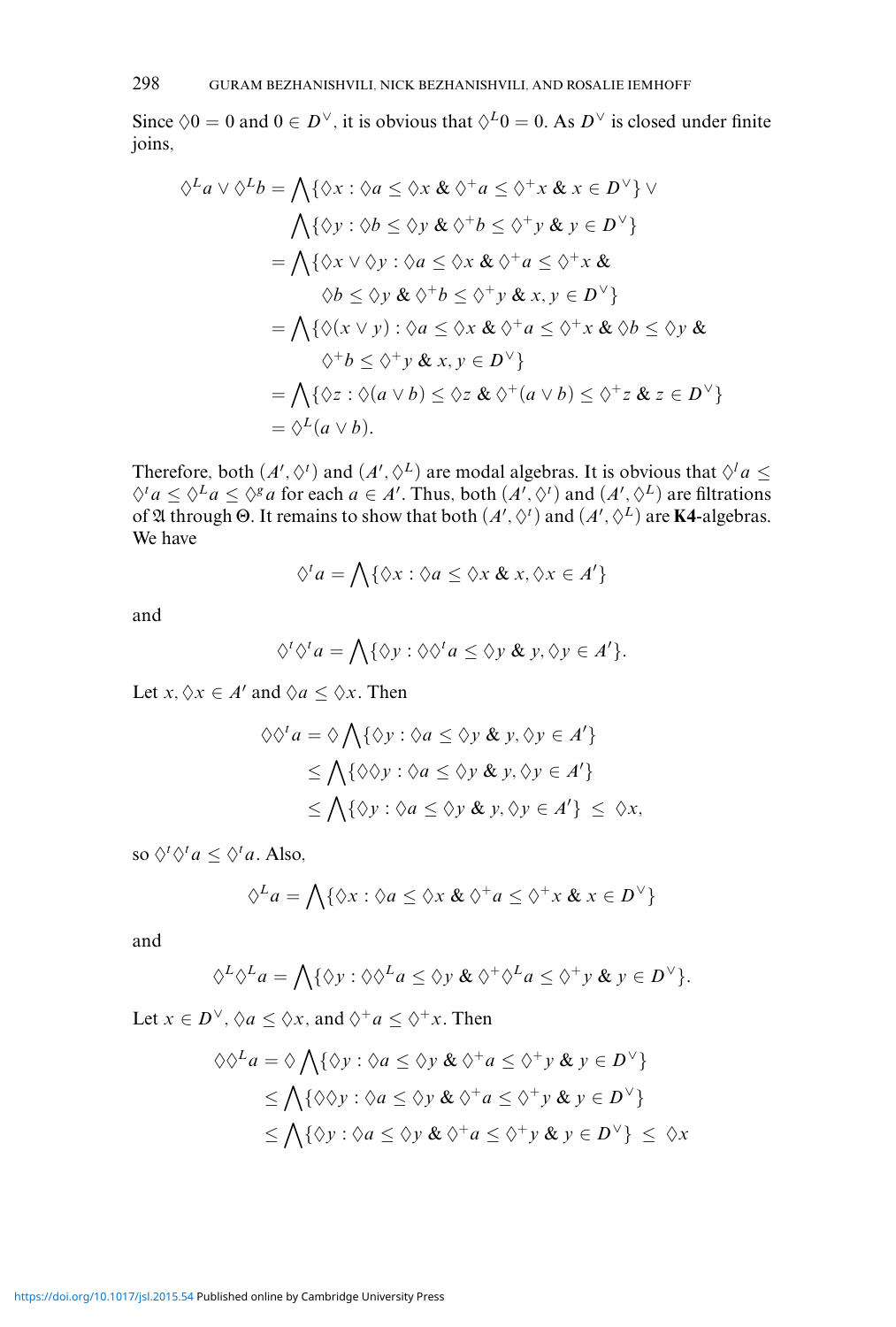and

$$
\diamond^+ \diamond^L a = \diamond^+ \bigwedge \{ \diamond y : \diamond a \leq \diamond y \& \diamond^+ a \leq \diamond^+ y \& y \in D^\vee \}
$$
  
\n
$$
\leq \bigwedge \{ \diamond^+ \diamond y : \diamond a \leq \diamond y \& \diamond^+ a \leq \diamond^+ y \& y \in D^\vee \}
$$
  
\n
$$
= \bigwedge \{ \diamond y : \diamond a \leq \diamond y \& \diamond^+ a \leq \diamond^+ y \& y \in D^\vee \}
$$
  
\n
$$
\leq \bigwedge \{ \diamond^+ y : \diamond a \leq \diamond y \& \diamond^+ a \leq \diamond^+ y \& y \in D^\vee \} \leq \diamond^+ x.
$$

This implies  $\Diamond^L \Diamond^L a \leq \Diamond^L a$ . Thus, both  $(A', \Diamond^t)$  and  $(A', \Diamond^L)$  are **K4**-algebras.  $\Box$ 

We recall (see, e.g., [15, Sec. 5.3] or [12, Sec. 2.3]) that the *Lemmon filtration* of  $\mathfrak{M} = (X, R, V)$  through  $\Theta$  is given by  $[x]$   $R^L[y]$  iff  $(\forall \Diamond \varphi \in \Theta)(y \models \Diamond^+ \varphi \Rightarrow$  $x \models \Diamond \varphi$ ).

LEMMA 6.3. *Suppose that*  $\mathfrak{A} = (A, \Diamond)$  *is a* **K4***-algebra and*  $\mathfrak{X} = (X, R)$  *is its dual. Let*  $A'$  and  $X'$  be as in Theorem 4.2, with  $A'$  and  $X'$  finite,  $R^l$  be as in Lemma 4.5, *and*  $\Diamond$ <sup>*t*</sup> *and*  $\Diamond$ <sup>*L*</sup> *be as in Lemma* 6.2. The *dual* of  $\Diamond$ <sup>*t*</sup> *is the transitive closure of*  $R$ <sup>*l*</sup> *and the dual of*  $\Diamond^L$  *is the Lemmon filtration.* 

PROOF. Let  $R^t$  denote the transitive closure of  $R^l$ . Then [x]  $R^t$  [y] iff there exist *z*<sub>1</sub>,...,*z<sub>n</sub>* ∈ *X* such that  $[x] = [z_1]R^l \cdots R^l [z_n] = [y]$ . Also,  $[x]R_{\Diamond^t}[y]$  iff  $(\forall a \in A')$  $(a \in y \Rightarrow \Diamond^t a \in x)$ . We show  $R^t = R_{\Diamond^t}$ . Since  $\Diamond^t a \leq \Diamond^t a$  for each  $a \in A'$ , we have  $R^l \subseteq R_{\Diamond^t}$ . Also, since  $(A', \Diamond^t)$  is a **K4**-algebra,  $R_{\Diamond^t}$  is transitive. Thus,  $R^t \subseteq R_{\Diamond^t}$ . Conversely, suppose that  $[x]$   $\mathbb{R}^t$   $[y]$ . To see that  $[x]$   $\mathbb{R}_{\diamond}$   $[y]$ , it is sufficient to find *a* ∈ *A'* such that *a* ∈ *y* and  $\Diamond^t a \notin x$ . Let *a* ∈ *A'* be such that  $\beta(a) = [y]$ . Then *a* ∈ *y*. Since  $[x]$  *R*<sup>*t*</sup>  $[y]$ , we have  $[x] ∩ R^{-1}[y] = ∅$ . If  $R^{-1}[y]$  is saturated (that is,  $R^{-1}[y]$  is a union of equivalence classes), then  $\beta(\Diamond a) = R^{-1}[y]$  is saturated, so  $\Diamond a \in A'$ . This yields  $\Diamond^t a = \Diamond a$ . As  $x \notin R^{-1}[y]$ , we have  $x \notin \beta(\Diamond a)$ , so  $\Diamond a \notin x$ . Thus,  $a \in y$  and  $\Diamond^t a \notin x$ . If  $R^{-1}[y]$  is not saturated, then we consider the saturation  $[R^{-1}[y]]$  of  $R^{-1}[y]$ . Since  $[x]R^{t}[y]$ , we have  $[x] \cap (R^{-1}[R^{-1}[y]] \cup R^{-1}[y]) = \emptyset$ . If  $R^{-1}[R^{-1}[y]]$  is saturated, then let  $b \in A'$  be such that  $\beta(b)=[R^{-1}[y]] \cup [y]$ . So  $\beta(\Diamond b) = R^{-1}[R^{-1}[y]] \cup R^{-1}[y] \supseteq \beta(\Diamond a)$  is saturated. Therefore,  $\Diamond b \in A'$ ,  $\Diamond a \leq \Diamond b$ , and  $x \notin \beta(\Diamond b)$ . Thus,  $a \in y$  and  $\Diamond^t a \leq \Diamond b \notin x$ . If  $[R^{-1}[y]]$  is not saturated, then we continue the process by taking its saturation. Since there are only finitely many saturated subsets of  $X$ , the process will end after finitely many steps, which will produce  $b \in A'$  such that  $\Diamond a \leq \Diamond b$ ,  $\Diamond b \in A'$ , and  $x \notin \beta(\Diamond b)$ . Thus,  $a \in y$  and  $\Diamond^t a \le \Diamond b \notin x$ , and hence  $[x] \mathcal{R}_{\Diamond^t} [y]$ .

Let  $R^L$  be the Lemmon filtration. Then  $[x]$   $R^L$   $[y]$  iff  $(\forall \Diamond \varphi \in \Theta)(y \models \Diamond^+ \varphi \Rightarrow$ *x*  $\vdash$  ◇ $\varphi$ ), which is equivalent to  $(\forall a \in D)(\Diamond^+ a \in \mathcal{Y} \Rightarrow \Diamond a \in \mathcal{X})$ . Also, [*x*] *R*<sub>◇</sub>*L* [*y*] iff  $(\forall a \in A')(a \in y \Rightarrow \Diamond^L a \in x)$ . We show  $R^L = R_{\Diamond^L}$ . First suppose that  $[x]$   $R^L[y]$ . Then there exists  $a \in D$  such that  $\Diamond^+ a \in y$  but  $\Diamond a \notin x$ . From  $\Diamond^+ a \in y$ it follows that  $a \in y$  or  $\Diamond a \in y$ . As  $a \in D$ , we have  $\Diamond^L a = \Diamond a$ . So if  $a \in y$ , then  $\diamondsuit^L a \notin x$ . On the other hand, if  $\diamondsuit a \in y$ , then letting  $b = \diamondsuit a$ , we have  $b \in A'$ , *b* ∈ *y*, and  $\Diamond^L b = \Diamond^L \Diamond a \leq \Diamond^L \Diamond^L a \leq \Diamond^L a = \Diamond a \notin x$ . Therefore, in both cases we have  $[x] \mathcal{R}_{\Diamond^L} [y]$ . Next suppose that  $[x] \mathcal{R}_{\Diamond^L} [y]$ . Then there exists  $a \in A'$  such that *a* ∈ *y* but  $\Diamond^L a \notin x$ . The latter implies that there exists *b* ∈ *D*<sup>∨</sup> such that  $\Diamond a \leq \Diamond b$ ,  $\diamondsuit^+a \leq \diamondsuit^+b$ , and  $\diamondsuit b \notin x$ . As  $a \leq \diamondsuit^+a \leq \diamondsuit^+b$ , the former implies that  $\diamondsuit^+b \in y$ . Since *b* is a finite join of elements of *D*, we conclude that  $[x] \mathbb{R}^{\mathcal{L}}[y]$ .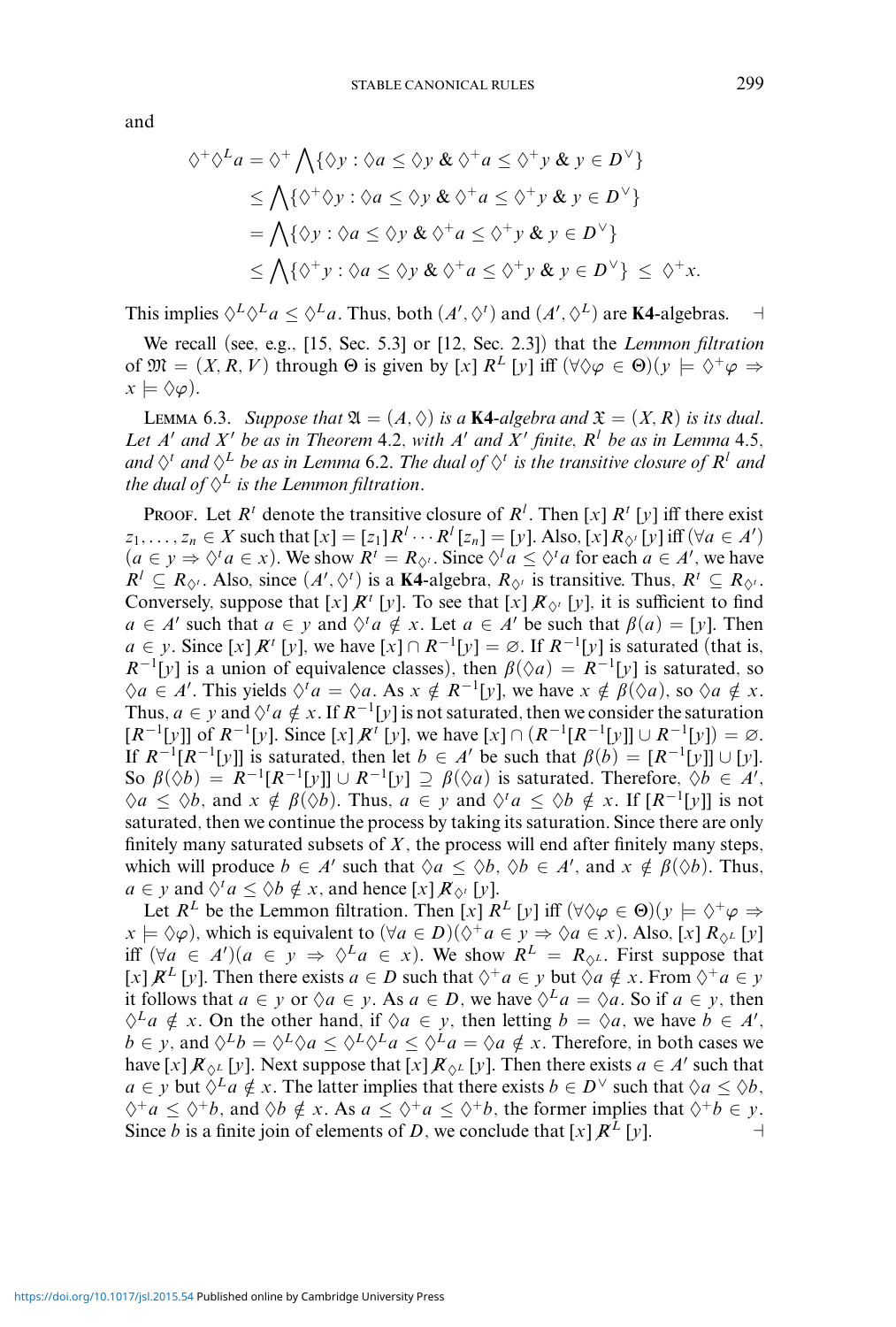**6.2. Refutation patterns and stable canonical formulas for K4.** Next we apply the results of Section 5 to obtain refutation patterns for **K4**. We will utilize the following corollary of Venema's characterization [35] of s.i. modal algebras.

**PROPOSITION 6.4.** *Let*  $\mathfrak{A} = (A, \Diamond)$  *be a finite modal algebra and let*  $\mathfrak{B} = (B, \Diamond)$  *be a s.i. modal algebra. If there is a stable embedding*  $h : A \rightarrow B$ , then  $\mathfrak A$  *is also s.i.* 

Proof. Let  $\mathfrak{X} = (X, R)$  be the dual of  $\mathfrak{A}, \mathfrak{Y} = (Y, R)$  be the dual of  $\mathfrak{B}, \mathfrak{A}$ , and  $f: Y \to X$  be the dual of *h*. Since *h* is 1-1, *f* is onto. As  $\mathfrak{B}$  is s.i., by [35, Thm. 2], the set of topo-roots of  $\mathfrak{Y}$  has nonempty interior. Let *t* belong to this interior. We show that  $f(t)$  is a root of  $\mathfrak X$ . Because  $\mathfrak A$  is finite, this will imply that  $\mathfrak A$  is s.i. For *Y* ⊆ *X*, we denote by  $\overline{Y}$  the topological closure of *Y*. Since *t* is a topo-root of 29, we have  $\overline{R^{\omega}[t]} = Y$ . Therefore,  $f(\overline{R^{\omega}[t]}) = X$ . As  $f$  is continuous and *X* is finite,  $f\left(\overline{R^{\omega}[t]}\right) \subseteq \overline{f\left(R^{\omega}[t]\right)} = f\left(R^{\omega}[t]\right)$ . So  $f\left(R^{\omega}[t]\right) = X$ . Since *h* is stable, by Lemma 3.3, *f* is stable. So for each  $y \in Y$ , we have  $f(R[y]) \subseteq$ *R*[*f*(*y*)], and hence *f*(*R*<sup>*o*</sup>[*y*]) ⊆ *R<sup><sup><i>o*</sup>[*f*(*y*)]. Thus, *f*(*R<sup><sup><i>o*</sup>[*t*]) ⊆ *R<sup><i>o*</sup>[*f*(*t*)], which</sup></sup> yields that  $R^{\omega}[f(t)] = X$ . Consequently,  $f(t)$  is a root of  $\mathfrak{X}$ , so  $\mathfrak{X}$  is rooted, an hence  $\mathfrak{A}$  is s.i.

We next prove the following version of Theorem 5.1(2) for **K4**.

**THEOREM 6.5.** *For a modal formula*  $\varphi$ *, there exist*  $(\mathfrak{A}_1, D_1), \ldots, (\mathfrak{A}_n, D_n)$  *such that each*  $\mathfrak{A}_i = (A_i, \Diamond_i)$  *is a finite s.i.* **K4***-algebra,*  $D_i \subseteq A_i$ *, and for each s.i. modal algebra*  $\mathfrak{B} = (B, \Diamond)$ , the following conditions are equivalent:

- $(1)$   $\mathfrak{B} \not\models \varphi$ .
- (2) *There is*  $i \leq n$  *and a stable embedding*  $h : A_i \rightarrow B$  *satisfying* CDC *for*  $D_i$ *.*
- (3) *There is a s.i. homomorphic image*  $\mathfrak{C} = (C, \Diamond)$  *of*  $\mathfrak{B}$ *, i*  $\leq n$ *, and a stable embedding*  $h : A_i \rightarrowtail C$  *satisfying* CDC *for*  $D_i$ *.*

PROOF. If  $\mathbf{K4} \vdash \varphi$ , then we take  $n = 0$ . Suppose that  $\mathbf{K4} \not\vdash \varphi$ . Let  $\Theta$  be the set of all subformulas of *ϕ*. Then Θ is finite. Let *m* be the cardinality of Θ. Since Boolean algebras are locally finite, up to isomorphism, there are only finitely many pairs  $(\mathfrak{A}, D)$  satisfying the following two conditions:

- (i)  $\mathfrak{A} = (A, \Diamond)$  is a finite s.i. **K4**-algebra such that *A* is at most *m*-generated as a Boolean algebra and  $\mathfrak{A} \not\models \varphi$ .
- (ii)  $D = \{V(\psi): \Diamond \psi \in \Theta\}$ , where *V* is a valuation on  $\mathfrak A$  witnessing  $\mathfrak A \not\models \varphi$ .

Let  $(\mathfrak{A}_1, D_1), \ldots, (\mathfrak{A}_n, D_n)$  be the enumeration of such pairs. Let  $\mathfrak{B} = (B, \Diamond)$  be a s.i. **K4**-algebra.

(1)⇒(2): Suppose that  $\mathfrak{B} \not\models \varphi$ . As in the proof of Theorem 5.1, but using a transitive filtration instead of an arbitrary filtration, we construct a finite **K4** algebra  $\mathfrak{B}' = (B', \Diamond')$  of size  $\leq 2^{2^m}$ , a valuation *V'* on *B'* refuting  $\varphi$ , and a stable embedding  $B' \rightarrow B$  satisfying CDC for  $D = \{V'(\psi) : \Diamond \psi \in \Theta\}$ . Since  $\mathfrak B$  is s.i., by Proposition 6.4, so is  $\mathfrak{B}'$ . Therefore, there is  $i \leq n$  such that  $\mathfrak{B}' = \mathfrak{A}_i$  and  $D = D_i$ . Thus, there is  $i \leq n$  and a stable embedding  $h : A_i \rightarrow B$  satisfying CDC for  $D_i$ .

 $(2)$ ⇒ $(3)$ : This is obvious.

(3)⇒(1): Suppose that there is a s.i. homomorphic image  $\mathfrak{C}$  of  $\mathfrak{B}$ ,  $i \leq n$ , and a stable embedding  $h : A_i \rightarrow C$  satisfying CDC for  $D_i$ . The same argument as in the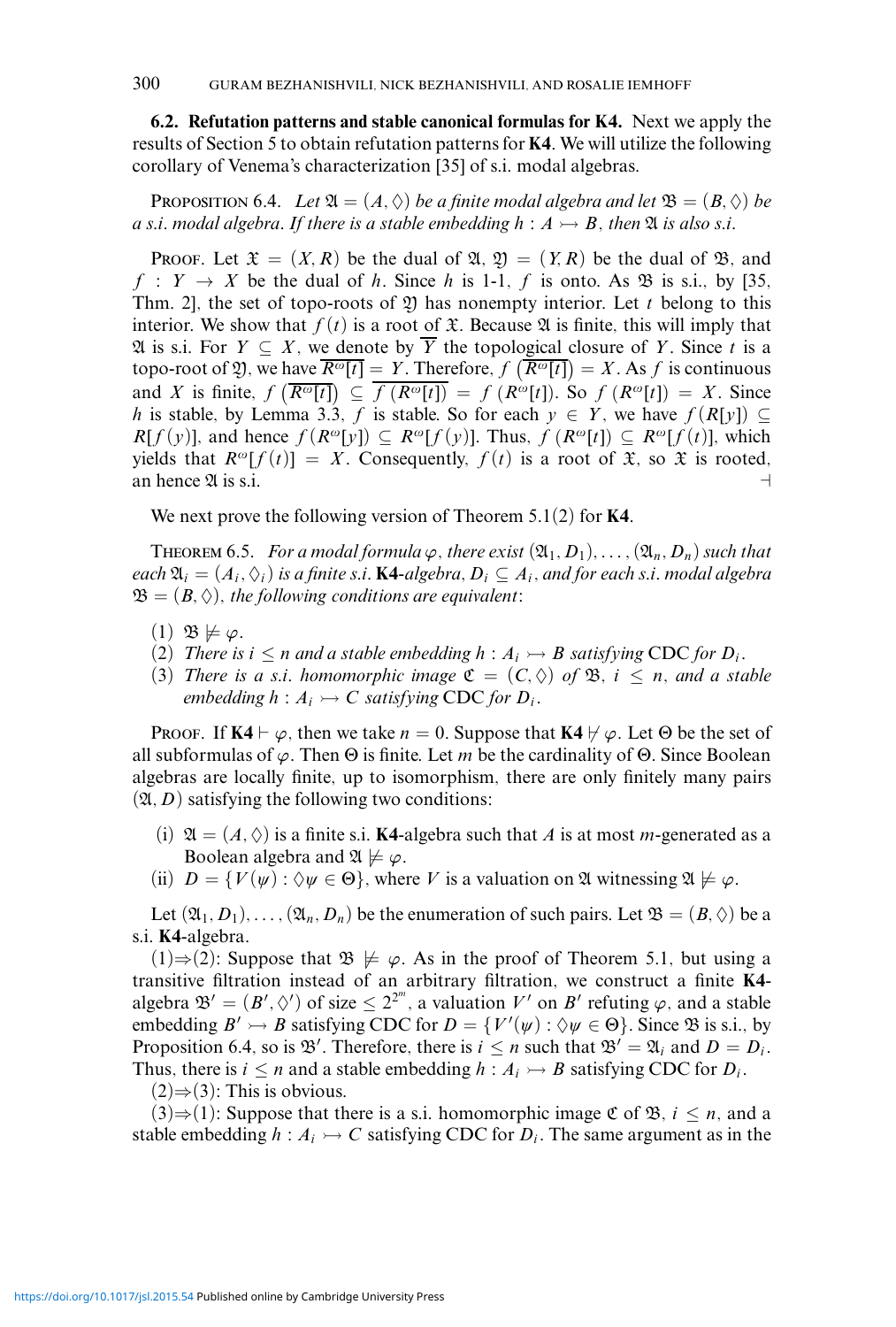proof of Theorem 5.1 yields that  $\mathfrak{C} \not\models \varphi$ . Since  $\mathfrak{C}$  is a homomorphic image of  $\mathfrak{B}$ , we conclude that  $\mathfrak{B} \not\models \varphi$ .

Remark 6.6. While Theorem 6.5 also holds for **K**, unlike **K4**, it does not yield any substantial gains because the next definition, producing stable canonical formulas for **K4**, does not work for **K**.

DEFINITION 6.7. Let  $\mathfrak{A} = (A, \Diamond)$  be a finite s.i. **K4**-algebra and  $D \subseteq A$ . For each  $a \in A$  we introduce a new propositional letter  $p_a$  and define the *stable canonical formula*  $\gamma(\mathfrak{A}, D)$  associated with  $\mathfrak A$  and  $D$  as follows:

$$
\gamma(\mathfrak{A}, D) = \bigwedge \{ \Box^+ \gamma : \gamma \in \Gamma \} \to \bigvee \{ \Box^+ \delta : \delta \in \Delta \}
$$

$$
= \Box^+ \bigwedge \Gamma \to \bigvee \{ \Box^+ \delta : \delta \in \Delta \},
$$

where  $\Gamma$  and  $\Delta$  are as in Definition 5.2.

THEOREM 6.8. *Let*  $\mathfrak{A} = (A, \Diamond)$  *be a finite s.i.* **K4***-algebra,*  $D \subseteq A$ *, and*  $\mathfrak{B} = (B, \Diamond)$ *be a* **K4**-algebra. Then  $\mathfrak{B} \not\models \gamma(\mathfrak{A}, D)$  *iff there is a s.i. homomorphic image*  $\mathfrak{C} = (C, \Diamond)$ *of*  $\mathfrak{B}$  *and a stable embedding*  $h : A \rightarrowtail C$  *satisfying* CDC *for D*.

PROOF. First suppose that there is a s.i. homomorphic image  $\mathfrak C$  of  $\mathfrak B$  and a stable embedding  $h : A \rightarrowtail C$  satisfying CDC for *D*. Define a valuation  $V_A$  on *A* by  $V_A(p_a) = a$  for each  $a \in A$ . Then  $V_A(\gamma) = 1_A$  for each  $\gamma \in \Gamma$  and  $V_A(\delta) \neq 1_A$  for each  $\delta \in \Delta$ . Therefore,  $V_A(\Box^+ \land \Gamma) = 1_A$  and  $\Box^+ \delta \neq 1_A$  for each  $\delta \in \Delta$ . Since  $\mathfrak A$  is a s.i. **K4**-algebra, its opremum *c* is the second largest element of the Heyting algebra *H* of the fixed points of  $\Box^+$ . Thus,  $\bigvee \{\Box^+ \delta : \delta \in \Delta\} \leq c$ , and hence  $\mathfrak{A} \not\models \gamma(\mathfrak{A}, D)$ . Next define a valuation  $V_C$  on *C* by  $V_C(p_a) = h(V_A(p_a)) = h(a)$  for each  $a \in A$ . The same argument as in the proof of Theorem 5.4 shows that  $V_C(y) = 1_C$  for each  $\gamma \in \Gamma$  and  $V_C(\delta) \neq 1_C$  for each  $\delta \in \Delta$ . Therefore,  $V_C(\Box^+ \land \Gamma) = 1_C$  and  $\Box^+ \delta \neq 1_C$ for each  $\delta \in \Delta$ . Because  $\mathfrak C$  is s.i., it has an opremum, hence  $\bigvee \{\Box^+\delta : \delta \in \Delta\}$  is underneath the opremum, so  $\mathfrak{C} \not\models \gamma(\mathfrak{A}, D)$ . Since  $\mathfrak{C}$  is a homomorphic image of  $\mathfrak{B}$ , we conclude that  $\mathfrak{B} \not\models \gamma(\mathfrak{A}, D)$ .

Conversely, suppose that  $\mathfrak{B} \not\models \gamma(\mathfrak{A}, D)$ . Since  $\mathfrak{B}$  is a **K4**-algebra, by [1, Lem. 4.1] (which is a modal analogue of [37, Lem. 1]), there is a s.i. homomorphic image  $\mathfrak C$  of **B** and a valuation  $V_C$  on C such that  $V_C(\Box^+ \land \Gamma) = 1_C$  and  $V_C(\forall \lbrace \Box^+ \delta : \delta \in \Delta \rbrace)$  $\neq 1_c$ . Next we define a map  $h : A \to C$  by  $h(a) = V_C(p_a)$  for each  $a \in A$ . The proof of Theorem 5.4 then shows that *h* is a stable embedding satisfying CDC for *D*.  $\dashv$ 

Combining Theorems 6.5 and 6.8 yields.

COROLLARY 6.9. *For a modal formula*  $\varphi$ *, there exist*  $(\mathfrak{A}_1, D_1), \ldots, (\mathfrak{A}_n, D_n)$  *such that each*  $\mathfrak{A}_i = (A_i, \Diamond_i)$  *is a finite s.i.* **K4***-algebra,*  $D_i \subseteq A_i$ *, and for each s.i.* **K4***-algebra*  $\mathfrak{B} = (B, \Diamond)$ *, we have:* 

$$
\mathfrak{B}\models \varphi\ \text{iff}\ \mathfrak{B}\models \bigwedge_{i=1}^n \gamma(\mathfrak{A}_i,D_i).
$$

**PROOF.** By Theorem 6.5, there exist  $(\mathfrak{A}_1, D_1), \ldots, (\mathfrak{A}_n, D_n)$  such that each  $\mathfrak{A}_i =$  $(A_i, \Diamond_i)$  is a finite s.i. **K4**-algebra,  $D_i \subseteq A_i$ , and for each s.i. **K4**-algebra  $\mathfrak{B} = (B, \Diamond),$ we have  $\mathfrak{B} \not\models \varphi$  iff there is a s.i. homomorphic image  $\mathfrak{C} = (C, \Diamond)$  of  $\mathfrak{B}, i \leq n$ , and a stable embedding  $h : A_i \rightarrow C$  satisfying CDC for  $D_i$ . By Theorem 6.8, this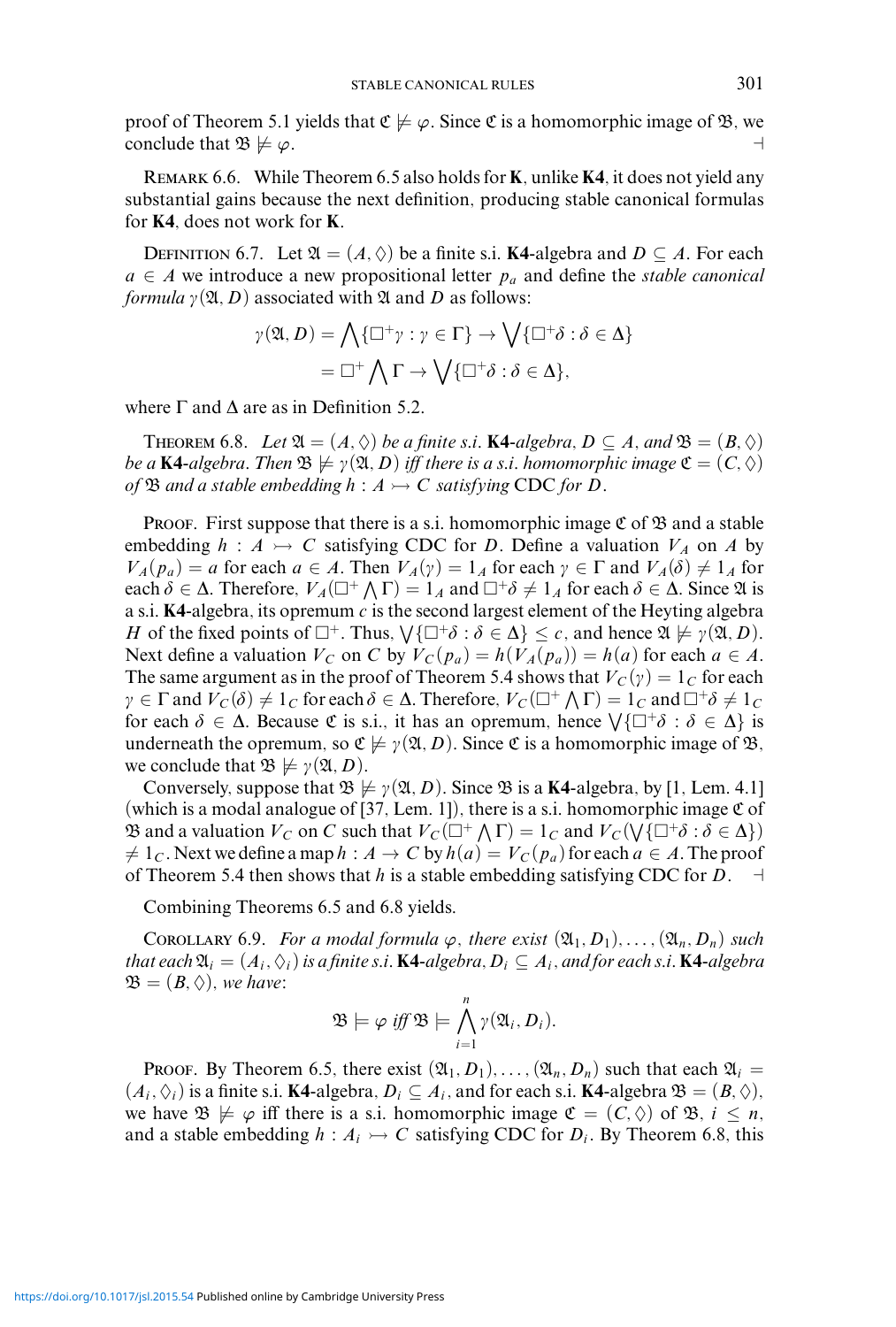is equivalent to the existence of  $i \leq n$  such that  $\mathfrak{B} \not\models \gamma(\mathfrak{A}_i, D_i)$ . Thus,  $\mathfrak{B} \models \varphi$  iff  $\mathfrak{B} \models \bigwedge_{i=1}^{n} \gamma(\mathfrak{A}_i, D_i).$ 

Consequently, we arrive at a new axiomatization of modal logics above **K4**, which is an alternative to Zakharyaschev's axiomatization.

Theorem 6.10. *Each normal transitive logic L is axiomatizable over* **K4** *by stable canonical formulas. Moreover, if L is finitely axiomatizable, then L is axiomatizable by finitely many stable canonical formulas.*

PROOF. Let *L* be a normal transitive logic. Then *L* is obtained by adding  $\{\varphi_i : i \in I\}$  to **K4** as new axioms. By Corollary 6.9, for each  $i \in I$ , there exist  $(\mathfrak{A}_{i1}, D_{i1}), \ldots, (\mathfrak{A}_{in_i}, D_{in_i})$  such that  $\mathfrak{A}_{ij} = (A_{ij}, \Diamond_{ij})$  is a finite s.i. **K4**-algebra,  $D_{ij} \subseteq A_{ij}$ , and for each s.i. **K4**-algebra  $\mathfrak{B} = (B, \Diamond)$ , we have  $\mathfrak{B} \models \varphi_i$  iff  $\mathfrak{B} \models \bigwedge_{j=1}^{n_i} \gamma(\mathfrak{A}_{ij}, D_{ij})$ . Since every modal logic is determined by the class of its s.i. modal algebras,  $L = \mathbf{K4} + \{ \bigwedge_{j=1}^{m_i} \gamma(\mathfrak{A}_{ij}, D_{ij}) : i \in I \}$ . In particular, if *L* is finitely axiomatizable, then *L* is axiomatizable by finitely many stable canonical formulas.

REMARK 6.11. Let  $S_{K4} := \Sigma(K4)$  be the least normal modal multi-conclusion consequence relation containing  $/\varphi$  for each  $\varphi \in \mathbf{K4}$ . By Theorem 5.6(1), all normal multi-conclusion consequence relations extending  $S_{K4}$  are axiomatizable by stable canonical rules. If in the proof of Theorem  $5.6(1)$  we use a transitive filtration, then we obtain that all multi-conclusion consequence relations extending  $S_{K4}$  are axiomatizable over  $S_{K4}$  by stable canonical rules of finite  $K4$ -algebras. In other words, multi-conclusion consequence relations extending  $S_{K4}$  are axiomatizable over  $S_{K4}$  by stable canonical rules of not just finite modal algebras, but by stable canonical rules of finite **K4**-algebras.

REMARK 6.12. In [10] the technique of stable canonical rules is utilized to give an alternative proof of the existence of explicit bases of admissible rules for the intuitionistic logic, **S4**, and **K4**.

REMARK 6.13. Let  $\mathfrak{A} = (A, \Diamond)$  be a finite s.i. **K4**-algebra and let  $D \subseteq A$ . In general, **K4** +  $\gamma(\mathfrak{A}, D)$  is not equal to  $\Lambda(\mathbf{S}_{K4} + \rho(\mathfrak{A}, D))$ . We do have that  $\Lambda(\mathbf{S}_{K4} + D)$  $(\rho(\mathfrak{A}, D)) \subseteq \mathbf{K4} + \gamma(\mathfrak{A}, D)$ . Indeed, for a s.i. modal algebra  $\mathfrak{B} = (B, \Diamond)$ , if  $\mathfrak{B} \not\models$  $\Lambda(\mathbf{S}_{K4} + \rho(\mathfrak{A}, D))$ , then  $\mathfrak{B} \not\models \rho(\mathfrak{A}, D)$ . Therefore, by Theorems 5.4 and 6.8,  $\mathfrak{B} \not\models \rho(\mathfrak{A}, D)$  $\gamma(\mathfrak{A}, D)$ . This yields  $\Lambda(\mathbf{S}_{\mathbf{K4}} + \rho(\mathfrak{A}, D)) \subseteq \mathbf{K4} + \gamma(\mathfrak{A}, D)$ . The other inclusion, in general, may not be true. However, if  $\mathcal{U}(\mathbf{S}_{K4} + \rho(\mathfrak{A}, D))$  is a variety, then  $\Lambda(\mathbf{S}_{K4} + \rho(\mathfrak{A}, D))$  $p(\mathfrak{A}, D)) = \mathbf{K4} + \gamma(\mathfrak{A}, D)$ . To see this, let  $\mathfrak{B} \not\models \mathbf{K4} + \gamma(\mathfrak{A}, D)$ . Then  $\mathfrak{B} \not\models \gamma(\mathfrak{A}, D)$ . Therefore, by Theorem 6.8, there is a s.i. homomorphic image  $\mathfrak{C} = (C, \Diamond)$  of  $\mathfrak{B}$ and a stable embedding  $h : A \rightarrow C$  satisfying CDC for *D*. By Theorem 5.4,  $\mathfrak{C} \not\models \rho(\mathfrak{A}, D)$ . If  $\mathfrak{B} \models \rho(\mathfrak{A}, D)$ , then  $\mathfrak{B} \in \mathcal{U}(\mathbf{S}_{K4} + \rho(\mathfrak{A}, D))$ , and since this class is a variety, it is closed under homomorphic images, so  $\mathfrak{C} \in \mathcal{U}(\mathbf{S}_{K4} + \rho(\mathfrak{A}, D)).$ But then  $\mathfrak{C} \models \rho(\mathfrak{A}, D)$ , a contradiction. Thus,  $\mathfrak{B} \not\models \rho(\mathfrak{A}, D)$ , and hence  $\Lambda(\mathbf{S}_{K4} + D)$  $p(\mathfrak{A}, D)$ ) = **K4** +  $\gamma(\mathfrak{A}, D)$ . We leave it as an interesting open question to determine when  $\mathcal{U}(\mathbf{S_K} + \rho(\mathfrak{A}, D))$  is a variety.

Remark 6.14. As noted in Remark 5.8, our results can be phrased in dual terms. As with stable canonical rules, stable canonical formulas can also be defined directly for finite rooted transitive spaces (finite rooted transitive Kripke frames).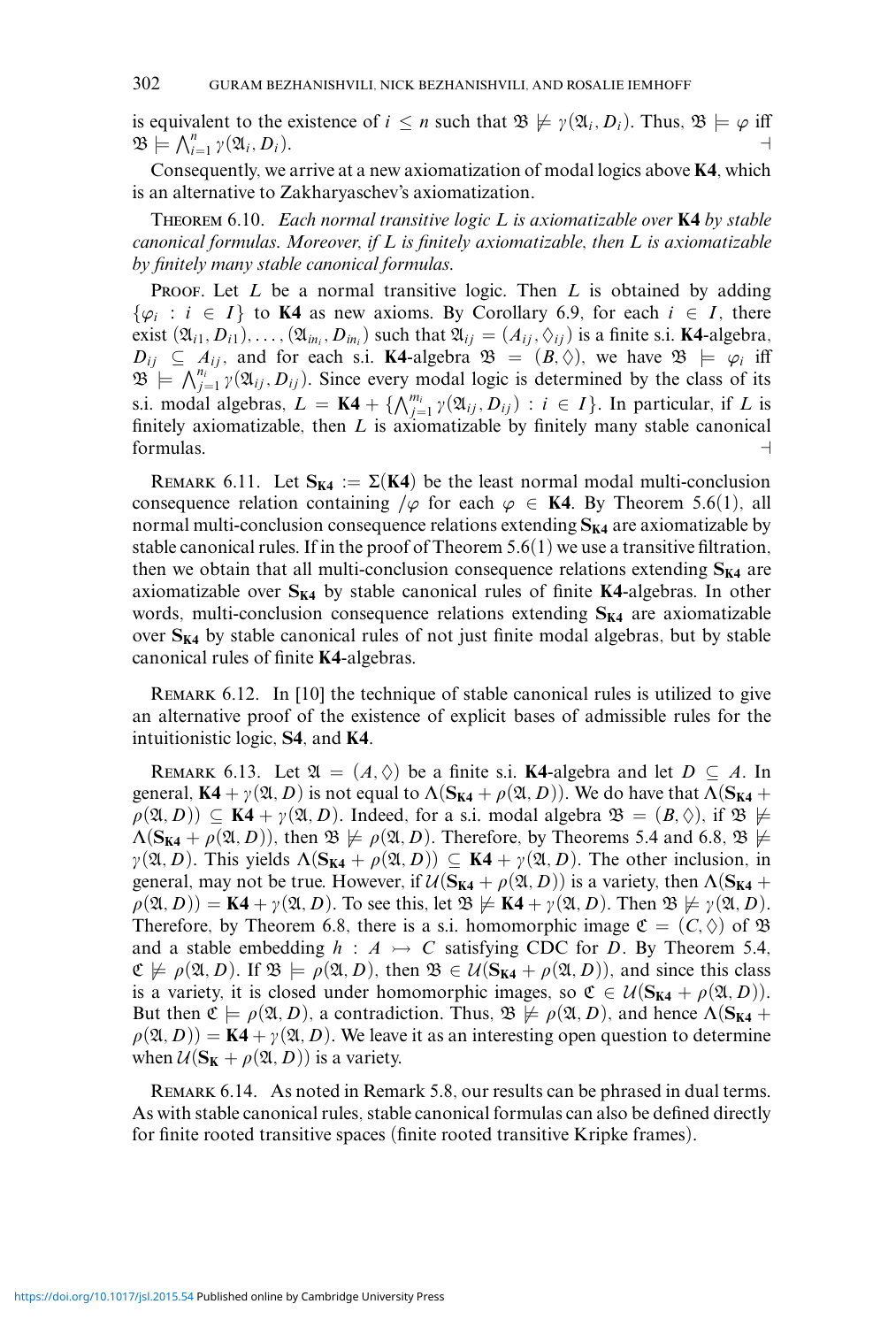Let  $\mathfrak{X} = (X, R)$  be a finite rooted transitive space and let  $\mathfrak{D} \subseteq \mathcal{P}(X)$ . For each  $x \in X$  we introduce a new propositional letter  $p_x$  and define the *stable canonical formula*  $\tau(\mathfrak{X}, \mathfrak{D})$  as follows:

$$
\tau(\mathfrak{X}, \mathfrak{D}) = \bigwedge \{ \Box^+ \gamma : \gamma \in \Gamma \} \to \bigvee \{ \Box^+ \delta : \delta \in \Delta \}
$$

$$
= \Box^+ \bigwedge \Gamma \to \bigvee \{ \Box^+ \delta : \delta \in \Delta \},
$$

where  $\Gamma$  and  $\Delta$  are as in Remark 5.8. Then a transitive space  $\mathfrak{Y} = (Y, R)$  refutes  $\tau(\mathfrak{X}, \mathfrak{D})$  iff there is a closed topo-rooted up-set *Z* of *Y* and an onto stable map  $f : Z \to X$  satisfying CDC for  $\mathfrak{D}$ . This provides an alternative way of defining stable canonical formulas for **K4** by avoiding algebraic terminology. Indeed, let  $\mathfrak{A} = (A, \Diamond)$  be a finite s.i. **K4**-algebra,  $\mathfrak{X} = (X, R)$  be its dual,  $D \subseteq A$ , and  $\mathfrak{D} =$  $\{\beta(a): a \in D\}$ . Then for each **K4**-algebra  $\mathfrak{B} = (B, \Diamond)$  with its dual  $\mathfrak{Y} = (Y, R)$ , we have  $\mathfrak{B} \models \gamma(\mathfrak{A}, D)$  iff  $\mathfrak{Y} \models \tau(\mathfrak{X}, \mathfrak{D})$ .

*§***7. Stable rules and Jankov rules.** As we saw in Section 5, stable canonical rules  $\rho(\mathfrak{A}, D)$  axiomatize all normal modal multi-conclusion consequence relations and all normal modal logics. In this section we consider two extreme cases, when  $D = \emptyset$ and when  $D = A$ . In the first case we call the stable canonical rule  $\rho(\mathfrak{A}, \varnothing)$  simply a *stable rule* and denote it by  $\rho(\mathfrak{A})$ . In the second case we denote the stable canonical rule  $\rho(\mathfrak{A}, A)$  by  $\chi(\mathfrak{A})$  and call it a *Jankov rule*. We characterize normal modal multiconclusion consequence relations and normal modal logics axiomatized by stable rules and prove that they all have the finite model property. On the other hand, as follows from [21] and [13], Jankov rules axiomatize splittings and join splittings in the lattices of normal modal multi-conclusion consequence relations and normal modal logics, respectively. We give alternate proofs of these results.

We start by an immediate consequence of Theorem 5.4.

PROPOSITION 7.1. *Let*  $\mathfrak{A} = (A, \Diamond)$  *and*  $\mathfrak{B} = (B, \Diamond)$  *be modal algebras with A finite.* 

- (1)  $\mathfrak{B} \not\models \rho(\mathfrak{A})$  *iff there is a stable embedding*  $h : A \rightarrow B$ .
- $(2)$   $\mathfrak{B} \not\models \chi(\mathfrak{A})$  *iff there is a* 1-1 *modal homomorphism*  $h : A \rightarrow B$ .

DEFINITION 7.2.

- (1) We call a class  $K$  of modal algebras *stable* provided for modal algebras  $\mathfrak{A} = (A, \Diamond)$  and  $\mathfrak{B} = (B, \Diamond)$ , if  $\mathfrak{B} \in \mathcal{K}$  and there is a stable embedding  $h: A \rightarrow B$ , then  $\mathfrak{A} \in \mathcal{K}$ .
- (2) We call a normal modal multi-conclusion consequence relation S *stable* provided the corresponding universal class  $U(S)$  is stable.

REMARK 7.3. By Lemma 3.3, it is clear that dually a class  $K$  of modal spaces is stable provided for modal spaces  $\mathfrak{X} = (X, R)$  and  $\mathfrak{Y} = (Y, R)$ , if  $\mathfrak{X} \in \mathcal{K}$  and there is an onto stable map  $f : X \rightarrow Y$ , then  $\mathfrak{Y} \in \mathcal{K}$ .

Theorem 7.4. *A normal modal multi-conclusion consequence relation* S *is stable iff* S *is axiomatizable by stable rules.*

**PROOF.** First suppose that S is stable. Let  $A<sub>S</sub>$  be the set of all nonisomorphic finite modal algebras refuting S. We show that  $S = S_K + \{\rho(\mathfrak{A}) : \mathfrak{A} \in A_S\}$ . Let  $\mathfrak{B} = (B, \Diamond)$  be a modal algebra. If  $\mathfrak{B} \not\models S$ , then there is  $\rho \in S$  such that  $\mathfrak{B} \not\models \rho$ .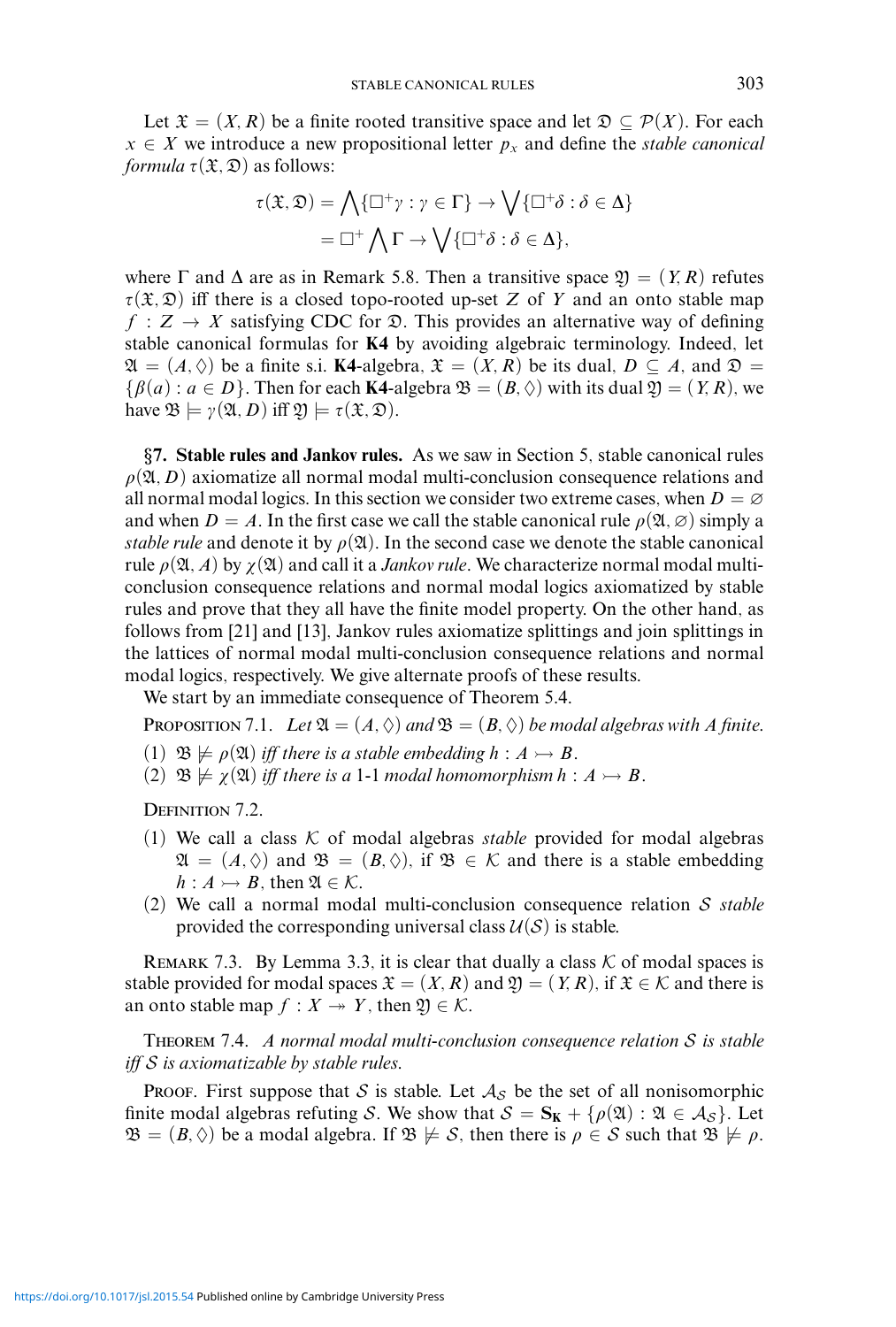The construction in the proof of Theorem 5.1 yields a finite modal algebra  $\mathfrak{A} =$  $(A, \Diamond)$  such that  $\mathfrak{A} \not\models \rho$  and the inclusion  $A \rightarrow B$  is a stable embedding. Therefore,  $\mathfrak{A} \in \mathcal{A}_{\mathcal{S}}$ . By Proposition 7.1(1),  $\mathfrak{B} \not\models \rho(\mathfrak{A})$ . Thus,  $\mathfrak{B} \not\models \mathbf{S}_{\mathbf{K}} + {\rho(\mathfrak{A}) : \mathfrak{A} \in \mathcal{A}_{\mathcal{S}}}$ . Conversely, if  $\mathfrak{B} \not\models S_K + \{\rho(\mathfrak{A}) : \mathfrak{A} \in \mathcal{A}_S\}$ , then there is  $\mathfrak{A} \in \mathcal{A}_S$  such that  $\mathfrak{B} \not\models \rho(\mathfrak{A})$ . By Proposition 7.1(1), there is a stable embedding  $A \rightarrow B$ . If  $\mathfrak{B} \models S$ , then since S is stable,  $\mathfrak{A} \models \mathcal{S}$ , a contradiction. Therefore,  $\mathfrak{B} \not\models \mathcal{S}$ . Thus,  $\mathcal{S} = \mathbf{S}_{\mathbf{K}} + {\rho(\mathfrak{A}) : \mathfrak{A} \in \mathcal{S}(\mathfrak{A})}$  $\mathcal{A}_{\mathcal{S}}$ , and so  $\mathcal{S}$  is axiomatizable by stable rules.

Next let S be axiomatizable by stable rules. Then  $S = S_K + \{ \rho(\mathfrak{C}_i) : i \in I \}$ . Suppose that  $\mathfrak{B} \models S$  and  $h : A \rightarrow B$  is a stable embedding. If  $\mathfrak{A} \not\models S$ , then there is  $i \in I$ such that  $\mathfrak{A} \not\models \rho(\mathfrak{C}_i)$ . By Proposition 7.1(1), there is a stable embedding  $C_i \rightarrowtail A$ . Therefore, there is a stable embedding  $C_i \rightarrow B$ . Applying Proposition 7.1(1) again yields  $\mathfrak{B} \not\models \rho(\mathfrak{C}_i)$ . The obtained contradiction proves that  $\mathfrak{A} \models S$ . Thus, S is stable.  $\Box$ 

DEFINITION 7.5. We call a normal modal logic *L stable* provided there is a stable normal modal multi-conclusion consequence relation S such that  $L = \Lambda(S)$ .

As an immediate consequence of Theorem 7.4, we obtain:

**PROPOSITION 7.6.** *For every*  $L \in \text{NextK}$ *, the following are equivalent:* 

- (1) *L is stable.*
- (2) *L is axiomatizable by stable rules.*
- (3) *L is the logic of a stable universal class.*

PROOF. (1) $\Rightarrow$  (2): If *L* is stable, then  $L = \Lambda(S)$  for some stable  $S \in \text{NExtS}_K$ . By Theorem 7.4, there is a family  $\{\mathfrak{A}_i : i \in I\}$  of finite modal algebras such that  $S = S_K + \{ \rho(\mathfrak{A}_i) : i \in I \}$ . Therefore, *L* is axiomatizable by stable rules.

 $(2) \Rightarrow (3)$ : If *L* is axiomatizable by stable rules, then  $L = \Lambda(S_K + \{\rho(\mathfrak{A}_i) : i \in I\})$ for some family  $\{\mathfrak{A}_i : i \in I\}$  of finite modal algebras. By Theorem 7.4,  $S :=$  $\mathbf{S_K} + \{\rho(\mathfrak{A}_i) : i \in I\}$  is a stable multi-conclusion consequence relation. Therefore,  $U(S)$  is a stable universal class. Since *L* is the logic of  $U(S)$ , we conclude that *L* is the logic of a stable universal class.

 $(3) \Rightarrow (1)$ : Suppose *L* is the logic of a stable universal class U. Then  $S(\mathcal{U})$  is a stable multi-conclusion consequence relation and  $L = \Lambda(S(\mathcal{U}))$ . Thus, *L* is a stable logic.  $\dashv$ 

DEFINITION 7.7.

- (1) A normal modal multi-conclusion consequence relation S has the *finite model property (fmp)* if for each rule  $\rho$  with  $S \nvdash \rho$ , there exists a finite modal algebra  $\mathfrak{A} = (A, \Diamond)$  such that  $\mathfrak{A} \models S$  and  $\mathfrak{A} \not\models \rho$ .
- (2) A normal modal logic *L* has the *finite model property (fmp)* if for each formula  $\varphi$  with  $L \not\vdash \varphi$ , there exists a finite modal algebra  $\mathfrak{A} = (A, \Diamond)$  such that  $\mathfrak{A} \models L$  and  $\mathfrak{A} \not\models \varphi$ .

Theorem 7.8.

- (1) *Every stable normal modal multi-conclusion consequence relation has the finite model property.*
- (2) *Every stable normal modal logic has the finite model property.*

PROOF. (1). Let S be a stable normal modal multi-conclusion consequence relation and let  $\rho$  be a multi-conclusion modal rule such that  $S \not\vdash \rho$ . Then there is a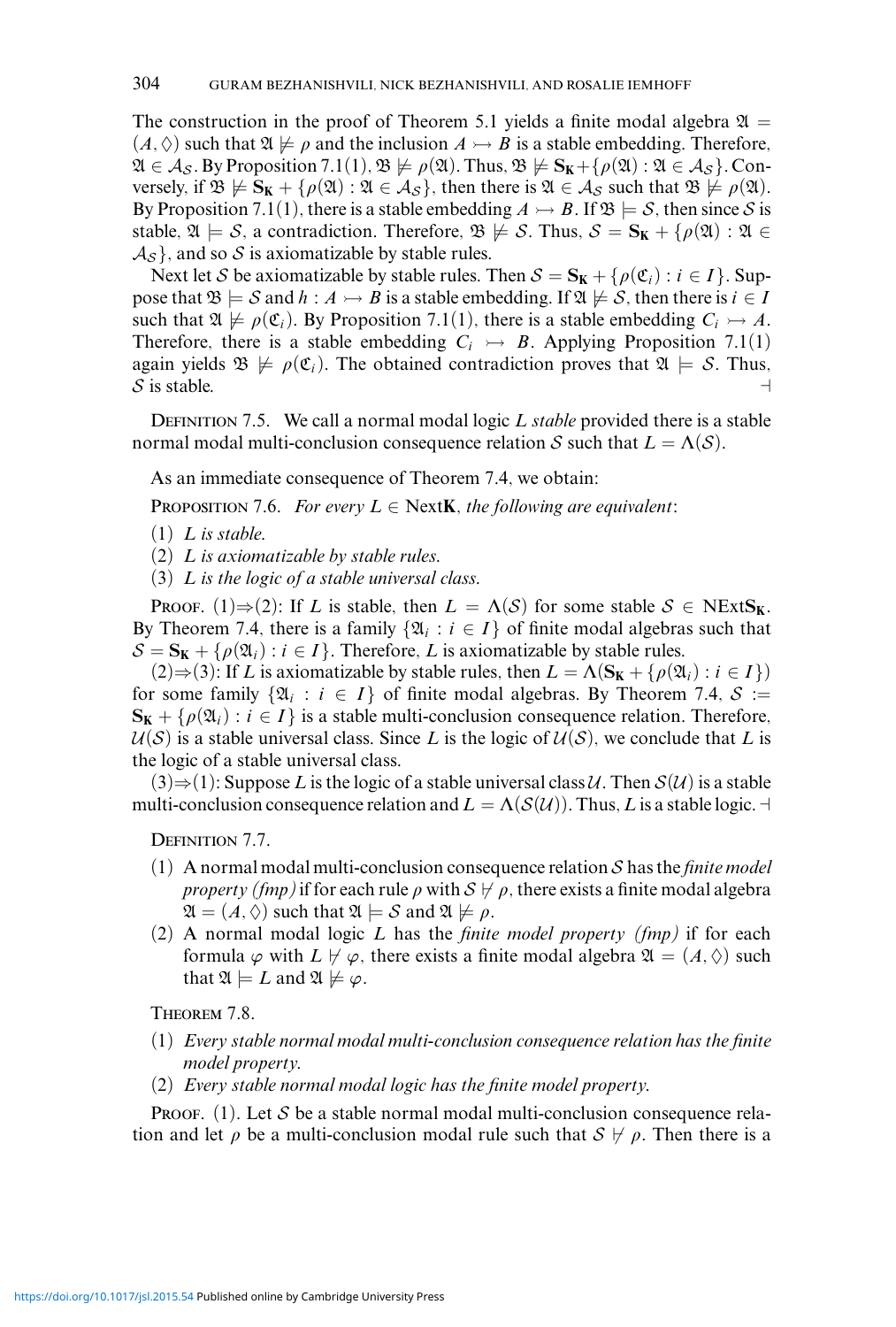modal algebra  $\mathfrak{A} = (A, \Diamond)$  such that  $\mathfrak{A} \models S$  and  $\mathfrak{A} \not\models \rho$ . The proof of Theorem 5.1 yields a finite modal algebra  $\mathfrak{A}' = (A', \Diamond')$  such that  $\mathfrak{A}' \not\models \rho$  and the embedding  $A' \rightarrow A$  is stable. Since S is stable,  $\mathfrak{A}' \models S$ . Thus, S has the fmp.

(2). This is an immediate consequence of (1).  $\Box$ 

REMARK 7.9. We will give numerous examples of stable multi-conclusion consequence relations and stable logics in Section 8. In fact, there are continuum many such systems. Their theory is developed in [5]. For the theory of stable superintuitionistic logics and stable intuitionistic multi-conclusion consequence relations consult [3, 4]. Proof-theoretic properties of stable logics are studied in [11], where it is shown that every stable modal logic has the bounded proof property.

We next turn to Jankov rules. We call a normal modal multi-conclusion consequence relation S *splitting* if there is a normal modal multi-conclusion consequence relation  $\tau$  such that  $\mathcal{S} \not\subseteq \tau$  and for each normal modal multi-conclusion consequence relation U, we have  $S \subseteq U$  or  $U \subseteq T$ . The pair  $(S, \mathcal{T})$  is called a *splitting pair*. We call a normal modal multi-conclusion consequence relation *join splitting* if it is a join (in the lattice  $NExtS_K$ ) of splitting normal modal multi-conclusion consequence relations. Splitting and join splitting normal modal logics are defined similarly.

For a modal algebra  $\mathfrak{A} = (A, \Diamond)$ , let  $\mathcal{S}(\mathfrak{A}) = \{ \rho : \mathfrak{A} \models \rho \}$  and  $L(\mathfrak{A}) = \{ \varphi : \varphi \in \mathfrak{A} \}$  $\mathfrak{A} \models \varphi$ . Then it is straightforward to verify that  $\mathcal{S}(\mathfrak{A})$  is a normal modal multiconclusion consequence relation and  $L(\mathfrak{A})$  is a normal modal logic. The following theorem was first proved by Jeřábek [21, Thm. 6.5] using model-theoretic technique.

Theorem 7.10. *Let* S *be a normal modal multi-conclusion consequence relation.*

(1) *S is splitting iff* S *is axiomatizable by a Jankov rule.*

(2) *S is join splitting iff* S *is axiomatizable by Jankov rules.*

PROOF. (1). First suppose that S is axiomatizable by a Jankov rule  $\gamma(\mathfrak{A})$ . It is sufficient to show that  $(S, S(\mathfrak{A}))$  is a splitting pair in NExtS<sub>K</sub>. Since  $\mathfrak{A} \not\models \chi(\mathfrak{A})$ , we have  $S \nsubseteq S(\mathfrak{A})$ . Let  $\mathcal{T} \in \text{NExtS}_{\mathbf{K}}$  with  $S \nsubseteq \mathcal{T}$ . Then there is a modal algebra  $\mathfrak{B} =$  $(B, \Diamond)$  such that  $\mathfrak{B} \models \mathcal{T}$  and  $\mathfrak{B} \not\models S$ . Therefore,  $\mathfrak{B} \not\models \chi(\mathfrak{A})$ . By Proposition 7.1(2), there is a 1-1 modal homomorphism  $A \rightarrow B$ . Thus,  $\mathcal{T} \subseteq \mathcal{S}(\mathfrak{B}) \subseteq \mathcal{S}(\mathfrak{A})$ , and hence  $(S, S(\mathfrak{A}))$  is a splitting pair in NExtS<sub>K</sub>.

Next suppose that S is splitting in NExt $S_K$ . Then there is  $\mathcal{T} \in \text{NEx}$ t $S_K$  such that  $(S, \mathcal{T})$  is a splitting pair. Therefore,  $\mathcal{T}$  is a completely meet-prime element of NExtS<sub>K</sub>. Thus, since S<sub>K</sub> has the fmp, there is a finite modal algebra  $\mathfrak{B} = (B, \Diamond)$ such that  $S(\mathfrak{B}) \subseteq \mathcal{T}$  (see, e.g., [27, Sec. 4]). As  $\mathfrak{B}$  is finite, we see that  $\mathcal{T} = S(\mathfrak{A})$  for some subalgebra  $\mathfrak A$  of  $\mathfrak B$ . This yields that  $(S, S(\mathfrak A))$  is a splitting pair. By the above argument,  $(S_K + \chi(\mathfrak{A}), S(\mathfrak{A}))$  is also a splitting pair. Thus,  $S = S_K + \chi(\mathfrak{A})$ . (2). This follows from (1).

REMARK 7.11. In [2, 3, 8, 9] the theory of algebra-based (or equivalently framebased) formulas is developed and a general criterion when a logic is axiomatized by these formulas is established. Such well-known classes of formulas as Jankov formulas, stable formulas, subframe formulas and others are particular instances of algebra-based formulas. This theory has a natural generalization to the theory of algebra-based (or equivalently frame-based) rules. We will not pursue it here, and only note that stable rules and Jankov rules are particular instances of these algebra-based rules.

<https://doi.org/10.1017/jsl.2015.54> Published online by Cambridge University Press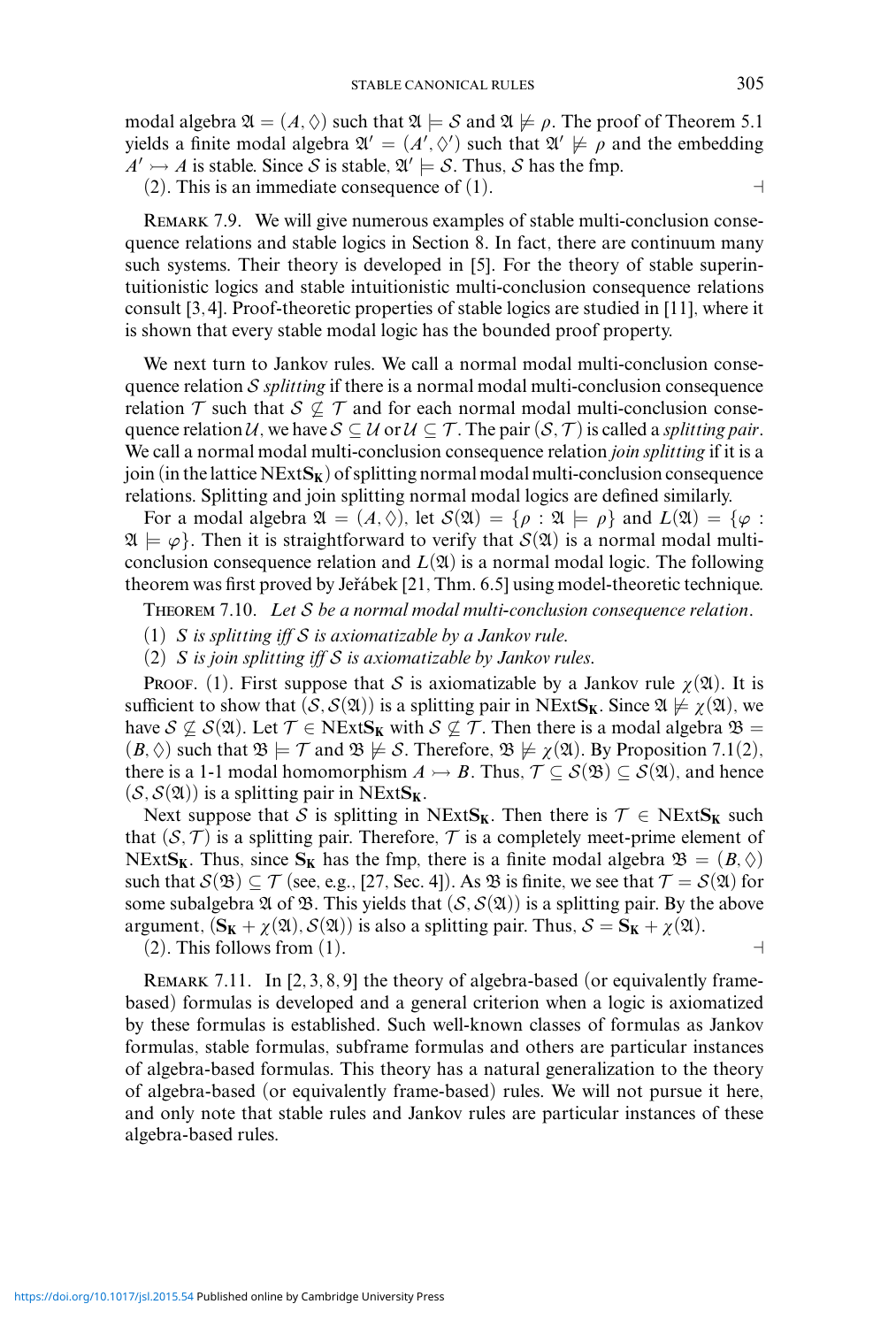We call a modal algebra  $\mathfrak{A} = (A, \Diamond)$  of *height*  $\leq n$  if  $\Box^{n+1}0 = 1$  (equivalently  $\Diamond^{n+1}1=0$ .

LEMMA 7.12. *Let*  $\mathfrak{A} = (A, \Diamond)$  *be of height* ≤ *n and a, b* ∈ *A with*  $\blacksquare_n a$  ≰ *b. Then there is a s.i. modal algebra*  $\mathfrak{B} = (B, \Diamond)$  *and an onto modal homomorphism h* :  $A \rightarrow B$ *such that*  $h(\blacksquare_n a) = 1$  *and*  $h(b) \neq 1$ .

PROOF. The proof is similar to that of [1, Lem. 4.1] and we only sketch it. Let F be the filter generated by  $\blacksquare_n a$ . Then  $\blacksquare_n a \in F$  and  $b \notin F$ . If  $x \in F$ , then  $\blacksquare_n a \leq x$ , so  $\square$ **n**<sub>n</sub> $a \leq \square x$ . Since  $\mathfrak{A}$  is of height  $\leq n$ , we have  $\blacksquare_n a \leq \square \blacksquare_n a$ . Therefore,  $\blacksquare_n a \leq \square x$ , and hence *F* is a modal filter. By Zorn's lemma, there is a maximal modal filter *G* such that  $\blacksquare_n a \in G$  and  $b \notin G$ . Since *G* is maximal with this property, the quotient algebra  $\mathfrak{B} = \mathfrak{A}/G$  is s.i. Let  $h : A \rightarrow B$  be the quotient map. Then  $h(\blacksquare_n a) = 1$  and  $h(b) \neq 1$ .

DEFINITION 7.13. Let  $\mathfrak{A} = (A, \Diamond)$  be a finite s.i. modal algebra of height  $\leq n$ , and let *D*  $\subseteq$  *A*. For each *a*  $\in$  *A* we introduce a new propositional letter  $p_a$  and define the *stable canonical formula*  $\varepsilon(\mathfrak{A}, D)$  associated with *A* and *D* as follows:

$$
\varepsilon(\mathfrak{A}, D) = (\square^{n+1} \bot \wedge \bigwedge \{\blacksquare_n \gamma : \gamma \in \Gamma\}) \rightarrow \bigvee \{\blacksquare_n \delta : \delta \in \Delta\}
$$

$$
= (\square^{n+1} \bot \wedge \blacksquare_n \bigwedge \Gamma) \rightarrow \bigvee \{\blacksquare_n \delta : \delta \in \Delta\},
$$

where  $\Gamma$  and  $\Delta$  are as in Definition 5.2.

THEOREM 7.14. Let  $\mathfrak{A} = (A, \Diamond)$  be a finite s.i. modal algebra of height  $\leq n, D \subseteq A$ ,  $\mathcal{B} = (B, \Diamond)$  *be a modal algebra. Then*  $\mathfrak{B} \not\models \varepsilon(\mathfrak{A}, D)$  *iff there is a s.i. homomorphic image*  $\mathfrak{C} = (C, \Diamond)$  *of*  $\mathfrak{B}$  *and a stable embedding*  $h : A \rightarrowtail C$  *satisfying* (CDC) *for D*.

Proof. The proof follows the same pattern as the proof of Theorem 6.8. First suppose that there is a s.i. homomorphic image  $\mathfrak C$  of  $\mathfrak B$  and a stable embedding  $h: A \rightarrow C$  satisfying CDC for *D*. Define a valuation  $V_A$  on *A* by  $V_A(p_a) = a$ for each  $a \in A$ . Then  $V_A(\gamma) = 1_A$  for each  $\gamma \in \Gamma$  and  $V_A(\delta) \neq 1_A$  for each  $\delta \in \Delta$ . Therefore,  $V_A(\blacksquare_n \wedge \Gamma) = 1_A$  and  $V_A(\blacksquare_n \delta) \neq 1_A$  for each  $\delta \in \Delta$ . Moreover, since  $\mathfrak A$  has height  $\leq n$ , we have  $V_A(\square^{n+1}\bot) = \square^{n+1}0_A = 1_A$ . As  $\mathfrak A$  is s.i., it has an opremum *c*. Let  $a \neq 1$ . Then there is  $m \in \omega$  with  $\blacksquare_m a \leq c$ . Because  $\mathfrak A$ has height  $\leq n$ , we see that  $\blacksquare_n a \leq \blacksquare_m a$ , yielding  $\blacksquare_n a \leq c$ . Thus,  $\bigvee \{V_A(\blacksquare_n \delta) :$  $\delta \in \Delta$   $\leq c$ , and hence  $\mathfrak{A} \not\models \varepsilon(\mathfrak{A}, D)$ . Next define a valuation  $V_C$  on C by  $V_c(p_a) = h(V_A(p_a)) = h(a)$  for each  $a \in A$ . The same argument as in the proof of Theorem 5.4 shows that  $V_C(y) = 1_C$  for each  $\gamma \in \Gamma$  and  $V_C(\delta) \neq 1_C$  for each  $\delta \in \Delta$ . Therefore,  $V_C(\blacksquare_n \wedge \Gamma) = 1_C$  and  $V_C(\blacksquare_n \delta) \neq 1_C$  for each  $\delta \in \Delta$ . Moreover,  $V_C(\square^{n+1} \bot) = \square^{n+1} V_C(\bot) = \square^{n+1} 0_C = \square^{n+1} h(0_A) \ge h(\square^{n+1} 0_A) = h(1_A) = 1_C$ . Since  $\mathfrak C$  is s.i., it has an opremum, and the same argument as above yields that  $\bigvee \{V_C(\blacksquare_n \delta) : \delta \in \Delta\}$  is underneath the opremum, hence  $\mathfrak{C} \not\models \varepsilon(\mathfrak{A}, D)$ . As  $\mathfrak{C}$  is a homomorphic image of  $\mathfrak{B}$ , we conclude that  $\mathfrak{B} \not\models \varepsilon(\mathfrak{A}, D)$ .

Conversely, suppose that  $\mathfrak{B} \not\models \varepsilon(\mathfrak{A}, D)$ . Let  $\mathfrak{X} = (X, R)$  be the dual of  $\mathfrak{B}$ . Then there exist a valuation *V* on *B* and  $x \in X$  such that  $x \in \beta(V(\square^{n+1} \perp \wedge \blacksquare_n \wedge \Gamma))$ but  $x \notin \beta(V(\bigvee {\{\blacksquare_{n} \delta : \delta \in \Delta\}}))$ . Since  $x \in \beta(V(\square^{n+1} \bot))$ , we have  $R^{\omega}[x] = R^{n}[x]$ . Therefore,  $R^{\omega}[x]$  is a closed up-set of  $\mathfrak{X}$ , hence its dual modal algebra  $\mathfrak{B}'$  is a homomorphic image of  $\mathfrak{B}$ . From  $R^{\omega}[x] = R^{n}[x]$  it follows that  $\mathfrak{B}'$  is of height  $\leq n$ . It is also clear that  $V(\blacksquare_n \wedge \Gamma) = 1_{B'}$ ,  $V(\bigvee {\blacksquare} n\delta : \delta \in \Delta) \neq 1_{B'}$ . By Lemma 7.12,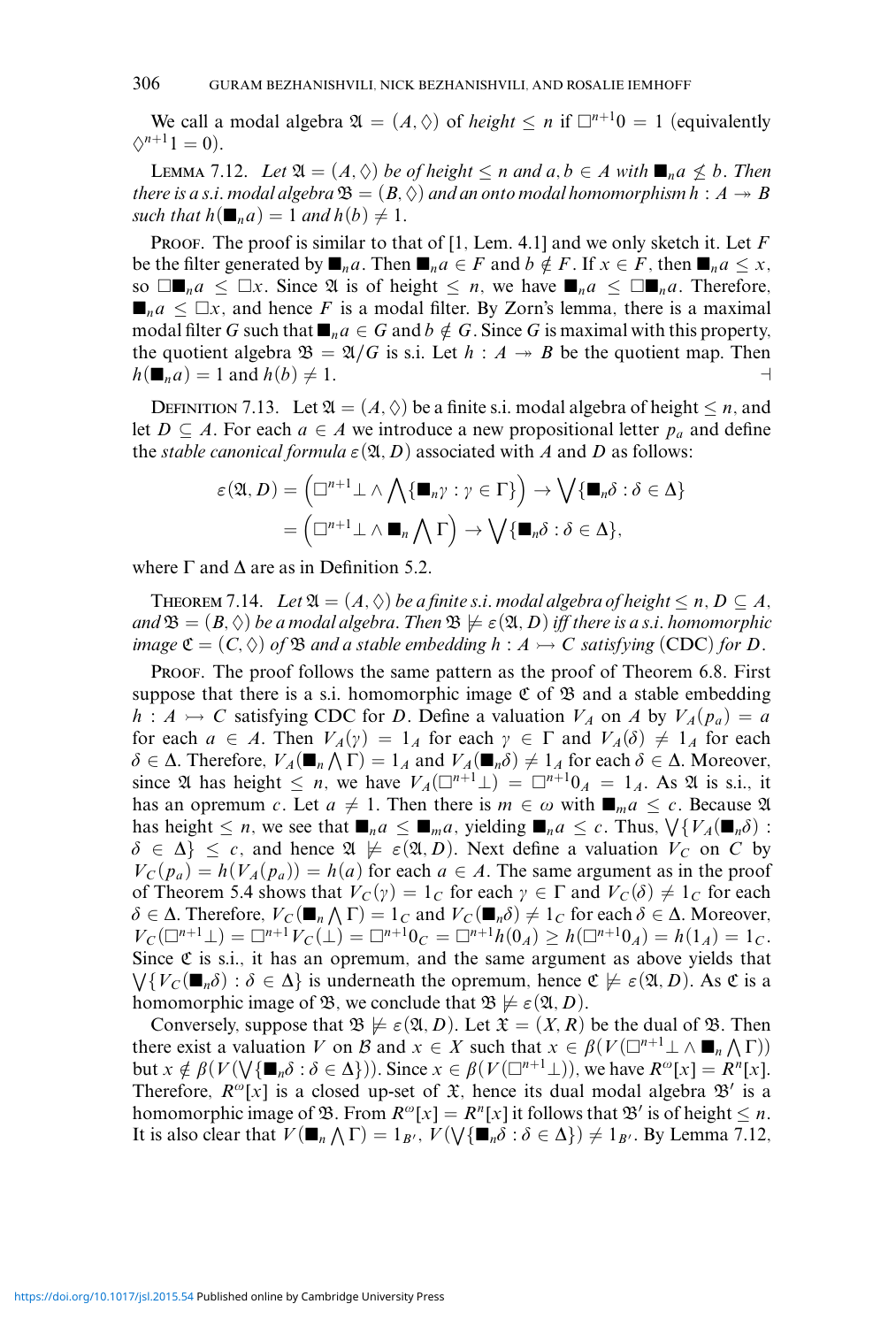there is a s.i. homomorphic image  $\mathfrak{C}$  of  $\mathfrak{B}'$ , and hence of  $\mathfrak{B}$ , and a valuation  $V_C$  on *C* such that  $V_C(\blacksquare_n \wedge \Gamma) = 1_C$  and  $V_C(\bigvee \{\blacksquare_n \delta : \delta \in \Delta\}) \neq 1_C$ . Next we define a map  $h : A \to C$  by  $h(a) = V_C(p_a)$  for each  $a \in A$ . The proof of Theorem 5.4 then shows that *h* is a stable embedding satisfying CDC for *D*.

We call a modal algebra  $\mathfrak{A} = (A, \Diamond)$  of *finite height* if  $\mathfrak{A}$  is of height  $\leq n$  for some *n*. If  $\mathfrak A$  is a finite s.i. modal algebra of finite height, then we denote  $\varepsilon(\mathfrak A, A)$  by  $\varepsilon(\mathfrak{A})$  and call it the *Jankov formula* of  $\mathfrak{A}$ . We next give an alternate proof of Blok's theorem [13].

Theorem 7.15. *Let L be a normal modal logic.*

- (1) *L is a splitting logic iff L is axiomatizable by the Jankov formula of a finite s.i. modal algebra of finite height.*
- (2) *L is a join splitting logic iff L is axiomatizable by Jankov formulas of finite s.i. modal algebras of finite height.*

PROOF. (1). First suppose that  $L = \mathbf{K} + \varepsilon(\mathfrak{A})$  for some finite s.i. modal algebra  $\mathfrak{A} = (A, \Diamond)$  of finite height. Then  $\varepsilon(\mathfrak{A}) \in L$ . On the other hand, by Theorem 7.14,  $\mathfrak{A} \not\models \varepsilon(\mathfrak{A})$ . Therefore,  $\varepsilon(\mathfrak{A}) \notin L(\mathfrak{A})$ , and hence  $L \not\subseteq L(\mathfrak{A})$ . Let M be a normal modal logic such that  $L \nsubseteq M$ . Then there is a modal algebra  $\mathfrak{B} = (B, \Diamond)$  such that  $\mathfrak{B} \models M$  and  $\mathfrak{B} \not\models L$ . This gives  $\mathfrak{B} \not\models \varepsilon(\mathfrak{A})$ . By Theorem 7.14,  $\mathfrak{A}$  is isomorphic to a subalgebra of a s.i. homomorphic image  $\mathfrak{C}$  of  $\mathfrak{B}$ . Thus,  $M \subseteq L(\mathfrak{B}) \subseteq L(\mathfrak{C}) \subseteq L(\mathfrak{A})$ . Consequently,  $(L, L(\mathfrak{A}))$  is a splitting pair.

Conversely, suppose that *L* is a splitting logic. Then there is a normal modal logic *M* such that  $(L, M)$  is a splitting pair. It is well-known (see, e.g., [15, Cor. 3.29]) that **K** is the modal logic of all finite irreflexive trees. Since  $(L, M)$  is a splitting pair, *M* is a completely meet-prime element of NExt**K**. Therefore, there is the dual modal algebra  $\mathfrak E$  of some finite irreflexive tree such that  $L(\mathfrak E) \subseteq M$ . This, by Jónsson's lemma, means that  $M = L(\mathfrak{A})$ , where  $\mathfrak A$  is a s.i. homomorphic image of a subalgebra of  $\mathfrak{E}$ . Thus,  $(L, L(\mathfrak{A}))$  is a splitting pair. Because  $\mathfrak{E}$  is of finite height, so is  $\mathfrak{A}$ . By the above argument,  $(\mathbf{K} + \varepsilon(\mathfrak{A}), L(\mathfrak{A}))$  is also a splitting pair. Consequently,  $L = \mathbf{K} + \varepsilon(\mathfrak{A}).$ 

 $(2)$ . This follows from  $(1)$ .

Remark 7.16. As follows from Remarks 5.8 and 6.14, stable canonical rules and stable canonical formulas for **K4** can be defined directly for finite modal spaces (finite Kripke frames) without using algebraic terminology. The same is true for Jankov formulas, see [15, Sec. 10.5].

*§***8. Examples.** In this final section we show how to axiomatize some well-known modal logics and multi-conclusion consequence relations via stable canonical rules and formulas. More examples can be found in [5].

We will be mostly working with modal spaces rather than modal algebras since our proofs will rely on a geometric intuition of modal spaces. Suppose  $\mathfrak A$  is a finite modal algebra,  $D \subseteq A$ ,  $\mathfrak X$  is the dual of  $\mathfrak A$ , and  $\mathfrak D = \{ \beta(a) : a \in D \}$ . To simplify notation, we write  $\rho(\mathfrak{X}, \mathfrak{D})$  instead of  $\rho(\mathfrak{A}, D)$ . If  $\mathfrak{D} = \emptyset$ , then we simply write  $\rho(\mathfrak{X})$ . Also, if  $\mathfrak{A}$  is a finite s.i. **K4**-algebra, then we write  $\gamma(\mathfrak{X}, \mathfrak{D})$  and  $\gamma(\mathfrak{X})$ instead of  $\gamma(\mathfrak{A}, D)$  and  $\gamma(\mathfrak{A})$ , respectively. When drawing modal spaces, we use the standard convention that  $\bullet$  depicts an irreflexive point, while  $\circ$  depicts a reflexive point.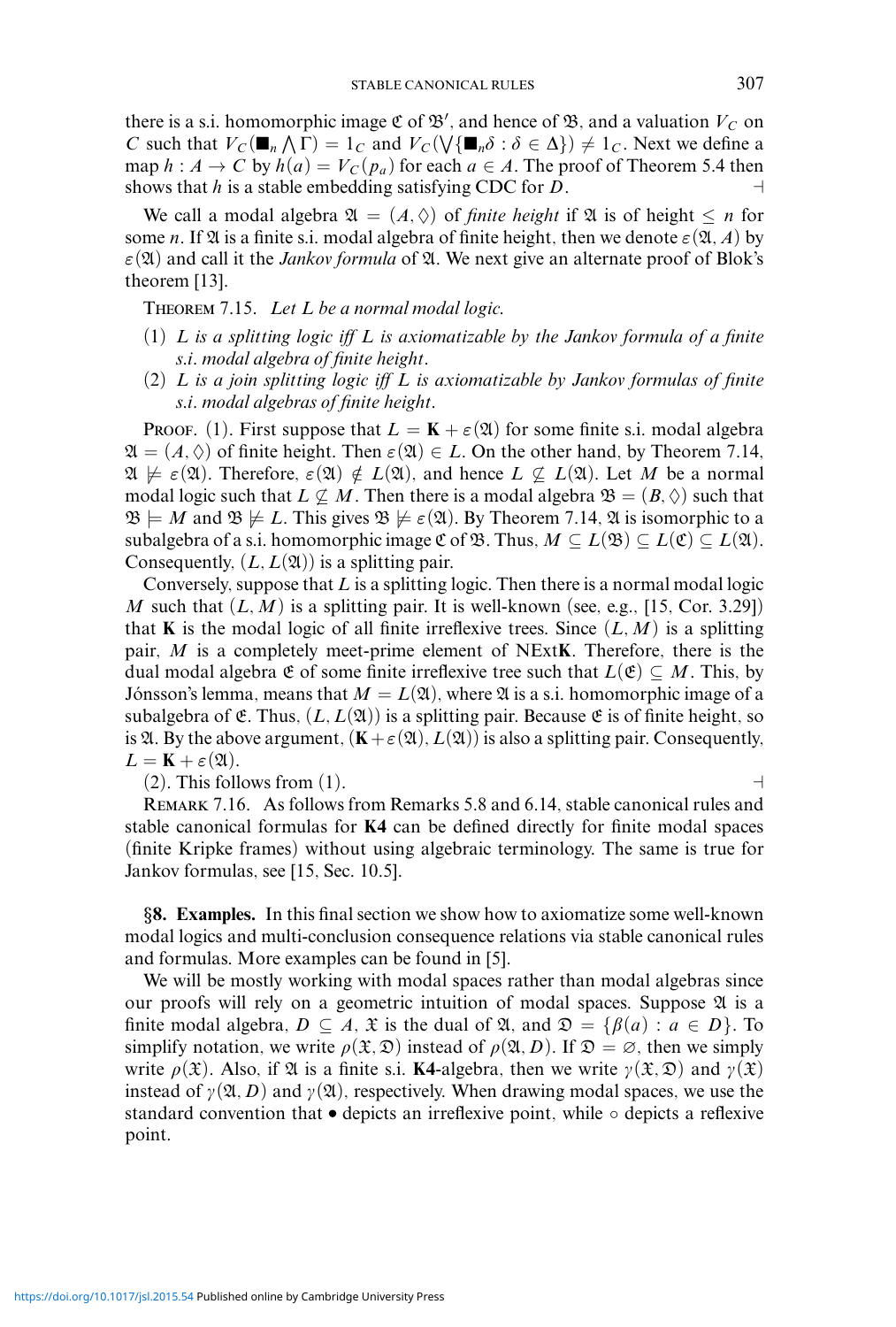Let  $\mathfrak X$  be a modal space and  $x, y \in X$ . We say that there is an *R*-path between x and *y* if there is a finite sequence  $z_0, \ldots, z_n$  such that  $x = z_0$ ,  $y = z_n$ , and  $z_i$  *R*  $z_{i+1}$ or  $z_{i+1}$  *R*  $z_i$  for  $i < n$ . We call  $\mathfrak X$  *connected* provided it is nonempty and there is an *R*-path between any two  $x, y \in X$ . Let **Con** be the class of finite modal algebras whose dual spaces are connected, and let  $S(\text{Con})$  be the stable multi-conclusion consequence relation corresponding to the universal class generated by **Con**. Similarly, let **Rooted** be the class of finite modal algebras whose dual spaces are rooted, and let S(**Rooted**) be the stable multi-conclusion consequence relation corresponding to the universal class generated by **Rooted**.

We let **Rules** be the set of all multi-conclusion modal rules. Clearly **Rules** corresponds to the empty class of modal algebras. We denote the stable canonical rule of the empty modal space by  $\rho(.)$ , and note that it corresponds to the stable canonical rule of the trivial modal algebra. We also let **Form** be the set of all modal formulas, and  $S_{\text{Form}} := \Sigma(\text{Form})$  be the least normal modal multi-conclusion consequence relation containing / $\varphi$  for each  $\varphi \in$  **Form**. Then **S**<sub>Form</sub> corresponds to the universal class consisting of the trivial algebra and its isomorphic copies.

THEOREM 8.1.

(1)  $\mathbf{S}_{\text{Form}} = \mathbf{S}_{\text{K}} + \rho(\circ).$ (2) **Rules** =  $S_K + \rho( ) + \rho( \circ ).$ (3)  $S(\text{Con}) = S_K + \rho( ) + \rho( \circ \circ ).$ (4)  $S(\text{Rooted}) = \mathbf{S_K} + \rho(\ ) + \rho(\circ \circ) + \rho\left(\circ^{\mathcal{A}_\lozenge}\right).$ 

**PROOF.** (1). It is easy to see that a modal space  $\mathfrak X$  can be mapped via a stable map onto  $\circ$  iff  $\mathfrak X$  is nonempty. Therefore, for a modal algebra  $\mathfrak A$ , we have  $\mathfrak A \not\models \rho(\circ)$  iff  $\mathfrak A$ is nontrivial. Thus, the universal class corresponding to  $S_K + \rho(\circ)$  consists of the trivial algebra and its isomorphic copies. Consequently,  $S_{\text{Form}} = S_K + \rho(\circ)$ .

(2). For a modal space  $\mathfrak{X}$ , if  $\mathfrak{X}$  is empty, then  $\mathfrak{X}$  can be mapped via a stable map onto the empty modal space, and if  $\mathfrak X$  is nonempty, then  $\mathfrak X$  can be mapped via a stable map onto  $\circ$ . Therefore, for a modal algebra  $\mathfrak{A}$ , if  $\mathfrak{A}$  is trivial, then  $\mathfrak{A} \not\models \rho(.)$ , and if  $\mathfrak A$  is nontrivial, then  $\mathfrak A \not\models \rho(\circ)$ . Thus, the universal class corresponding to  $\mathbf{S_K} + \rho() + \rho(\circ)$  is empty. Consequently, **Rules** =  $\mathbf{S_K} + \rho() + \rho(\circ)$ .

(3). Let  $\mathfrak A$  be a finite modal algebra and let  $\mathfrak X$  be the dual of  $\mathfrak A$ . Clearly  $\mathfrak A$  is trivial iff  $\mathfrak{A} \not\models \rho$  ( ). For nontrivial  $\mathfrak{A}$ , we show that  $\mathfrak{A} \in \mathbf{Con}$  iff  $\mathfrak{A} \models \rho$  ( $\circ$   $\circ$ ). First suppose that  $\mathfrak{A} \notin \mathbf{Con}$ . Then  $\mathfrak{X}$  is not connected. Therefore, there are distinct *x*,  $y \in X$  such that there is no *R*-path between them. Thus, *X* can be partitioned into two up-sets *U, V* such that  $x \in U$  and  $y \in V$ . Define  $f : X \to \circ \circ$  by sending *U* to one reflexive point and *V* to another. It is easy to see that *f* is a stable map, so  $\circ$   $\circ$  is a stable image of  $\mathfrak{X}$ , yielding that  $\mathfrak{A} \not\models \rho(\circ \circ)$ . Next suppose that  $\mathfrak{A} \not\models \rho(\circ \circ)$ . Then there is an onto stable map  $f : X \to \infty$ . Let *U* be the inverse image of one point and *V* the inverse image of the other point. Pick  $x \in U$  and  $y \in V$ . Since *U* and *V* are disjoint, *x* and *y* are distinct. Moreover, since *U* and *V* are up-sets, there is no *R*-path between *x* and *y*. Therefore,  $\mathfrak{X}$  is not connected, and so  $\mathfrak{A} \notin \mathbf{Con}$ . Thus, **Con** coincides with the class of finite modal algebras validating  $S_K + \rho() + \rho(\circ \circ)$ . By Theorem 7.4,  $S_K + \rho() + \rho(\circ \circ)$  is stable, so by Theorem 7.8, it has the finite model property. From this we conclude that  $\mathcal{S}(\mathbf{Con}) = \mathbf{S_K} + \rho( ) + \rho( \circ \circ ).$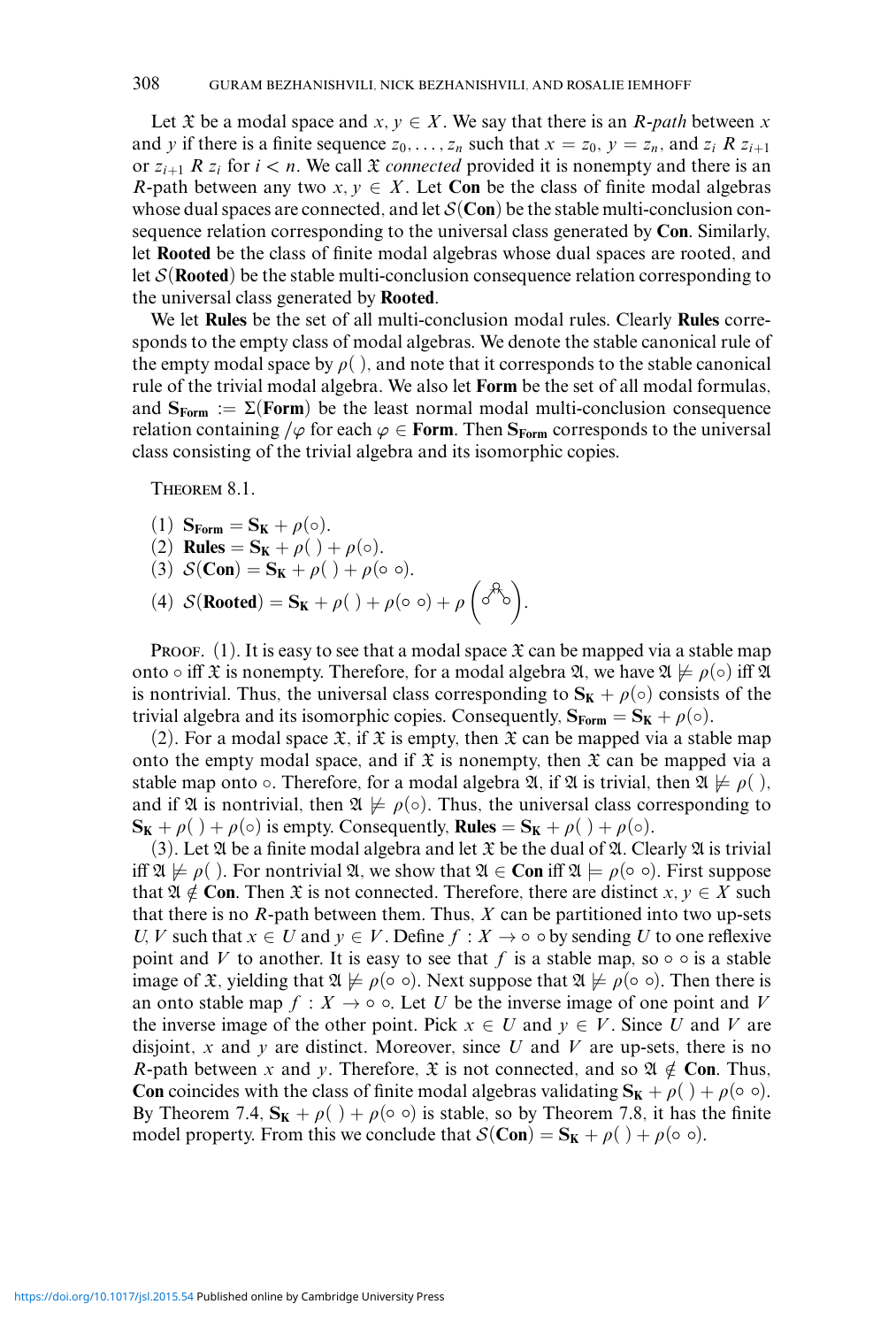$(4)$ . The proof is similar to that of  $(3)$ . Let  $\mathfrak A$  be a finite modal algebra and let  $\mathfrak X$  be its dual. Clearly  $\mathfrak A$  is trivial iff  $\mathfrak A \not\models \rho( \cdot )$ . For nontrivial  $\mathfrak A$ , we show that  $\mathfrak{A} \in \mathbf{Rooted}$  iff  $\mathfrak{A} \models \rho(\circ \circ)$  and  $\mathfrak{A} \models \rho \left( \circ^{\mathcal{A}_{\diamond}} \right)$ . First suppose that  $\mathfrak{A} \notin \mathbf{Rooted}$ . If  $\mathfrak X$  is not connected, then by (3),  $\mathfrak X$  is mapped via a stable map onto  $\circ \circ$ , so  $\mathfrak{A} \not\models \rho$  ( $\circ$   $\circ$ ). Suppose that  $\mathfrak{X}$  is connected. Since  $\mathfrak{X}$  is not rooted, there are  $x, y \in X$ such that there is an *R*-path between *x* and *y*, but  $(R^{\omega})^{-1}[x] \cap (R^{\omega})^{-1}[y] = \emptyset$ . Define  $f : X \to \infty$  by sending  $(R^{\omega})^{-1}[x]$  to one minimal point,  $(R^{\omega})^{-1}[y]$ to another minimal point, and the rest to the top. It is easy to check that *f* is an onto stable map, so  $\mathfrak{A} \not\models \rho \left( \stackrel{\rightarrow}{\diamond} \right)$ . Conversely, suppose that  $\mathfrak{A} \not\models \rho (\circ \circ)$  or  $\mathfrak{A} \not\models \rho \left( \stackrel{\partial^2}{\circ} \right)$ . If  $\mathfrak{A} \not\models \rho (\circ \circ)$ , then by (3),  $\mathfrak{X}$  is not connected, hence not rooted, yielding that  $\mathfrak{A} \notin \mathbf{Rooted}.$  Suppose that  $\mathfrak{A} \not\models \rho \left( \stackrel{\curvearrowleft}{\curvearrowright} \right).$  Then there is an onto stable map  $f: X \to \infty$ . If  $\mathfrak X$  were rooted, with *x* a root of  $\mathfrak X$ , then for each  $y \in X$ , we would have  $f(x)$   $R^{\omega} f(y)$ . This is a contradiction since  $f(x)$  is not  $R^{\omega}$ -related to at least one of the minimal points of  $\sigma^2$ . Therefore,  $\mathfrak{A} \notin \mathbf{Rooted}$ . Now the same argument as in (3) yields that  $S(\text{Rooted}) = \mathbf{S_K} + \rho(\ ) + \rho(\circ \circ) + \rho\left(\circ \overset{\mathcal{A}_\circ}{\circ}\right)$ .

Remark 8.2. By [19, Sec. 3.2], we can translate multi-conclusion modal rules into formulas of the modal language  $\mathcal{L}_U$  enriched with the universal modality [**u**] by reading  $\Gamma/\Delta$  as  $\Lambda\{[\mathbf{u}] \gamma : \gamma \in \Gamma\} \to \mathrm{V}\{[\mathbf{u}] \delta : \delta \in \Delta\}$ . As follows from [34], connectedness is modally definable in  $\mathcal{L}_U$  by the formula  $[\mathbf{u}](\Diamond p \to \Box p) \to$  $(\lceil u \rceil p \vee \lceil u \rceil \neg p)$ . Consequently,  $S(\text{Con})$  can alternatively be axiomatized by the rule  $\Diamond p \rightarrow \Box p/p, \neg p.$ 

Next we turn to some examples of normal modal logics. Let  $KD = K + (\Box p \rightarrow$  $\Diamond p$ ) be the logic of serial frames ( $\forall x \exists y : x \in R$ *y*) and let  $KT = K + (p \rightarrow \Diamond p)$  be the logic of reflexive frames.

Theorem 8.3.

- (1) **Form** =  $\Lambda$  (**S<sub>K</sub>** +  $\rho$ ( $\circ$ )).
- (2)  $\mathbf{KD} = \Lambda \left( \mathbf{S_K} + \rho \left( \bullet \right) + \rho \left( \circ \!\!\!\! \rightarrow \!\!\! \bullet \right) \right).$
- (3) **KT** =  $\Lambda$  (**S<sub>K</sub>** +  $\rho$ ( $\bullet$ ) +  $\rho$ ( $\bullet \rightarrow \infty$ )).

PROOF. (1). By Theorem 8.1(1),  $\mathcal{U}(\mathbf{S_K} + \rho(o))$  consists of the trivial algebra and its isomorphic copies, so  $\mathcal{U}(\mathbf{S_K} + \rho(\circ))$  is a variety. On the other hand, it is wellknown that this is exactly the variety corresponding to the inconsistent logic **Form**. The result follows.

(2). Since both **KD** and  $\Lambda$  ( $S_K + \rho(\bullet) + \rho(\circ \rightarrow \bullet)$ ) have the finite model property, it is sufficient to show that a finite modal algebra  $\mathfrak{A}$  is a **KD**-algebra iff  $\mathfrak{A} \models$  $\rho(\bullet)$ ,  $\rho(\circ \rightarrow \bullet)$ . Let  $\mathfrak X$  be the dual of  $\mathfrak A$ . First suppose that  $\mathfrak A$  is a **KD**-algebra. Then  $\mathfrak X$  is serial, and it is easy to see that it cannot be mapped via a stable map onto  $\bullet$ or  $\circ \rightarrow$ . Therefore,  $\mathfrak{A} \models \rho(\bullet), \rho(\circ \rightarrow \bullet)$ . Next suppose that  $\mathfrak{A}$  is not a **KD**-algebra. Then there is  $x \in X$  such that  $R[x] = \emptyset$ . If  $X = \{x\}$ , then  $\mathfrak X$  is isomorphic to  $\bullet$ , so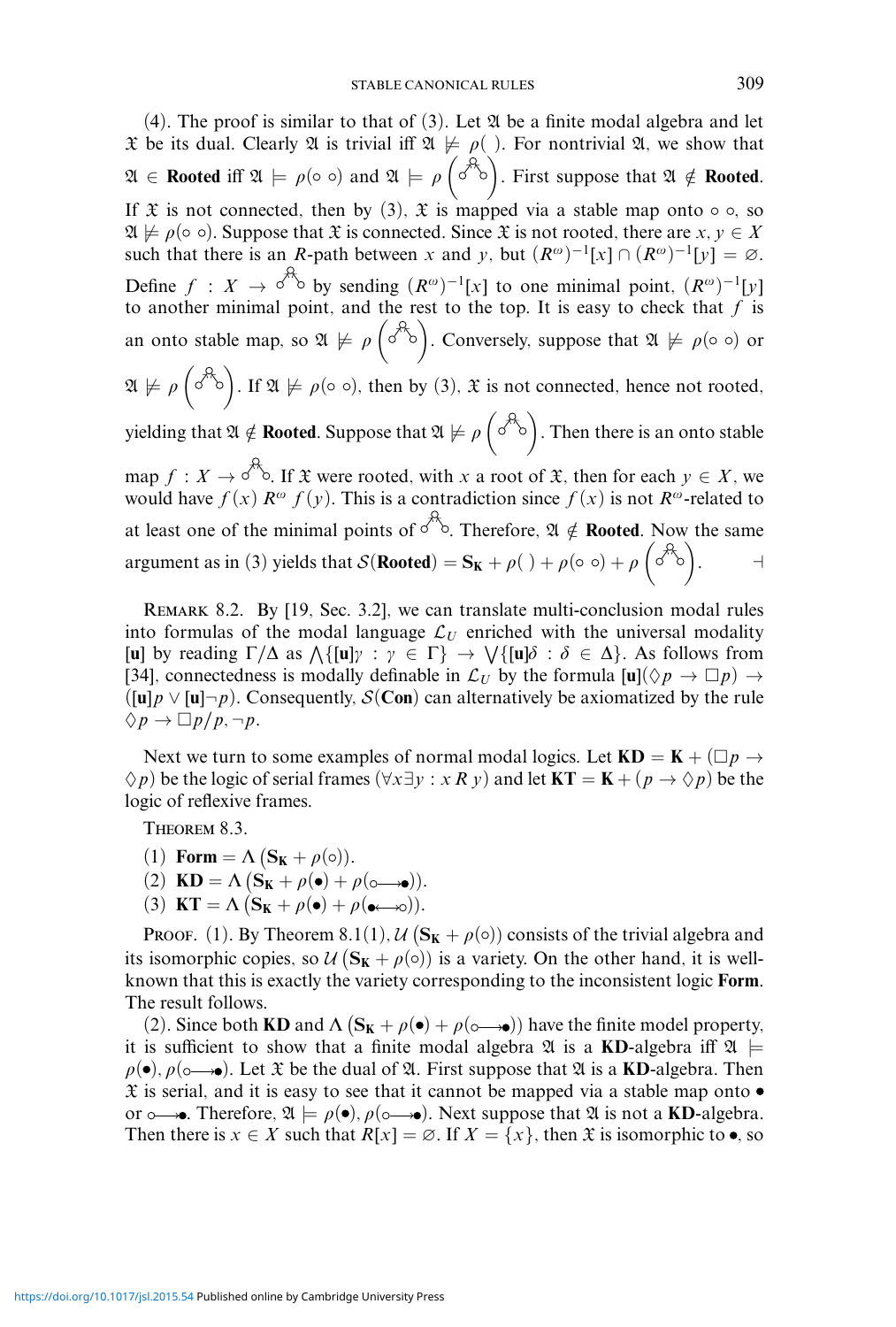$\mathfrak{A} \not\models \rho(\bullet)$ . Otherwise define  $f : X \rightarrow \circ \rightarrow \bullet$  by sending x to the irreflexive point and the rest of *X* to the reflexive point of  $\rightarrow$ . It is easy to see that this is a stable map. Therefore,  $\mathfrak{A} \not\models \rho(\circ \rightarrow \bullet)$ . The result follows.

(3). The proof follows the same pattern as that of (2). Since both **KT** and  $\Lambda (S_K + \rho(s) + \rho(s \rightarrow s))$  have the finite model property, it is sufficient to show that a finite modal algebra  $\mathfrak A$  is a **KT**-algebra iff  $\mathfrak A \models \rho(\bullet), \rho(\bullet \rightarrow \infty)$ . Let  $\mathfrak X$  be the dual of  $\mathfrak A$ . First suppose that  $\mathfrak A$  is a **KT**-algebra. Then  $\mathfrak X$  is reflexive, and it is easy to see that it cannot be mapped via a stable map onto  $\bullet$  or  $\bullet \rightarrow \infty$ . Therefore,  $\mathfrak{A} \models \rho(\bullet), \rho(\bullet \rightarrow \circ)$ . Next suppose that  $\mathfrak{A}$  is not a **KT**-algebra. Then  $\mathfrak{X}$  contains an irreflexive point *x*. If  $X = \{x\}$ , then  $\mathfrak X$  is isomorphic to  $\bullet$ , so  $\mathfrak A \not\models \rho(\bullet)$ . Otherwise define  $f : X \to \bullet$  by sending *x* to the irreflexive point and the rest to the reflexive point of  $\rightarrow \infty$ . It is easy to see that this is a stable map. Therefore,  $\mathfrak{A} \not\models \rho(\rightarrow \infty)$ , and the result follows.

REMARK 8.4. Let  $S_{KD} := \Sigma(KD)$  be the least normal modal multi-conclusion consequence relation containing  $/\varphi$  for each  $\varphi \in \mathbf{KD}$ , and similarly let  $\mathbf{S}_{\mathbf{KT}} :=$  $\Sigma(KT)$ . The proof of Theorem 8.3 shows that  $S_{KD} = S_K + \rho(\bullet) + \rho(\circ \rightarrow \bullet)$  and  $\mathbf{S}_{\mathbf{KT}} = \mathbf{S}_{\mathbf{K}} + \rho(\bullet) + \rho(\bullet \longleftrightarrow \circ).$ 

It follows from Theorems 8.1 and 8.3 that  $S(Con)$  and  $S(Rooted)$  are stable multi-conclusion consequence relations and **KD** and **KT** are stable modal logics. There are infinitely many stable multi-conclusion consequence relations and stable modal logics. For example, for a finite modal algebra  $\mathfrak{A}$ , let **Stable**( $\mathfrak{A}$ ) be the class of modal algebras that are isomorphic to stable subalgebras of  $\mathfrak{A}$ . Obviously **Stable** $(\mathfrak{A})$ is stable and is closed under isomorphisms and subalgebras. Since each member of **Stable**(A) is finite and there are only finitely many nonisomorphic members of **Stable**(A), it is also clear that **Stable**(A) is closed under ultraproducts. Therefore,  $\mathbf{Stable}(\mathfrak{A})$  is a stable universal class. Thus, the multi-conclusion consequence relation corresponding to **Stable**(21) and the logic corresponding to the variety generated by  $\text{Stable}(\mathfrak{A})$  are stable. In fact, there are continuum many stable multi-conclusion consequence relations and stable modal logics [5]. On the other hand, many wellknown systems are not stable. For example, as it is shown in [5], the following well-known systems **K4**, **S4**, **GL**, **S4.Grz**, and **S4.1** are not stable. This suggests the following modification of the notion of stability.

DEFINITION 8.5. Let *L* be a normal modal logic,  $S_L$  be the corresponding normal modal multi-conclusion consequence relation, and  $V(L)$  be the variety corresponding to *L*.

- (1) We call a class  $K \subseteq V(L)$  of modal algebras *stable within*  $V(L)$  provided for modal algebras  $\mathfrak{A}, \mathfrak{B} \in \mathcal{V}(L)$ , if  $\mathfrak{B} \in \mathcal{K}$  and there is a stable embedding  $A \rightarrow B$ , then  $\mathfrak{A} \in \mathcal{K}$ .
- (2) We call a normal extension S of  $S_L$  *stable over*  $S_L$  provided the universal class  $U(S)$  is stable within  $V(L)$ .
- (3) We call a normal extension L' of L *stable over* L provided  $V(L')$  is generated by a universal class which is stable within  $V(L)$ .

This modified notion of stability is studied in [5], where it is shown that many well-known modal logics are stable over **K4** and **S4**. Below we give a table of some of stable logics over **K4** and **S4**.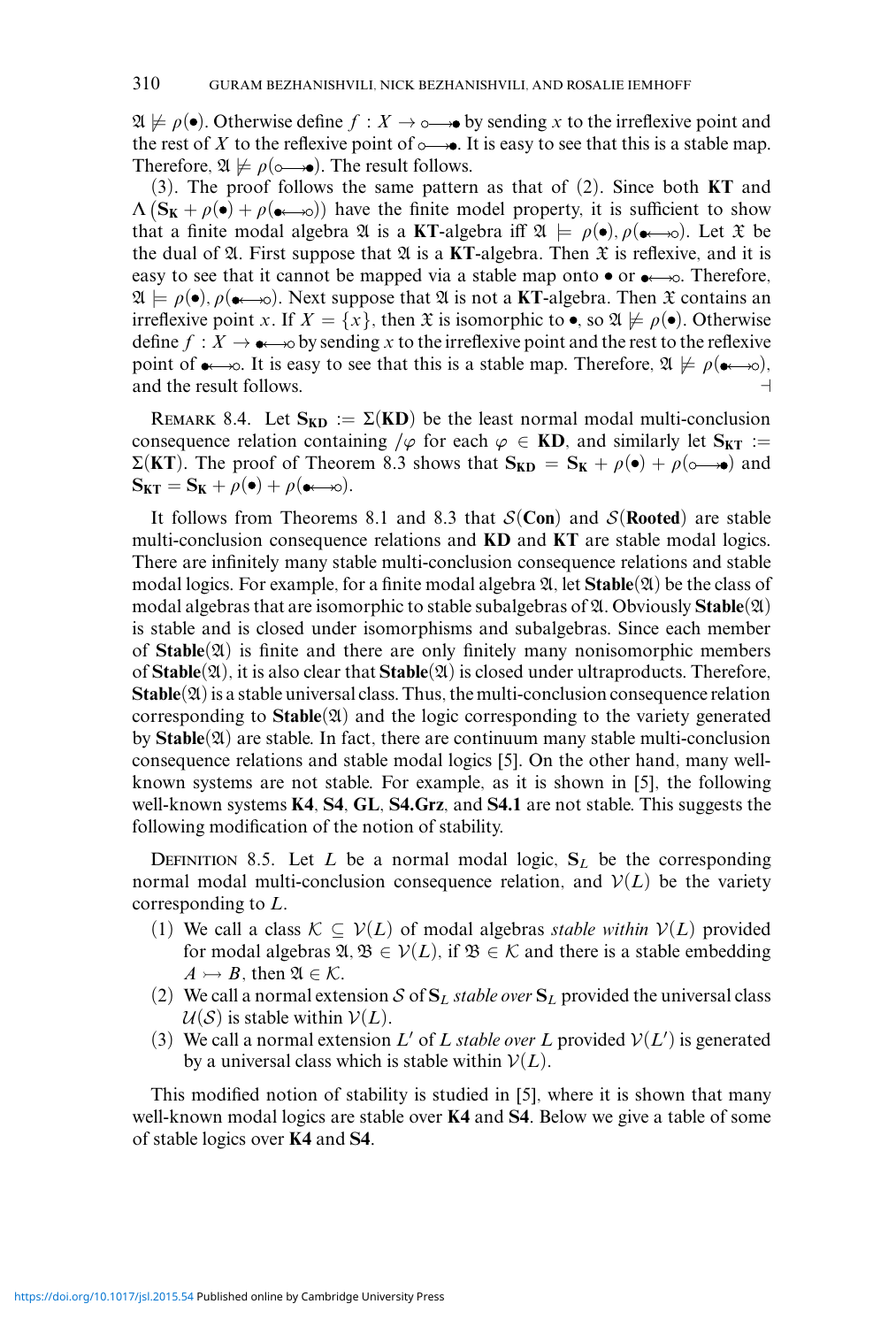| Form                | $=$ K4+y(o)                                                                                                                           | Form        | $=$ $\overline{S4} + \gamma(0)$                                                                  |
|---------------------|---------------------------------------------------------------------------------------------------------------------------------------|-------------|--------------------------------------------------------------------------------------------------|
| K4.2                | $=$ <b>K4</b> + $\gamma$ ( $\beta$ $\chi$ $\beta$ )                                                                                   | <b>S4.2</b> | $=$ <b>S4</b> + $\gamma$ ( $\beta$ $\gamma$ $\beta$ )                                            |
| K4.3                | = $\mathbf{K4} + \gamma (\overset{\circ}{\gamma} \overset{\circ}{\gamma}) + \gamma (\overset{\circ}{\gamma} \overset{\circ}{\gamma})$ | S4.3        | = $S4 + \gamma(\alpha_{\mathcal{S}}^{\mathcal{S}}) + \gamma(\alpha_{\mathcal{S}}^{\mathcal{S}})$ |
| $K4.BW_n$           | = $K4 + \gamma(\sqrt[3]{\gamma^2}) + \gamma(\sqrt[3]{\gamma^3})$                                                                      | $S4.BW_n$   | = $S4 + \gamma(\sqrt[3]{\gamma^2}) + \gamma(\sqrt[4]{\gamma^2})$                                 |
| K4.BTW <sub>n</sub> | $=$ <b>K4</b> + $\gamma(\sqrt{c^2})$                                                                                                  |             | <b>S4.BTW</b> <sub>n</sub> = $S4 + \gamma(\sqrt{3\pi})$                                          |
| K4B                 | $=$ <b>K4</b> + $\gamma$ ( $\beta$ )                                                                                                  | S5          | $= S4 + \gamma(\hat{ })}$                                                                        |
| <b>S4</b>           | $=$ <b>K4</b> + $\gamma(\bullet)$ + $\gamma(\uparrow)$                                                                                |             |                                                                                                  |
| D <sub>4</sub>      | $=$ <b>K4</b> + $\gamma(\bullet)$                                                                                                     |             |                                                                                                  |

Table 1. Axiomatization of some stable logics over **K4** and **S4**.

To this we add that the disjunction rule  $\Box^+ p \lor \Box^+ q/p, q$  is stable over  $S_{K4}$ . Let  $\text{Disj} = \mathbf{S}_{\mathbf{K4}} + (\Box^+ p \vee \Box^+ q/p, q).$ 

THEOREM 8.6. **Disj** = 
$$
S_{K4} + \rho(\circ \circ) + \rho \left( \circ^{A_{\circ}} \right)
$$
.

**PROOF.** Let  $\mathfrak A$  be a **K4**-algebra and let  $\mathfrak X$  be the dual of  $\mathfrak A$ . It is easy to see that  $\mathfrak{A} \models$  **Disj** iff  $\Diamond^+a \land \Diamond^+b = 0$  implies  $a = 0$  or  $b = 0$ . We show that this happens iff  $\mathfrak X$  is rooted. First suppose that  $\mathfrak X$  is rooted and that *x* is a root of  $\mathfrak X$ . If  $a, b \neq 0$ , then  $\beta(a), \beta(b) \neq \emptyset$ . Since  $\mathfrak X$  is transitive, this implies  $x \in (R^+)^{-1}\beta(a), (R^+)^{-1}\beta(b)$ . Therefore,  $x \in \beta$  ( $\Diamond^+ a \land \Diamond^+ b$ ). Thus,  $\Diamond^+ a \land \Diamond^+ b \neq 0$ . Conversely, suppose  $\mathfrak X$  is not rooted. Then there exist  $x, y \in X$  such that  $(R^+)^{-1}[x] \cap (R^+)^{-1}[y] = \emptyset$ . Since  $\mathfrak X$  is a transitive modal space, there exist nonempty clopen sets  $U, V$ such that  $(R^+)^{-1}[U] \cap (R^+)^{-1}[V] = \emptyset$ . Therefore, there exist  $a, b \neq 0$  with  $\diamondsuit^+a \wedge \diamondsuit^+b = 0$ . Thus,  $\mathfrak{A} \models$  **Disj** iff  $\mathfrak{X}$  is rooted. Since a stable image of a rooted space is rooted, we obtain that **Disj** is stable over  $S_{K4}$ . By K4-analogues of Theorems 7.4 and 7.8 (see [5] for details), both **Disj** and  $S_{K4} + \rho(\circ \circ) + \rho\left(\circ^{A}\circ\right)$ 

have the finite model property. Now apply Theorem 8.1(4) to complete the proof.  $\neg$ 

On the other hand, the Löb rule  $\Box p \rightarrow p/p$  is not stable over  $S_{K4}$ , and neither is the Grzegorczyk rule  $\square(p \to \square p) \to p/p$  over  $S_{S4}$  (see [5]). Since the Löb rule is equivalent to the Löb formula  $\square(\square p \to p) \to \square p$  and the Grzegorczyk rule is equivalent to the Grzegorczyk formula  $\square(\square(p\rightarrow \square p)\rightarrow p)\rightarrow p,$  the Gödel-Löb logic **GL** is not stable over **K4** and the Gzegorczyk logic **S4.Grz** is not stable over **S4**. As we already pointed out, **S4.1** is also not stable over **S4**. We conclude the paper by axiomatizing **GL**, **S4.Grz**, and **S4.1** via stable canonical formulas.

Theorem 8.7.

(1) 
$$
\mathbf{GL} = \mathbf{K4} + \gamma \begin{pmatrix} 0 \\ d \end{pmatrix} + \gamma \begin{pmatrix} d \\ d \end{pmatrix}.
$$
  
\n(2) 
$$
\mathbf{S4} \cdot \mathbf{G} \mathbf{rz} = \mathbf{S4} + \gamma \begin{pmatrix} 0 \\ 0 \end{pmatrix} + \gamma \begin{pmatrix} d \\ d_1 \end{pmatrix} + \gamma \begin{pmatrix} d_1 \stackrel{\partial}{\partial t} & d_2 \\ d_1 \end{pmatrix}.
$$
  
\n(3) 
$$
\mathbf{S4} \cdot \mathbf{I} = \mathbf{S4} + \gamma \begin{pmatrix} 0 \\ 0 \end{pmatrix}.
$$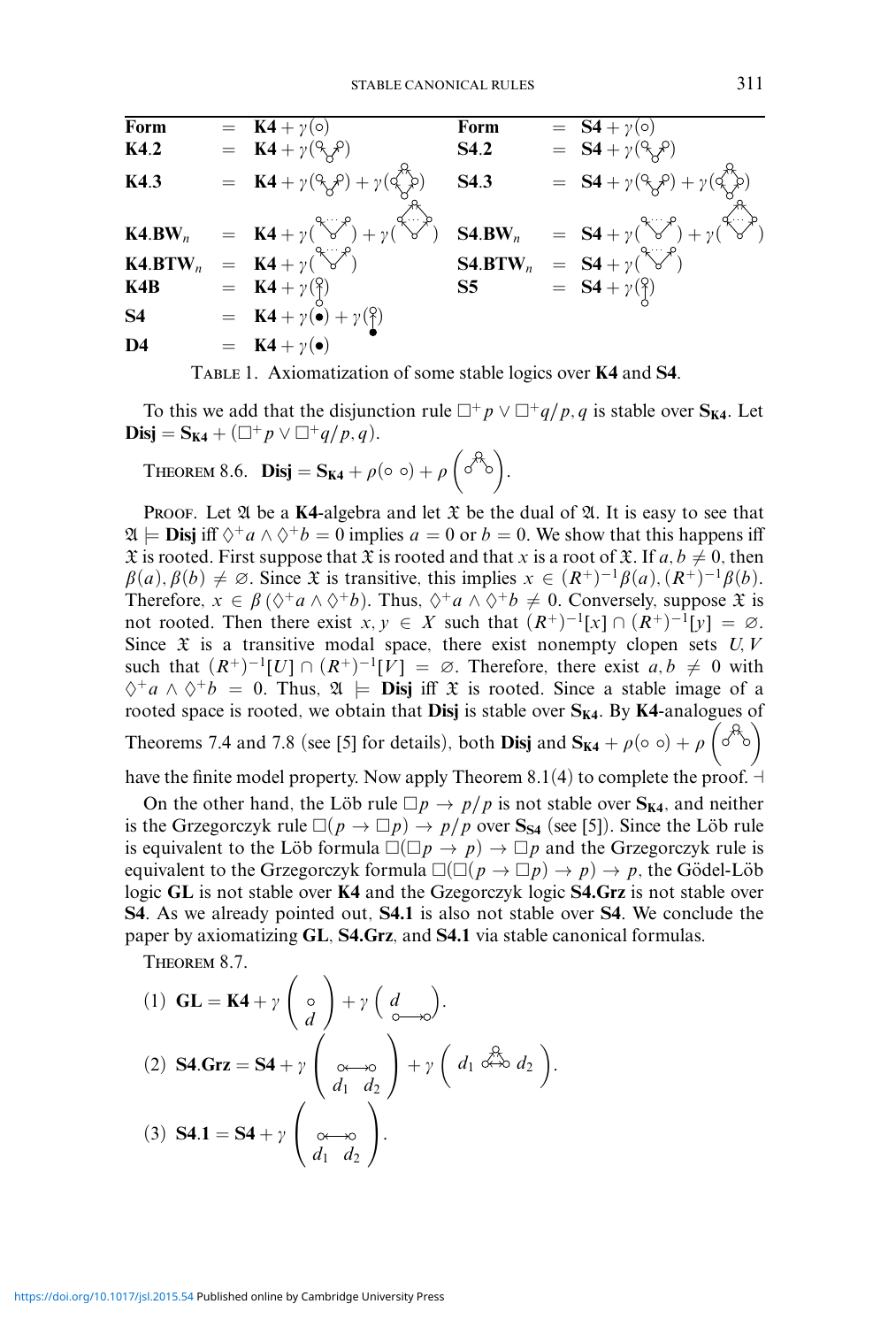**PROOF.** (1). Let  $\mathfrak A$  be a s.i. **K4**-algebra. It is sufficient to prove that  $\mathfrak A \not\models GL$  iff  $\mathfrak{A} \not\models \mathbf{K4} + \gamma$  $\sqrt{2}$ *d*  $\setminus$  $+\gamma$  (*d*). First suppose that  $\mathfrak{A} \not\models \mathbf{GL}$ . Let  $\mathfrak{X}$  be the dual of

24. Then there is a bounded morphism from a clopen subset *U* of *X* onto  $\circ$  (see, e.g., ([15, Sec. 9.4]). There are two cases, either  $(R^+)^{-1}[U] = X$  or  $(R^+)^{-1}[U] ⊆ X$ . In the first case we define  $f$  from  $X$  onto  $\circ$  by sending the entire  $X$  to  $\circ$ , and in the second case we define *g* from *X* onto  $\circ \rightarrow \circ$  by sending  $(R^+)^{-1}[U]$  to the root of  $\infty$  and the rest to the top node. It is easy to see that f and g are stable maps. To see that *f* satisfies CDC for  $\{\{d\}\}\$ , it is sufficient to show that for each  $x \in X$ , there is  $y \in X$  such that *xRy*. For  $x \in U$  such a *y* exists because there is a bounded morphism from *U* onto  $\circ$ . If  $x \notin U$ , then as  $(R^+)^{-1}[U] = X$ , there is  $y \in U$ such that *xRy*. Thus, *f* satisfies CDC for  $\{\{d\}\}\$ . That *g* satisfies CDC for  $\{\{d\}\}\$ is proved similarly. Therefore, applying Theorem 6.8, in the first case we obtain  $\mathfrak{A} \not\models \gamma$  $\sqrt{ }$ *d*  $\setminus$ , and in the second case we obtain  $\mathfrak{A} \not\models \gamma \left( d \quad \right)$ . Consequently,  $\mathfrak{A} \not\models \mathbf{K4} + \gamma$  $\sqrt{2}$  $\setminus$  $+\gamma$  (d).

*d* Conversely, suppose that  $\mathfrak{A} \not\models \mathbf{K4} + \gamma$  $\sqrt{ }$ *d*  $\setminus$  $+\gamma$  (*d*). Then  $\mathfrak{A} \not\models \gamma$  $\sqrt{ }$ *d*  $\setminus$ 

or  $\mathfrak{A} \not\models \gamma$  ( d). If  $\mathfrak{A} \not\models \gamma$  ( d), then by Theorem 6.8, there is a s.i. homomorphic image  $\mathfrak B$  of  $\mathfrak A$  and a stable map  $f$  from the dual space  $\mathfrak Y$  of  $\mathfrak B$  onto satisfying CDC for  $\{\{d\}\}\$ . Therefore,  $\vec{U} = f^{-1}(d)$  is a clopen subset of *Y* and the restriction of *f* to *U* is a bounded morphism from *U* onto  $\circ$ . Thus,  $\mathfrak{B} \not\models$  **GL** (see, e.g., ([15, Sec. 9.4]). Since  $\mathfrak{B}$  is a homomorphic image of  $\mathfrak{A}$ , we see that  $\mathfrak{A} \not\models$  **GL**. The case  $\mathfrak{A} \not\models \gamma$  $\sqrt{2}$ *d*  $\setminus$ is proved similarly.

(2). The proof is similar to that of  $(1)$ . Let  $\mathfrak A$  be a s.i. **S4**-algebra. It is sufficient to

prove that 
$$
\mathfrak{A} \not\models \mathbf{S4}.\mathbf{Grz} \text{ iff } \mathfrak{A} \not\models \mathbf{S4} + \gamma \begin{pmatrix} 0 & 0 \\ 0 & 0 \end{pmatrix} + \gamma \begin{pmatrix} d_1 & 0 \\ d_2 & 0 \end{pmatrix}.
$$
 First suppose

that  $\mathfrak{A} \not\models$  **S4.Grz**. Let  $\mathfrak{X}$  be the dual of  $\mathfrak{A}$ . Then there is a bounded morphism *f* from a clopen subset *U* of *X* onto  $\infty$  (see, e.g., [15, Sec. 9.4]). As in the proof of (1), there are two cases:  $R^{-1}[U] = X$  or  $R^{-1}[U] \subsetneq X$ . In the first case we define *g*<sub>1</sub> from *X* onto  $\infty$   $\infty$  by sending *U* to  $\infty$   $\infty$  via *f* and  $R^{-1}[U] - U$  to a point of  $\infty$  or In the second case we define  $g_2$  from *X* onto  $\stackrel{\leftrightarrow}{\leftrightarrow}$  by sending *U* to the minimal cluster of  $\stackrel{\mathcal{R}}{\longleftrightarrow}$  via *f*,  $R^{-1}[U] - U$  to a point of the minimal cluster, and the rest to the top node of  $\overrightarrow{G}$ . It is easy to see that  $g_1$  and  $g_2$  are stable maps. To see that  $g_1$  satisfies CDC for  $\{\{d_1\}, \{d_2\}\}\$ , let  $x \in X$ , and suppose  $g_1(x) \cap R y$ . If  $x \in U$ , then as f is a bounded morphism, there is  $z \in U$  such that x R z and  $f(z) = g_1(z) = y$ . If  $x \in R^{-1}[U] - U$ , then there is  $z \in U$  such that *xRz*. If  $g_1(z) = y$ , then we are done. Otherwise,  $g_1(z)$  *R* y and  $z \in U$ . So as f is a bounded morphism, there is  $u \in U$  such that *zRu* and  $f(u) = g_1(u) = v$ .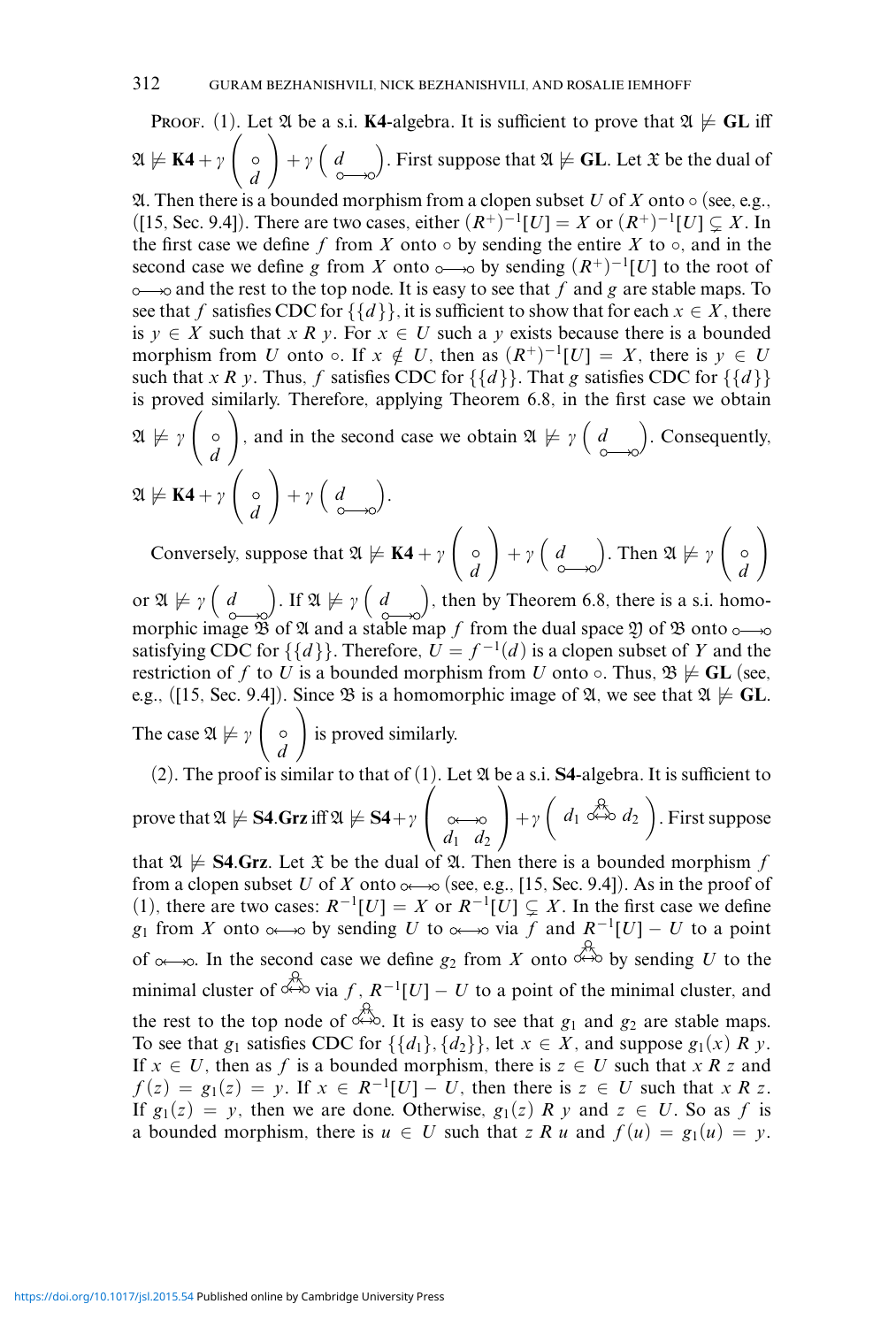By transitivity, *x R u*. Thus,  $g_1$  satisfies CDC for  $\{\{d_1\}, \{d_2\}\}\$ . That  $g_2$  satisfies CDC for  $\{\{d_1\}, \{d_2\}\}\$ is proved similarly. Therefore, applying Theorem 6.8, in the first case we obtain  $\mathfrak{A} \not\models \gamma$  $\sqrt{2}$  $\begin{pmatrix} 1 & 0 \\ d_1 & d_2 \end{pmatrix}$ ⎞ <sup>⎠</sup>, and in the second case we obtain  $\sqrt{2}$  $\setminus$  $\left( \begin{array}{cc} \end{array} \right)$  $\sqrt{ }$  $\setminus$ 

$$
\mathfrak{A} \not\models \gamma \left( d_1 \stackrel{\partial}{\leftrightarrow} d_2 \right). \text{ Consequently, } \mathfrak{A} \not\models \mathbf{S4} + \gamma \left( \underset{d_1}{\circ} \underset{d_2}{\leftrightarrow} \right) + \gamma \left( d_1 \stackrel{\partial}{\leftrightarrow} d_2 \right).
$$

Conversely, suppose that  $\mathfrak{A} \not\models \mathbf{S4} + \gamma$  $\begin{pmatrix} a_1 & d_2 \end{pmatrix}$  $+ \gamma \left( d_1 \stackrel{\partial}{\longleftrightarrow} d_2 \right)$ . Then

$$
\mathfrak{A} \not\models \gamma \left( \underset{d_1 \text{ even}}{\leadsto} \right) \text{ or } \mathfrak{A} \not\models \gamma \left( d_1 \overset{\mathcal{A}}{\leadsto} d_2 \right). \text{ If } \mathfrak{A} \not\models \gamma \left( d_1 \overset{\mathcal{A}}{\leadsto} d_2 \right), \text{ then by}
$$
\n
$$
\text{Theorem 6.8, then is a a is homeumwhile image } \mathfrak{B} \text{ a 5.8, and a stable mean 6.}
$$

Theorem 6.8, there is a s.i. homomorphic image B of A and a stable map *f* from the dual space 2) of 28 onto  $\stackrel{\star}{\leftrightarrow}$  satisfying CDC for  $\{\{d_1\}, \{d_2\}\}\.$  Therefore,  $U = f^{-1}(\{d_1, d_2\})$  is a clopen subset of *Y* and the restriction of *f* to *U* is a bounded morphism from *U* onto  $\infty$   $\infty$ . Thus,  $\mathfrak{B} \not\models$  **S4.Grz** (see, e.g., ([15, Sec. 9.4]). Since  $\mathfrak{B}$  is a homomorphic image of  $\mathfrak{A}$ , we see that  $\mathfrak{A} \not\models$  **S4.Grz**. The case

 $\mathfrak{A} \not\models \gamma$  $\sqrt{2}$  $\begin{pmatrix} a_1 & d_2 \end{pmatrix}$ ⎞ <sup>⎠</sup> is proved similarly.

(3). Let  $\mathfrak A$  be an **S4**-algebra and  $\mathfrak X$  be its dual. Then  $\mathfrak X$  is reflexive and transitive.

It is sufficient to show that  $\mathfrak{A} \models \Box \Diamond p \rightarrow \Diamond \Box p$  iff  $\mathfrak{A} \models \gamma$  $\sqrt{2}$  $\begin{pmatrix} 0 & 0 \\ d_1 & d_2 \end{pmatrix}$ ⎞ <sup>⎠</sup>. First suppose that  $\mathfrak{A} \not\models \Box \Diamond p \rightarrow \Diamond \Box p$ . By [17, Sec. 4],  $\mathfrak{A} \models \Box \Diamond p \rightarrow \Diamond \Box p$  iff  $\mathfrak{X}$  has no nonsingleton maximal clusters. Therefore,  $\mathfrak X$  has a nonsingleton maximal cluster *C*. Since *C* is a maximal cluster, it is a closed topo-rooted up-set of  $\mathfrak{X}$ . Thus, it is a modal space whose dual is a s.i. homomorphic image of  $\mathfrak A$ . Since C is nonsingleton, there is a clopen partition *U, V* of *C* into two clopens. Define  $f : C \rightarrow \infty$  by sending *U* to one reflexive point and *V* to the other reflexive point. It is easy to see that *f* is an onto bounded morphism. Therefore, *f* is an onto stable map satisfying CDC

for 
$$
\{\{d_1\}, \{d_2\}\}\.
$$
 Thus, by Theorem 6.8,  $\mathfrak{A} \not\models \gamma \left( \underset{d_1}{\leadsto} \underset{d_2}{\longleftrightarrow} \right).$ 

Conversely, suppose that  $\mathfrak{A} \not\models \gamma$  $\sqrt{2}$  $\begin{pmatrix} 0 & 0 \\ d_1 & d_2 \end{pmatrix}$ ⎞ <sup>⎠</sup>. Applying Theorem 6.8 again yields

a closed topo-rooted up-set 2) of  $\mathfrak{X}$ , which is mapped onto  $\infty \rightarrow \infty$  via a stable map satisfying CDC for  $\{\{d_1\}, \{d_2\}\}\$ . This gives that each maximal cluster of  $\mathfrak Y$  is a nonsingleton cluster. Therefore,  $\mathfrak Y$  and hence  $\mathfrak X$  refutes  $\Box \Diamond p \to \Diamond \Box p$ , completing the proof.

The axiomatization of **K4** and **S4** by stable canonical rules is more involved and will be discussed elsewhere.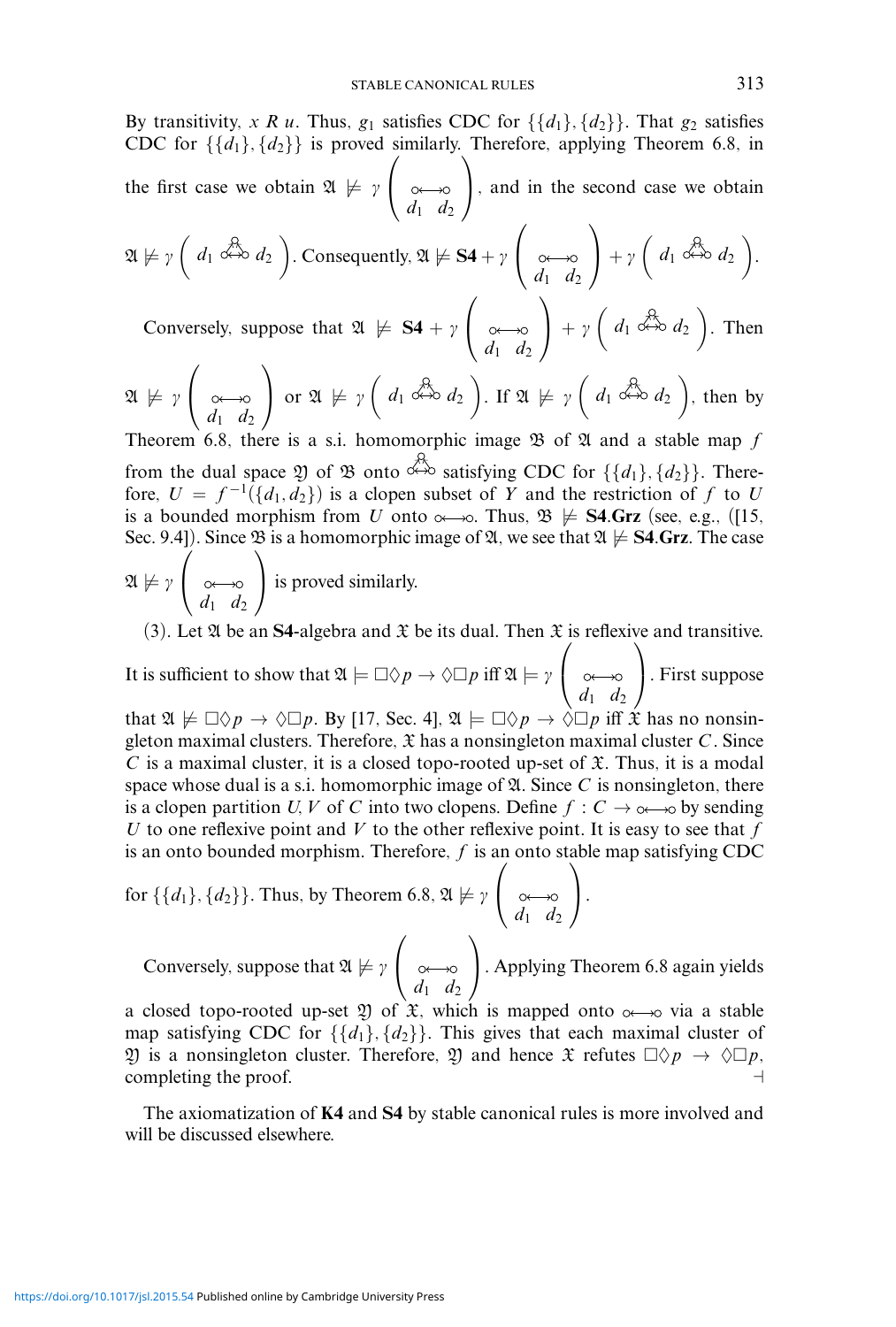*§***9. Acknowledgments.** We are very grateful to the referee for careful reading and excellent comments, which have improved considerably both the content and presentation of the paper. We are also very thankful to Silvio Ghilardi and Julia Ilin for interesting discussions and suggestions for improvement. The first and second authors acknowledge the support of the Rustaveli Foundation of Georgia grant FR/489/5-105/11. The second and third authors acknowledge the support of the Netherlands Organization for Scientific Research under grant 639.032.918.

## REFERENCES

[1] G. Bezhanishvili and N. Bezhanishvili, *An algebraic approach to canonical formulas: Modal case*. *Studia Logica*, vol. 99 (2011), no. 1–3, pp. 93–125.

[2] , Canonical formulas for wK4. *Review of Symbolic Logic*, vol. 5 (2012), no. 4, pp. 731–762.

[3] , *Locally finite reducts of Heyting algebras and canonical formulas*. *Notre Dame Journal of Formal Logic*, available as Utrecht University Logic Group Preprint Series Report 2013-3052015, to appear.

[4] G. Bezhanishvili, N. Bezhanishvili, and J. Ilin, *Cofinal stable logics*, 2015, available as ILLC Prepublication Series Report, PP-2015-08, submitted.

[5] , *Stable modal logics*, 2015, in preparation.

[6] G. Bezhanishvili, S. Ghilardi, and M. Jibladze, *An algebraic approach to subframe logics. Modal case. Notre Dame Journal of Formal Logic*, vol. 52 (2011), no. 2, pp. 187–202.

[7] G. BEZHANISHVILI, R. MINES, and P. J. MORANDI, *Topo-canonical completions of closure algebras and Heyting algebras*. *Algebra Universalis*, vol. 58 (2008), no. 1, pp. 1–34.

[8] N. Bezhanishvili, *Lattices of Intermediate and Cylindric Modal Logics*, PhD thesis, University of Amsterdam, Amsterdam, 2006.

[9] , *Frame based formulas for intermediate logics*. *Studia Logica*, vol. 90 (2008), no. 2, pp. 139–159.

[10] N. BEZHANISHVILI, D. GABELAIA, S. GHILARDI, and M JIBLADZE, Admissible bases via stable *canonical rules*, 2015, available as ILLC Prepublication Series Report, PP-2015-14, submitted.

[11] N. Bezhanishvili and S. Ghilardi, *Multiple-conclusion rules, hypersequents syntax and step frames*, *Advances in Modal Logic (AiML 2014)* (R. Gore, B. Kooi, and A. Kurucz, editors), College Publications, London, 2014, pp. 54–61. An extended version available as ILLC Prepublication Series Report PP-2014-05.

[12] P. Blackburn, M. de Rijke, and Y. Venema, *Modal Logic*, Cambridge University Press, Cambridge, 2001.

[13] W. Blok, *On the degree of incompleteness of modal logics*. *Bulletin of Symbolic Logic*, vol. 7 (1978), no. 4, pp. 167–175.

[14] R. Burris and H. Sankappanavar, *A Course in Universal Algebra*, Springer, Berlin, 1981.

[15] A. Chagrov and M. Zakharyaschev, *Modal Logic*, The Clarendon Press, New York, 1997.

[16] W. Conradie, W. Morton, and C. van Alten, *An algebraic look at filtrations in modal logic*. *Logic Journal of IGPL*, vol. 21 (2013), no. 5, pp. 788–811.

[17] L. Esakia, *On the theory of modal and superintuitionistic systems*, *Logical Inference (Moscow, 1974)*, Nauka, Moscow, 1979, pp. 147–172 (in Russian).

[18] S. Ghilardi, *Continuity, freeness, and filtrations*. *Journal of Applied Non-Classical Logics*, vol. 20 (2010), no. 3, pp. 193–217.

[19] V. Goranko and S. Passy, *Using the universal modality: gains and questions*. *Journal of Logic and Computation*, vol. 2 (1992), no. 1, pp. 5–30.

[20] R. Iemhoff, *Consequence relations and admissible rules*, to appear in the *Journal of Philosophical Logic*, available at http://dspace.library.uu.nl/handle/1874/282623, DOI: 10.1007/s10992-015-9380-8.

[21] E. JEŘÁBEK, *Canonical rules*, this JOURNAL, vol. 74 (2009), no. 4, pp. 1171–1205.

[22] M. KRACHT, *Tools and Techniques in Modal Logic*, North-Holland, Amsterdam, 1999.

[23] - Modal consequence relations, *Handbook of Modal Logic* (P. Blackburn, J. van Benthem, and F. Wolter, editors), pp. 491–545, Elsevier, Amsterdam, 2007.

[24] E. J. Lemmon, *Algebraic semantics for modal logics. I*, this Journal, vol. 31 (1966), pp. 46–65.